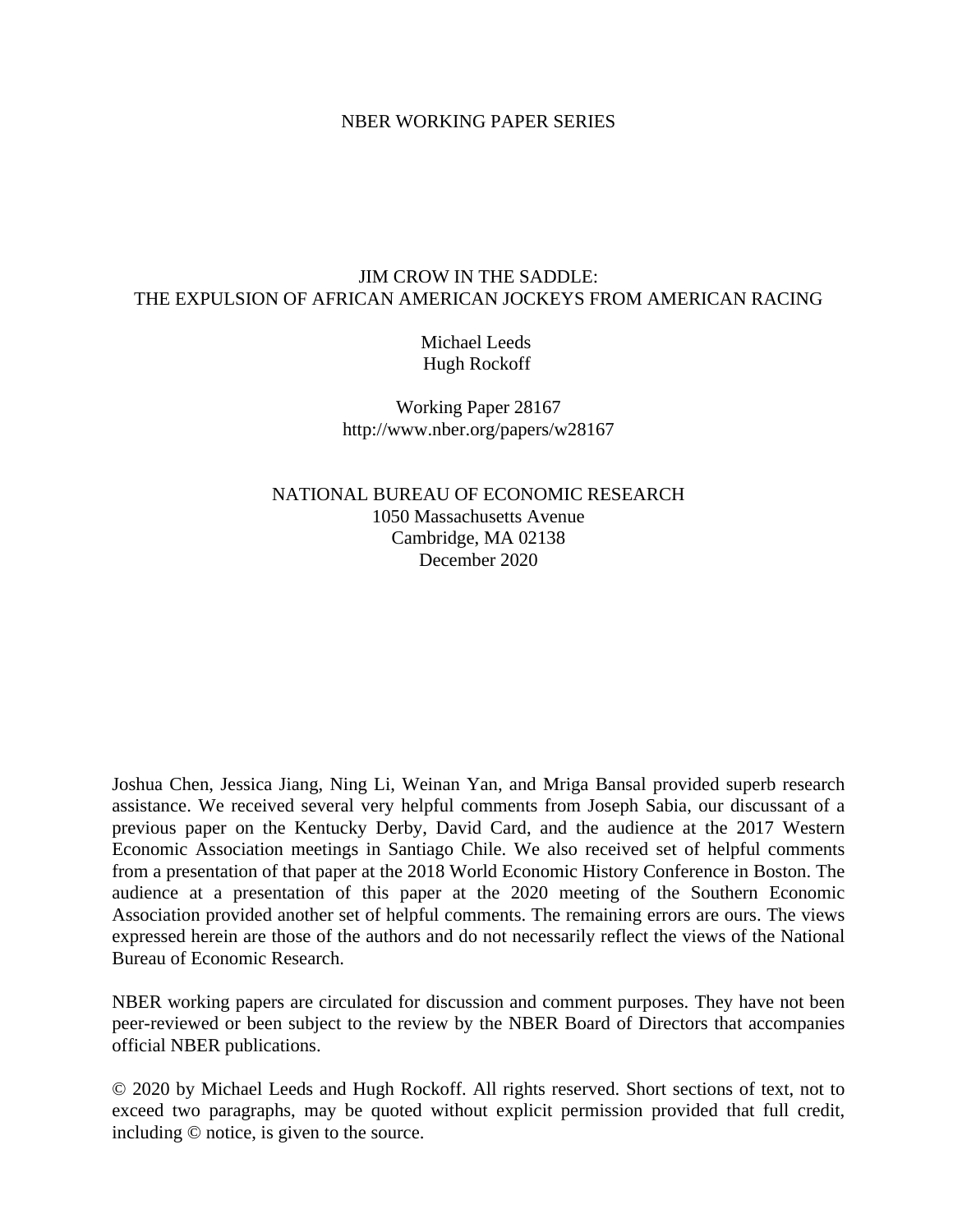Jim Crow in the Saddle: The Expulsion of African American Jockeys from American Racing Michael Leeds and Hugh Rockoff NBER Working Paper No. 28167 December 2020 JEL No. N11,N3

#### **ABSTRACT**

Between the Civil War and the turn of the nineteenth century there were many prominent African American jockeys. They rode winners in all of the Triple-Crown races. But at the turn of the century they were forced out. This paper uses a new data set on the Triple-Crown races, which includes odds on all of the entrants in all of the races, to explore the causes of the expulsion of African American jockeys. Our conclusion is that although there is some evidence of prejudice by owners and the betting public – for the latter in the Kentucky Derby although not in the other legs of the Triple Crown – historical evidence indicates that the final push came from the White jockeys who were determined to "draw the color line."

Michael Leeds Department of Economics Temple University Philadelphia, PA 19122 michael.leeds@temple.edu

Hugh Rockoff Department of Economics Rutgers University 75 Hamilton Street New Brunswick, NJ 08901-1248 and NBER rockoff@econ.rutgers.edu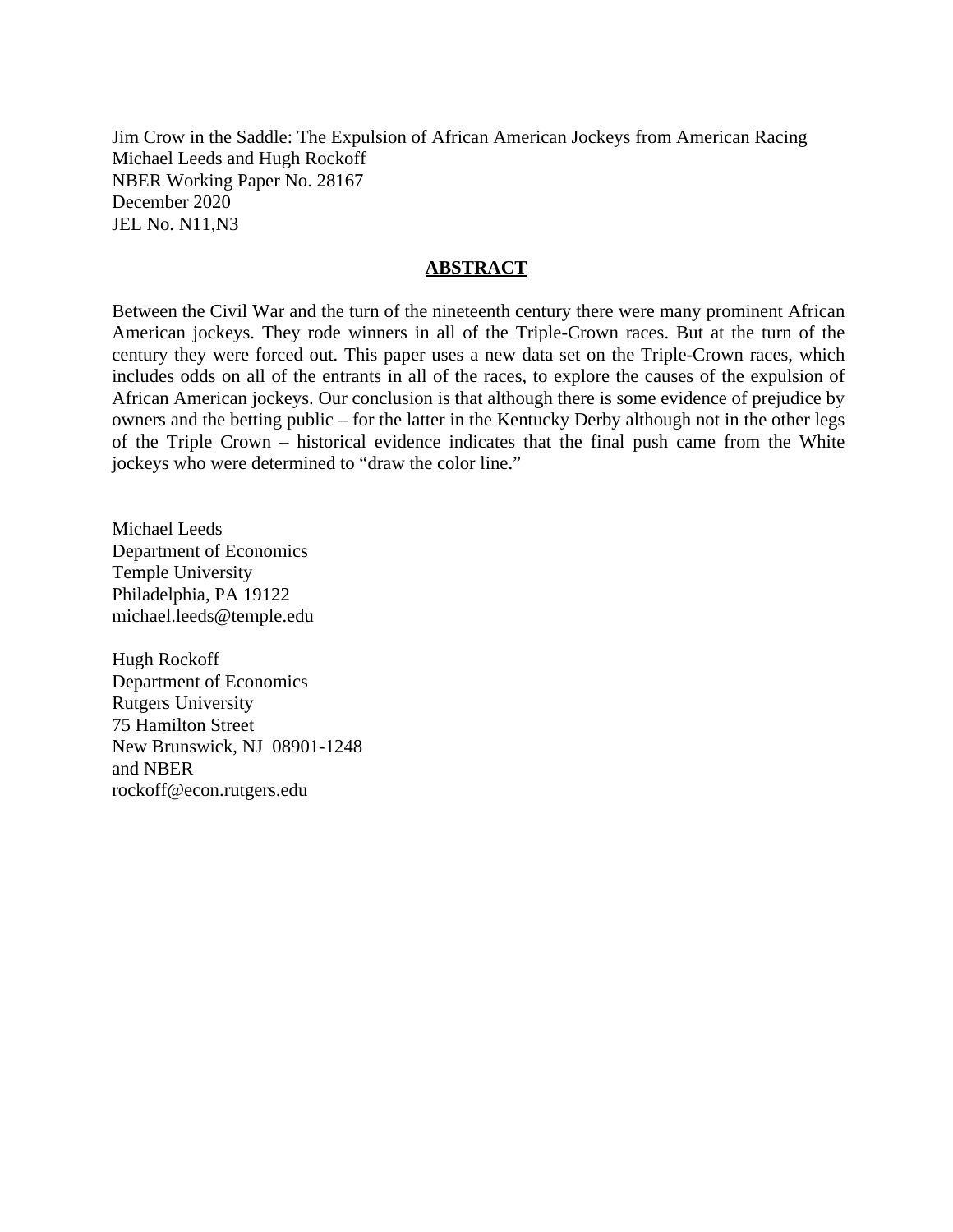#### **1. Introduction**

In a previous paper (Leeds and Rockoff 2019) we explored the expulsion of the African American jockeys from the Kentucky Derby. Here we expand our analysis to include the other legs of the "Triple Crown", the Preakness Stakes and the Belmont Stakes.<sup>[1](#page-2-0)</sup> These races were run entirely (Belmont) or mostly (Preakness) on northern tracks. The contrast with the Derby helps us better understand the causes of the expulsion.

At the first running of the Kentucky Derby in 1875, thirteen of the fifteen jockeys were African Americans. The winning horse was Aristides, the favorite. The jockey was Oliver Lewis, an African American. The trainer was Ansel Williams, an African American. This was a legacy of slavery, when most jockeys on Southern tracks were African American. Gradually, in the decades that followed, more and more White jockeys entered the field. But African Americans continued to play an important role.

The list of great African American jockeys includes Isaac Burns Murphy who won many important races, including three Kentucky Derbies (1884, 1890, and 1891) and was in the inaugural class of jockeys inducted into the National Museum of Racing and Hall of Fame. It also includes Willie Simms who won the Kentucky Derby twice (1896,

 $\overline{a}$ 

<span id="page-2-0"></span><sup>1</sup> Although these three races were always important, in the 19th century there was competition for the position of America's top races. The term "Triple Crown" was first used to describe the three most important British races. It appears that in the United States the first prominent use of the term was in the New York Times in 1923; but we have not done a comprehensive search for the origin of the term in American racing. The Kentucky Derby was first run in 1875, the Preakness Stakes in 1873, and the Belmont Stakes in 1867.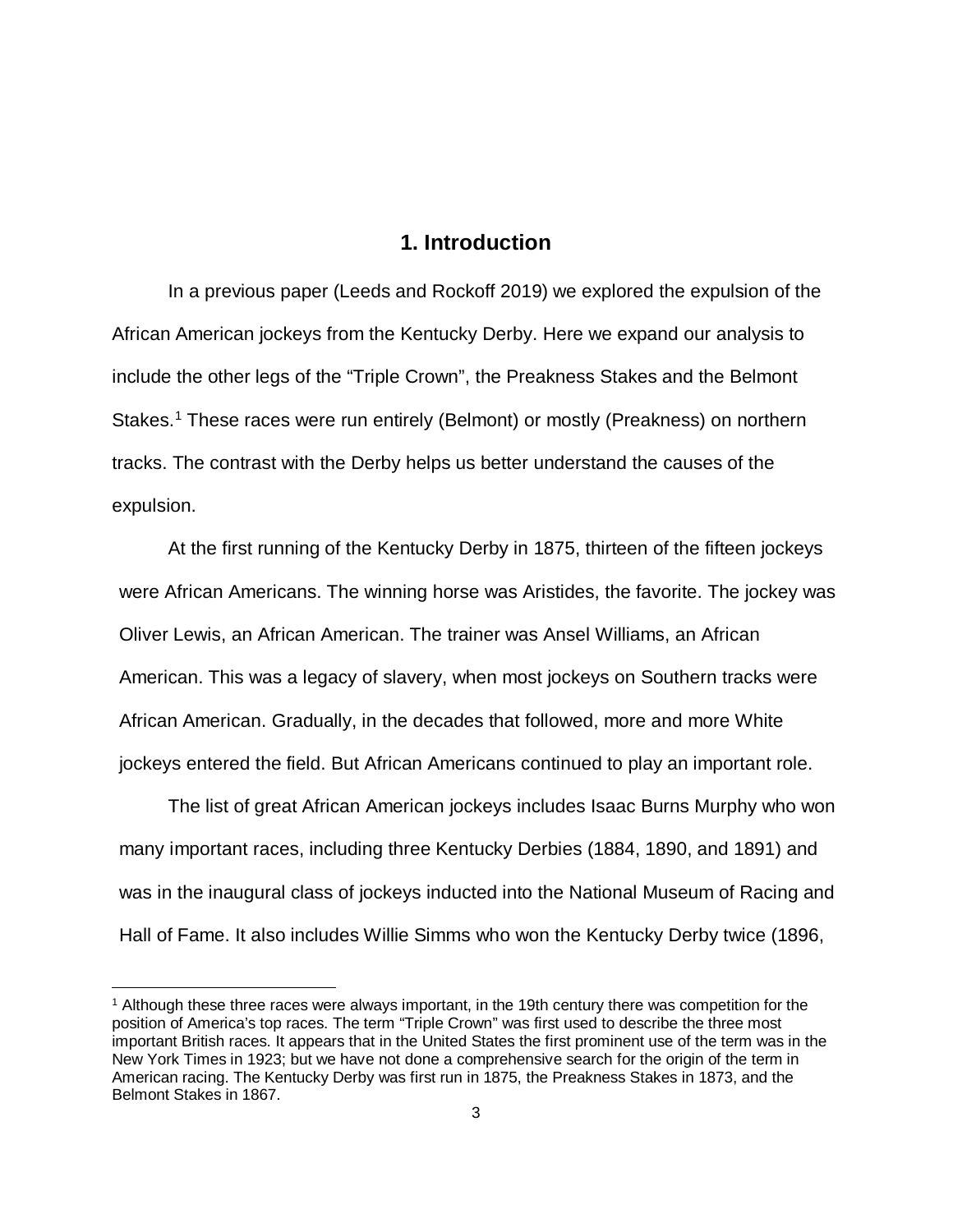1898), the Preakness Stakes once (1898), and the Belmont Stakes twice (1893, 1894). And it includes Jimmy Winkfield who won the Kentucky Derby in 1901 and 1902 and rode the favorite to a second-place finish in 1903. But Winkfield was the last African American jockey to win a Triple Crown race. Indeed, he was one of the last African Americans to ride in a Triple Crown race for almost a century. The simple fact is that African American jockeys were forced out of American racing at the end of the 19<sup>th</sup> century despite their stellar record. It was another tragic example of "the Strange Career of Jim Crow."

Figure 1 shows what happened in a particularly graphic way. The chart shows the number of Triple Crown races won by African American jockeys from 1870 to 2018. The effect of the "regime change" as we might call it today – "drawing the color line," as it was called at the time – could not be clearer.

Racism and segregation had always existed in both the North and South, but at the turn of the 19<sup>th</sup> century there was a surge of racism. African American were disenfranchised and forced out of many jobs that they had occupied. The classic history of the intensification of racism at the turn of the century is C. Vann Woodward's *The Strange Career of Jim Crow.* The title conveys the thesis: although racism was always present in the South, segregation became even more extreme in the 1890s.<sup>[2](#page-3-0)</sup> Horse racing fits the pattern he describes to a T. Somers (1974, 35) reports that the Whites and African Americans were separated at New Orleans tracks in the immediate aftermath of Reconstruction but that things then changed for the better.

 $\overline{a}$ 

<span id="page-3-0"></span><sup>&</sup>lt;sup>2</sup> Vann Woodward later conceded that he may have underestimated the early extent of segregation, particularly in cities.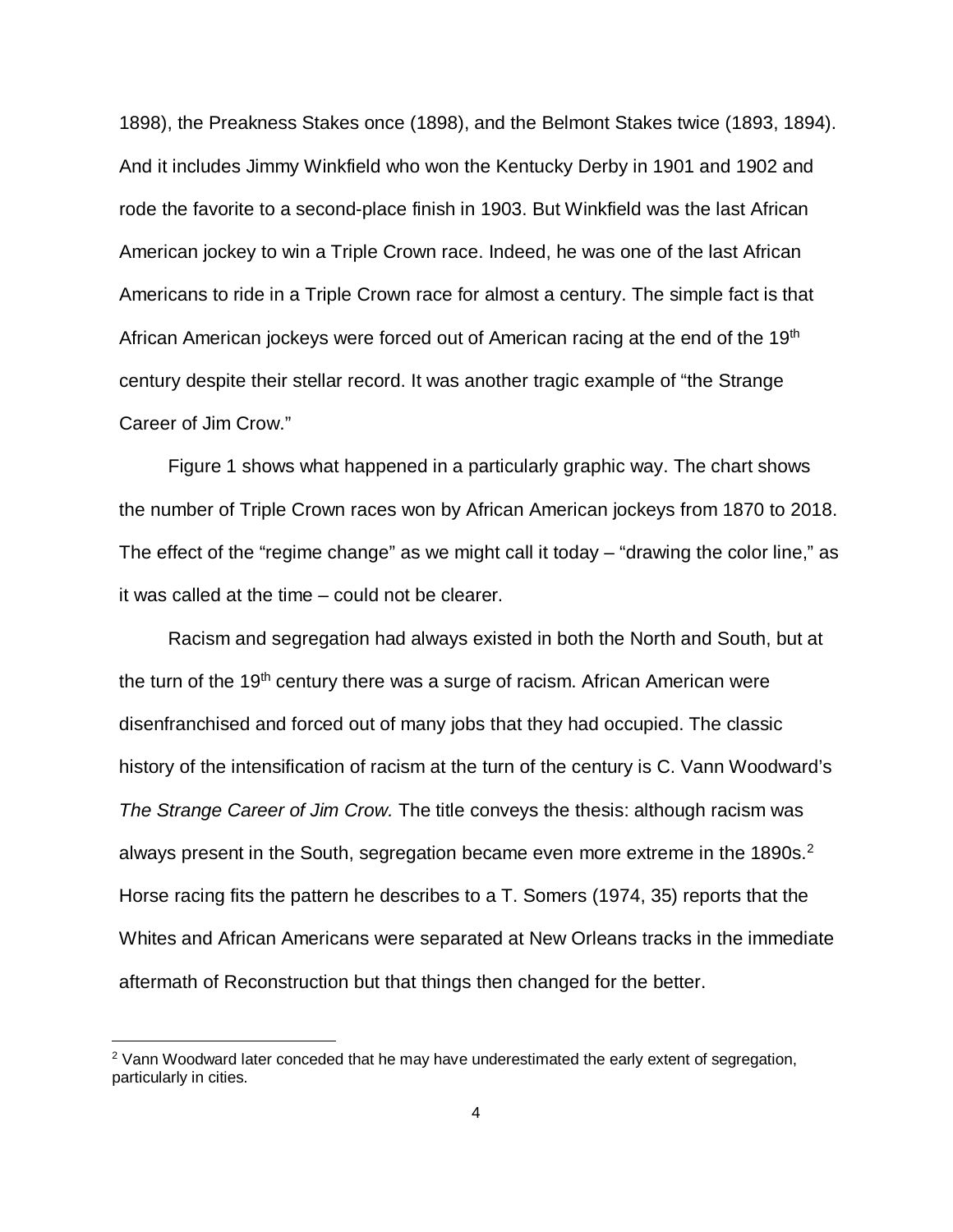"Black jockeys continued to ride on local tracks in the 1880s and 1890s and often dominated the winner's circle. Negroes gained the right to attend races on equal footing with whites in the 1880s after professional sportsmen assumed control of local racing from the city's socially exclusive jockey clubs."

But by the beginning of the twentieth century racial inclusion at the track was over.

The surge in racism in the 1890s and at the turn of the nineteenth century, of which the expulsion of the African American jockeys from the Triple Crown is a striking example, was the product of cultural, political, and economic forces. Untangling these forces has challenged historians for more than a century. We cannot hope to make a definitive analysis here, but the expulsion of the African American jockeys is a particularly clear case of the exclusion of African Americans. By studying it, we add to the general understanding of the rise of Jim Crow.

We approach the expulsion of the African American jockeys from several directions. First, we make use of the work of narrative historians such as O'Connor (1921), Parmer (1939), and most importantly Mooney (2014), and our reading of the newspapers and other contemporary sources. Then we estimate two econometric models that test for the presence of discrimination against black jockeys. These models are based on a new data set that we have constructed. The sources and methods we used to construct the data set are explained in the Appendix.

The first model, reported in section 4, explores the relationship between the rise of Jim Crow and the decline in the number of mounts going to black jockeys. We used both a straightforward timing variable to represent the rise of Jim Crow, and variables that track the disenfranchisement of African Americans in the South.

The second econometric study, reported in section 5, sheds light on the behavior of the bettors. One way of determining whether there was discrimination against black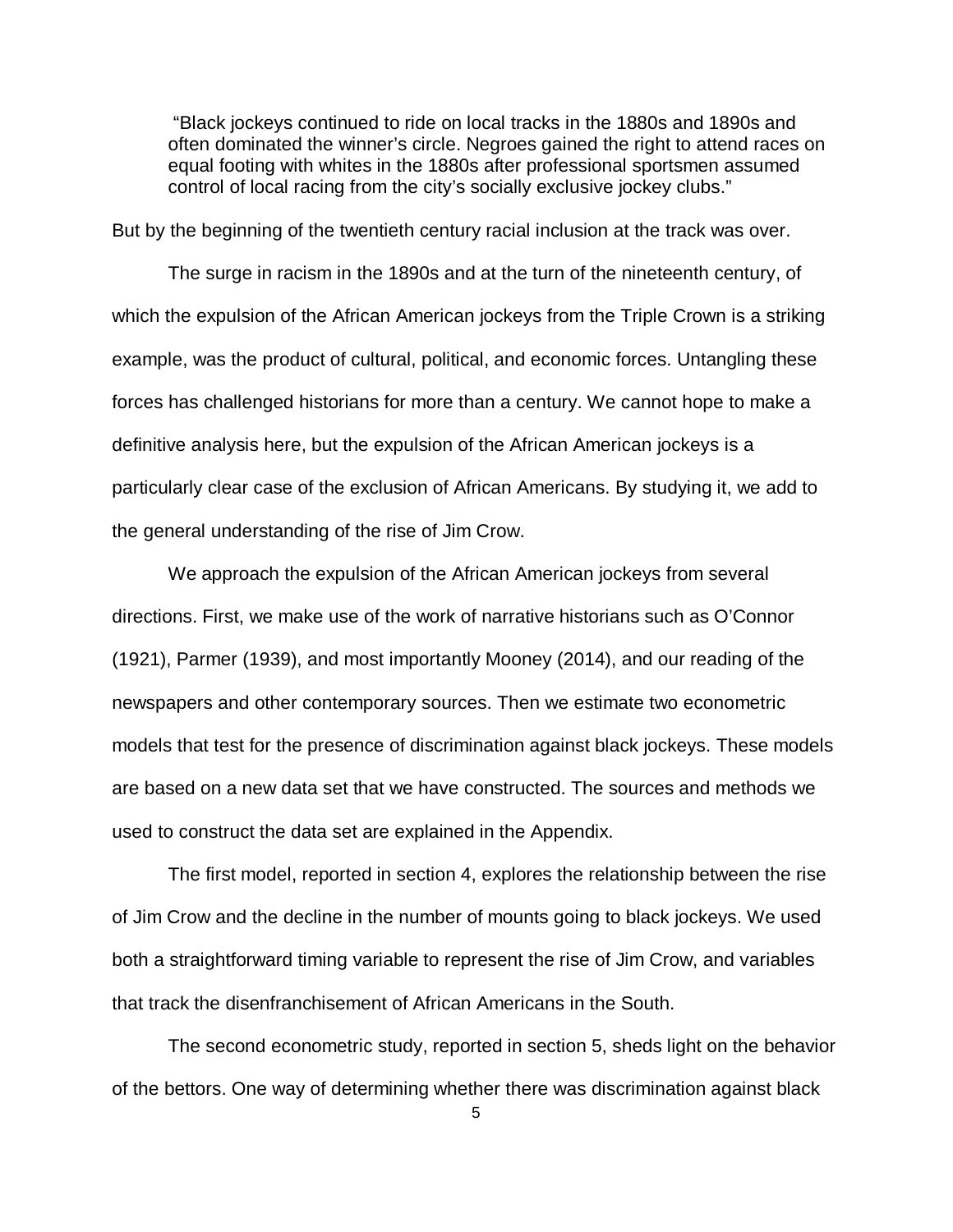jockeys is by applying what sports economists refer to as an "outcome test." Does a particular class of athletes do better than predicted by the odds? This test aligns with the claim by many women and minorities that they must be better than their peers to get a job or a promotion. Indeed, outcome tests widely applicable. As Gary Becker pointed out in his Nobel lecture, "If banks discriminate against minority applicants, they should earn greater profits on the loans made to them than on those to whites." (Becker, 1993: 389).

The outcome test has since been applied in a variety of contexts, ranging from racial disparities in police practices (Knowles, Persico, and Todd, 2001; and Ayers, 2002) to discriminatory practices by journal editors. (Smart and Waldfogel, 1996) While studies of sports have not directly tested for an outcome effect, studies have shown that racially integrated Major League Baseball teams (Hanssen, 1998) and English Football League teams (Szymanski, 2000) outperformed teams that had failed to integrate.

In our case, the outcome test reveals whether bettors allowed racial prejudice to affect their betting patterns. Specifically, a discriminatory bettor might be unwilling to place a bet on a horse ridden by an African American jockey even if such a bet were a profitable action. In section 5 we ask, specifically, whether in the era we consider it was smart to bet on black jockeys because they were more to finish "in the money" (first, second, or third) than predicted by the odds.

### **2. The Triple Crown**

6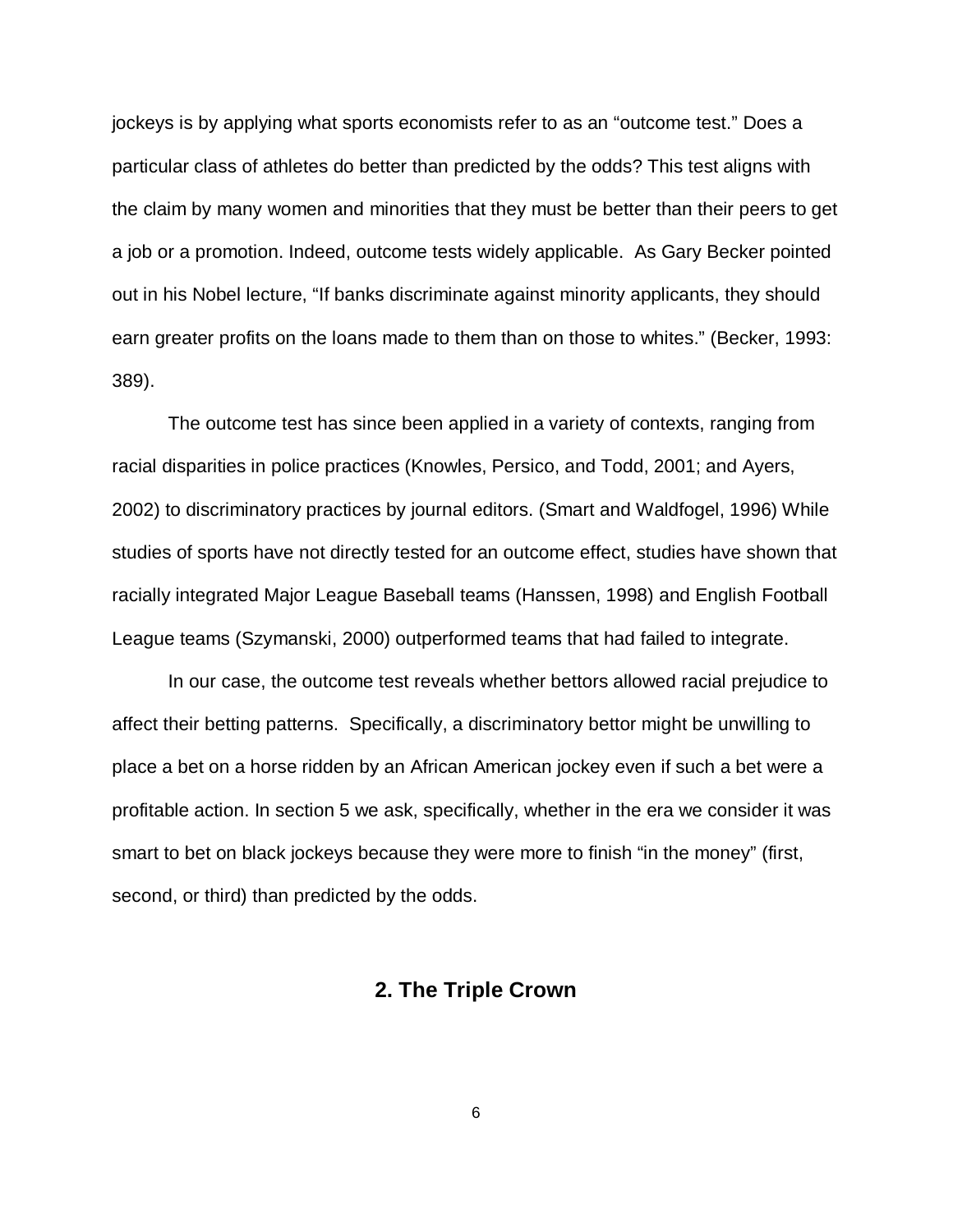The Triple Crown consists of three races: The Kentucky Derby, first run in 1875, the Preakness Stakes, first run in 1873, and the Belmont Stakes, first run in 1867.<sup>3</sup> At the crudest level, the story was the same in all three Triple Crown races: There was initially a period in the nineteenth century when African American Jockeys raced and frequently won, followed by expulsion at the end of the nineteenth century. However, the story developed differently in each race, so in the following sections we describe the changing role of African American jockeys in each leg of the Triple Crown in more detail.

#### **2.1 The Kentucky Derby**

 $\overline{a}$ 

The Kentucky Derby is now, undoubtedly, the leading horserace in America. This race, like other legs of the Triple Crown, is for three-year olds: young colts that have just reached full form. The excitement they generate resembles that generated by a star minor-league baseball player who is a rookie in the majors.

Figure 2 shows the odds (as probabilities) at the track for the winning horse in each Kentucky Derby from 1875 to 1902 by ethnicity of the jockey.<sup>[4](#page-6-1)</sup> Evidently, African American Jockeys sometimes had to beat the odds to win. The outstanding case was the 1882 Derby won by the African American jockey "Babe" Hurd, who rode Apollo, a 33:1 longshot to victory; a record that was not exceeded until the White jockey Roscoe

<span id="page-6-0"></span> $3$  Although these three races were always important, in the 19<sup>th</sup> century there was competition for the position of America's top races. The term "Triple Crown" was first used to describe the three most important British races. It appears that in the United States the first prominent use of the term was in the *New York Times* in 1923; but we have not done a comprehensive search for the origin of the term in American racing.

<span id="page-6-1"></span><sup>4</sup> The Appendix explains the relationship between track odds and implied probabilities.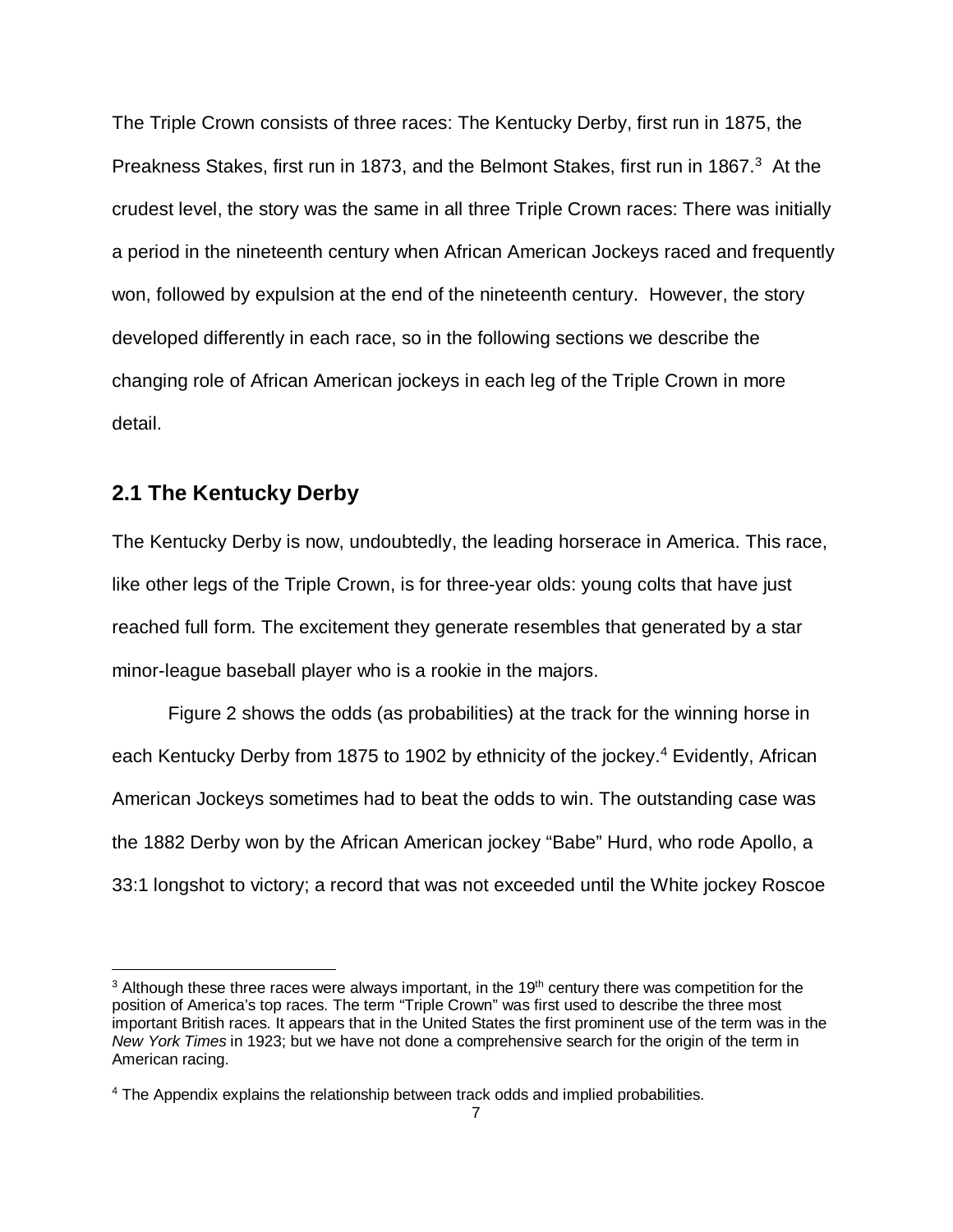Goose rode a 91:1 longshot to victory in 1913, still the record for the Derby. [5](#page-7-0) Apollo had not raced as a two-year old, possibly a factor in the long odds against him. This was the origin of the "Apollo Curse:" the belief that a horse that did not run as a two-year old cannot win the Derby. The curse was finally broken in 2018 by Justify. Justify, however, was a favorite, perhaps reflecting the great abundance of information available today, even for a horse without a record in competitive races. All told, between 1875 and 1902, 15 winners of the Kentucky Derby were ridden by African American Jockeys and 13 by White jockeys, after which African American jockeys were excluded until Marlon St. Julien rode in the 2000 Derby.

Figure 3 provides perspective on the quality of rides African American jockeys were getting before they were finally forced out. It shows the implied probabilities for the favorite in each Kentucky Derby from 1875 to 1905 by the ethnicity of the jockey. It is clear that African American jockeys were getting some very good rides. In several cases they rode the "odds-on favorite." True, there is a run of years at the end of the 19th century when the White jockeys rode the favorites, but in 1903 Jimmy Winkfield, fresh off two Derby victories rode the odds-on favorite to a second place finish. Evidently, despite widespread racism there were owners who were willing to trust their best horses to African American jockeys and bettors who recognized a good thing when they saw it.

The last African American to ride in the Kentucky Derby before 2000, and the last finish "in the money" (first, second, or third), was Jess "Long Shot" Conley who rode Colston to third place in the 1911 Derby. Colston's owner and trainer was Raleigh

 $\overline{a}$ 

<span id="page-7-0"></span><sup>&</sup>lt;sup>5</sup> We have not found a reference to Hurd's first name.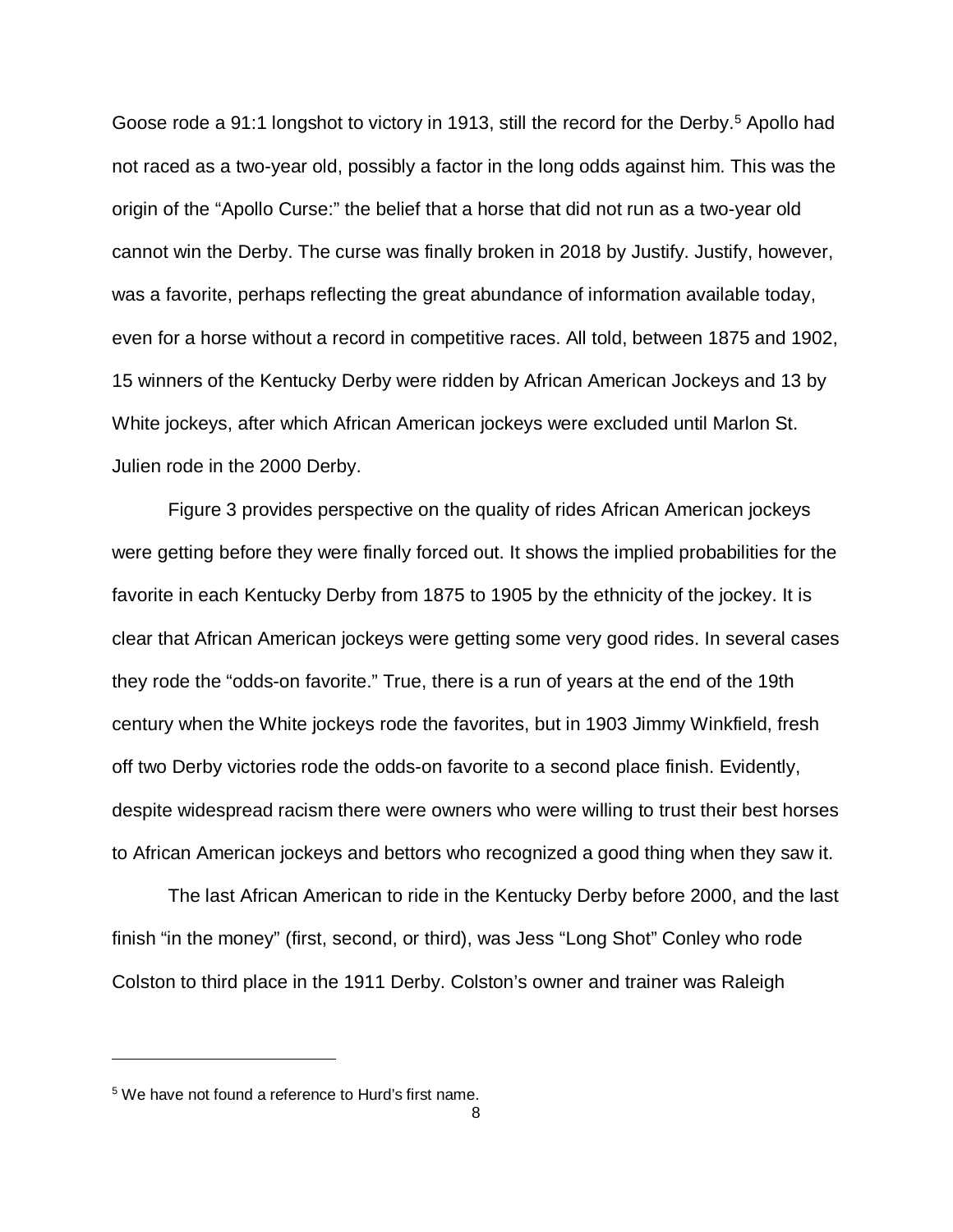Colston Jr., an African American. In the morning-of-the-race odds published in the Louisville *Courier-Journal* (May 13, 1911, p. 10) a White jockey is listed as riding Colston, so Conley seems to have been a last-minute substitution. Conley did well. According to the odds in the *Derby Media Guide* he was expected to finish fifth. Conley ran a fine race and exceeded his expected finish.

While outstanding African American jockeys, such as Winkfield, did get rides in the Derby in the 1890s and the first years of the twentieth century, there was an ominous trend, as shown in Table 1. Column 5 shows the share of rides in each race that went to African American jockeys. A peak is reached in 1892 when all three entries were ridden by African Americans. From 1892 onward, the trend is downward. Column 4 shows the total number of African American jockeys in each race; it contains only ones and zeroes after 1902. The existence of a break point in 1892 is not a surprise, as it was the year of the populist revolt that would ultimately produce C. Vann Woodward's "Strange Career of Jim Crow." In 1892, Kentucky enacted the Separate Coach Bill, "the first of several pieces of legislation that placed [Kentucky] in line with southern states in legally limiting the social, economic, and educational opportunities of African Americans." (Marshall, 2000: 242)

The last column of Table 1 allows us to see how bettors responded to African American jockeys. To get the number shown in the table we first ranked the entries in each race according to the final odds and compared that ranking with the race results. If the odds, for example, said that an African American jockey was expected to finish fourth but he finished third, we credit him with a step up. If he was expected to finish fourth but finished fifth, we recorded a step down. As you can see the African American

9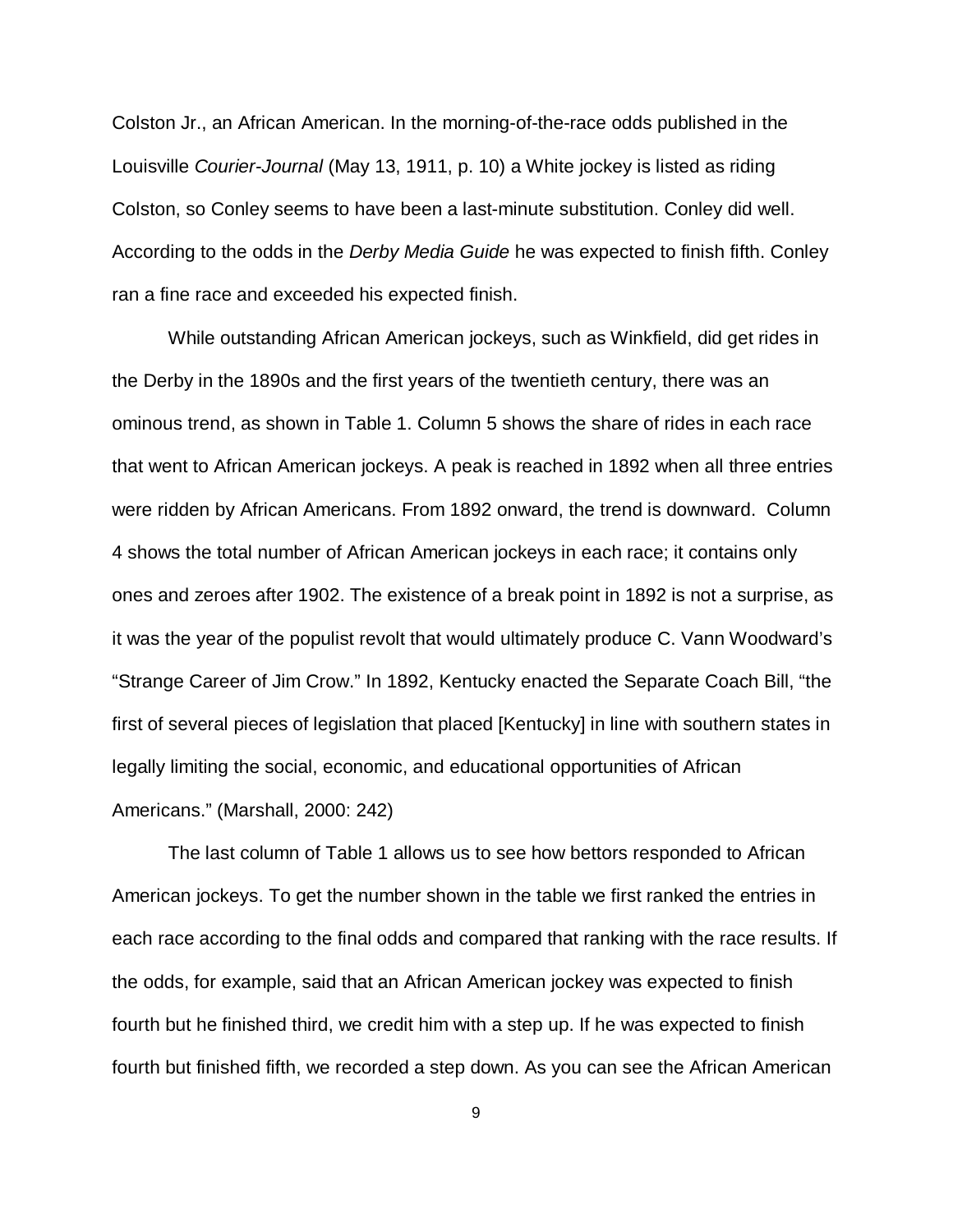jockeys on average finished higher than expected more often than they finished lower. This is preliminary evidence that bettors underestimated the skills of the African American jockeys or bet against them from prejudice. We explore this issue systematically in Section 5.

#### **2.2 The Preakness**

Relatively few African Americans rode in the Preakness. Table 2 shows that African Americans rode in four Preakness Stakes before the modern era. Only one of these races took place at Pimlico in Maryland; the others were run on Northern tracks. The race at Pimlico, incidentally, was a strange affair. Initially, only one horse was entered, with African American jockey George "Spider" Anderson aboard. All he would have had to do to win was walk his horse around the track. At the last moment, another entry was found to make it a race, but Anderson won easily. Some of the owners who raced their horses at Pimlico we think, preferred White jockeys, especially White English jockeys, but this form of prejudice is hard to establish given our data. In each case, we compared the expected finish in the race based on the odds with the actual finish to see if bettors underrated the African American Jockeys. As you can see, only one case showed a change from the expected finish based on the odds, a step up.

#### **2.3 The Belmont Stakes**

Table 3 shows the Belmont Stakes in which African American Jockeys rode. As one can see, African American jockeys continued to get rides in the 1890s, when the trend was downward in Kentucky. The African American jockeys, moreover, acquitted themselves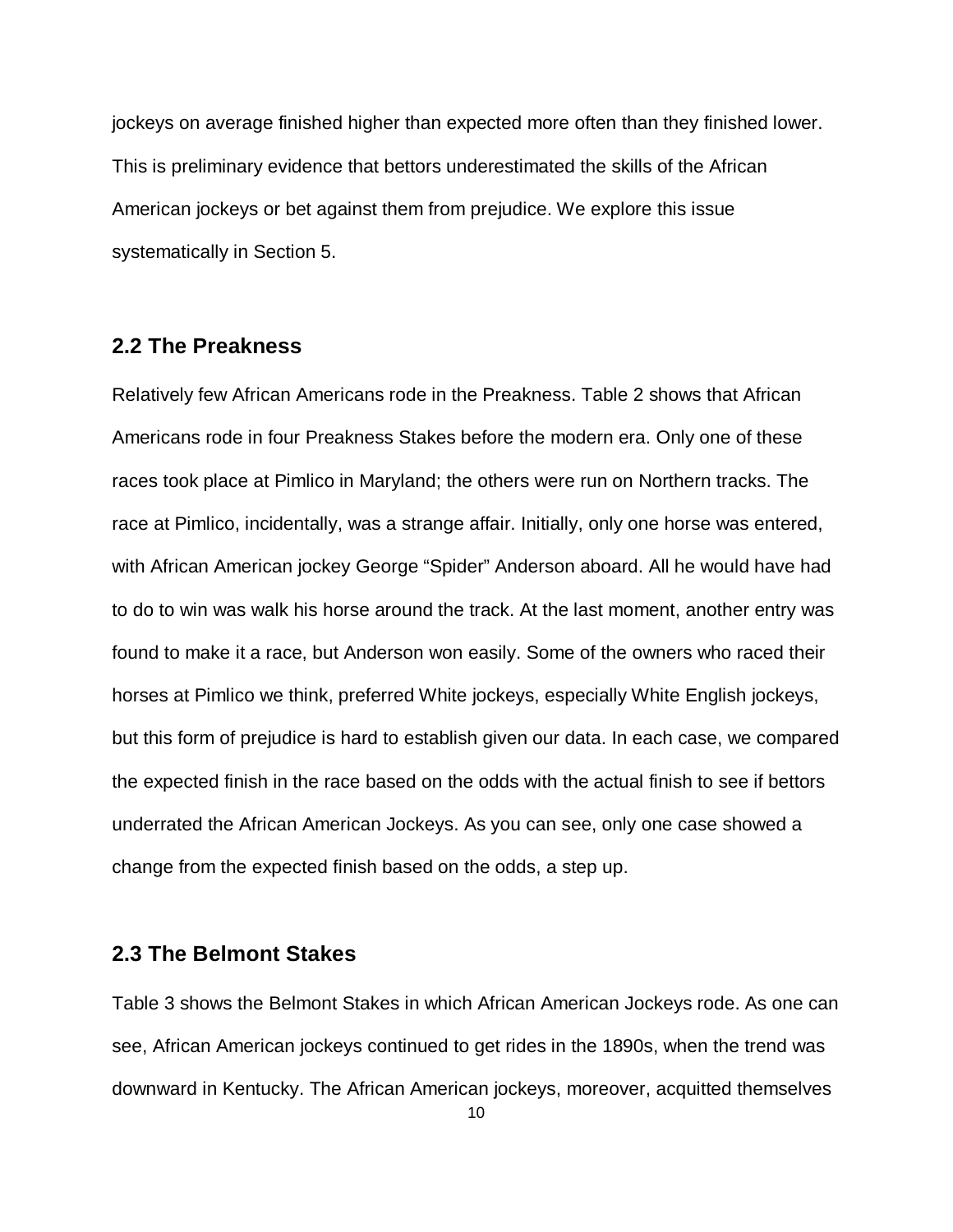well, and bettors seem to have realized how good they were. If anything, the table suggests that bettors overrated African American jockeys at Belmont. Over the 15 races in which African American jockeys rode, they finished worse by a total of 4.5 positions. The average probability of winning assigned a horse ridden by African American jockeys by the bookies and bettors was slightly higher than the average for a horse ridden by White jockey, 22.5 compared with 15.2.

Figure 4 shows the odds assigned by the bettors to the four horses ridden by African American winners (expressed as a percentage) as well as the odds on the favorite. In 1870, Edward Brown rode the favorite to a win; hence, the two columns are equal. In 1893 the future Hall of Fame Jockey Willie Simms had to beat the odds to win, but the following year he rode the favorite. Overall, it appears that bettors at the Belmont Stakes put their prejudices behind them. Discrimination probably came many forms, only some of which we can measure.

#### **3. The White Jockeys "Draw the Color Line"**

Contemporary newspaper accounts suggest that White jockeys conspired at the turn of the century to force out the African American jockeys, to "draw the color line," as it was expressed at the time. They had the tacit support of the owners, although it is difficult to tell the extent to which owners passively accepted or actively supported drawing the line. We return to the interests of the owners below. One of the most convincing accounts the expulsion appeared in the *New York Times* (July 29, 1900, p.19). After describing the sudden decline in the number of African American jockeys from the 1899 racing season to the 1900 season, the *Times* reporter explained that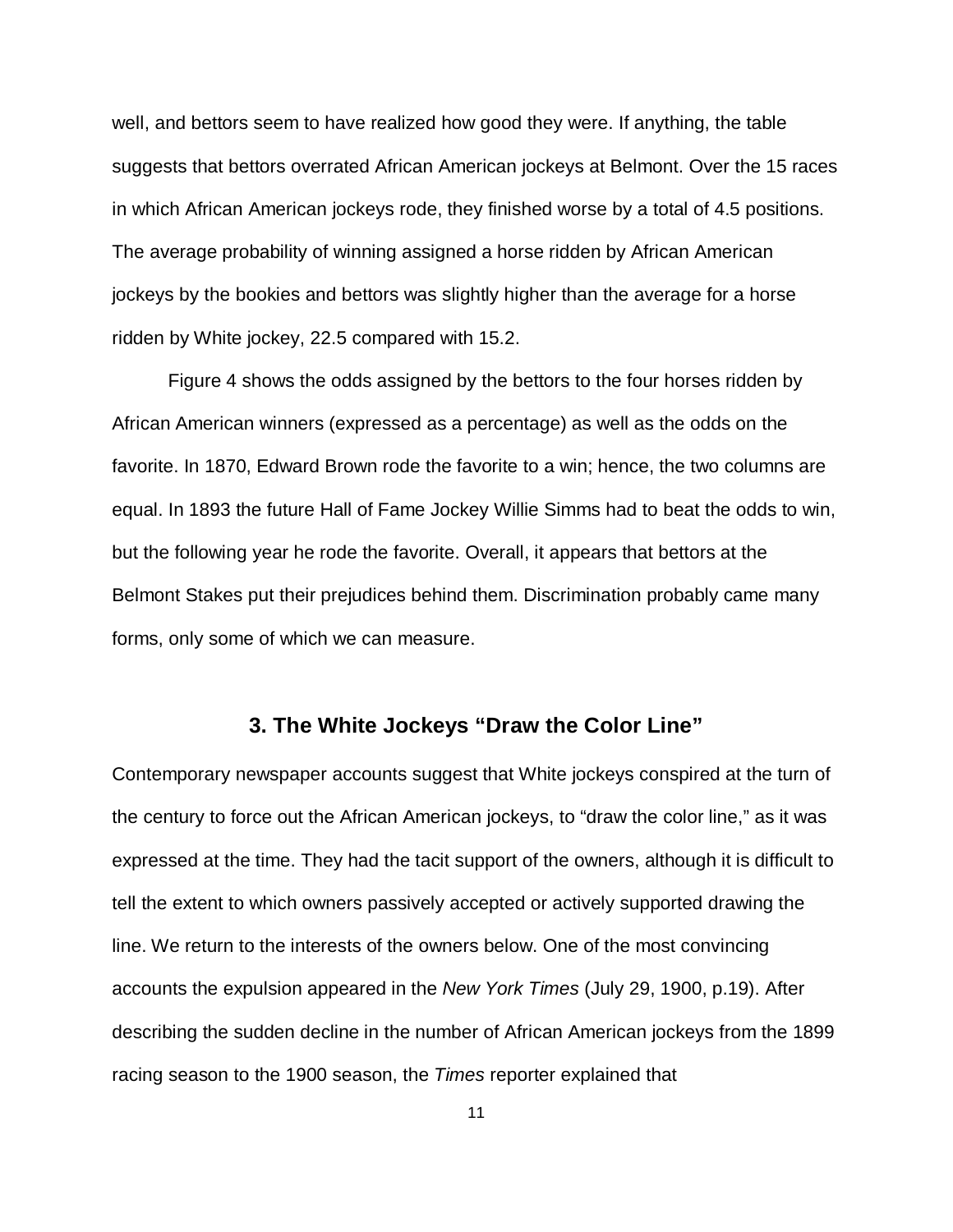"The public generally accepted the theory that the old time favorites of African blood had outgrown their skill, and really were out of date because of their inability to ride up to form of past years. Racing men know better. As a matter of fact, the Negro jockey is down and out not because he could no longer ride, but because of a quietly formed combination shut him out."

The reporter could not say for sure whether the owners played a role in the expulsion

of the African American jockeys. He would only go this far.

"Gossip around the racing headquarters said that the white riders had organized to draw the color line. In this they were said to be upheld and advised by certain horse owners and turfmen who have great influence in racing affairs. Rumor even went so far as to state that The Jockey Club approved the plan tacitly and unofficially."

The reporter had some circumstantial evidence that the conspiracy had reached the

Jockey Club, the ruling body of New York racing: a report that a member who was

close to offering a ride to an African American jockey whom he had employed before,

suddenly broke off negotiations. He also reports that some owners initially laughed at

the idea of a color line and continued to offer mounts to African American jockeys, but

they were soon brought into line.

 $\overline{a}$ 

"The Negro riders got mounts at first, but they failed to win races. Somehow or other, they met with all sorts of accidents and interferences in their races. The doubting horse owners seem to have been convinced since the early meetings that if they want to win races they must ride the white jockeys."

In the summer of 1900, fresh off a third-place finish in the Kentucky Derby, the

future Hall of Fame African American jockey Jimmy Winkfield went to New York to look

for rides. There he heard about the "Anti-Colored Union" [6](#page-11-0) of White jockeys, and saw

<span id="page-11-0"></span><sup>&</sup>lt;sup>6</sup> The policy of excluding African Americans was practiced by many, although not by any means all, labor unions during this era (Sundstrom 1994). African Americans were often used as strikebreakers and the willingness of the African American workers and community leaders to support strikebreaking was influenced by the racial policies of the striking unions (Whatley 1995). Racial discrimination by craft unions continued well into the twentieth century (Leigh 1978).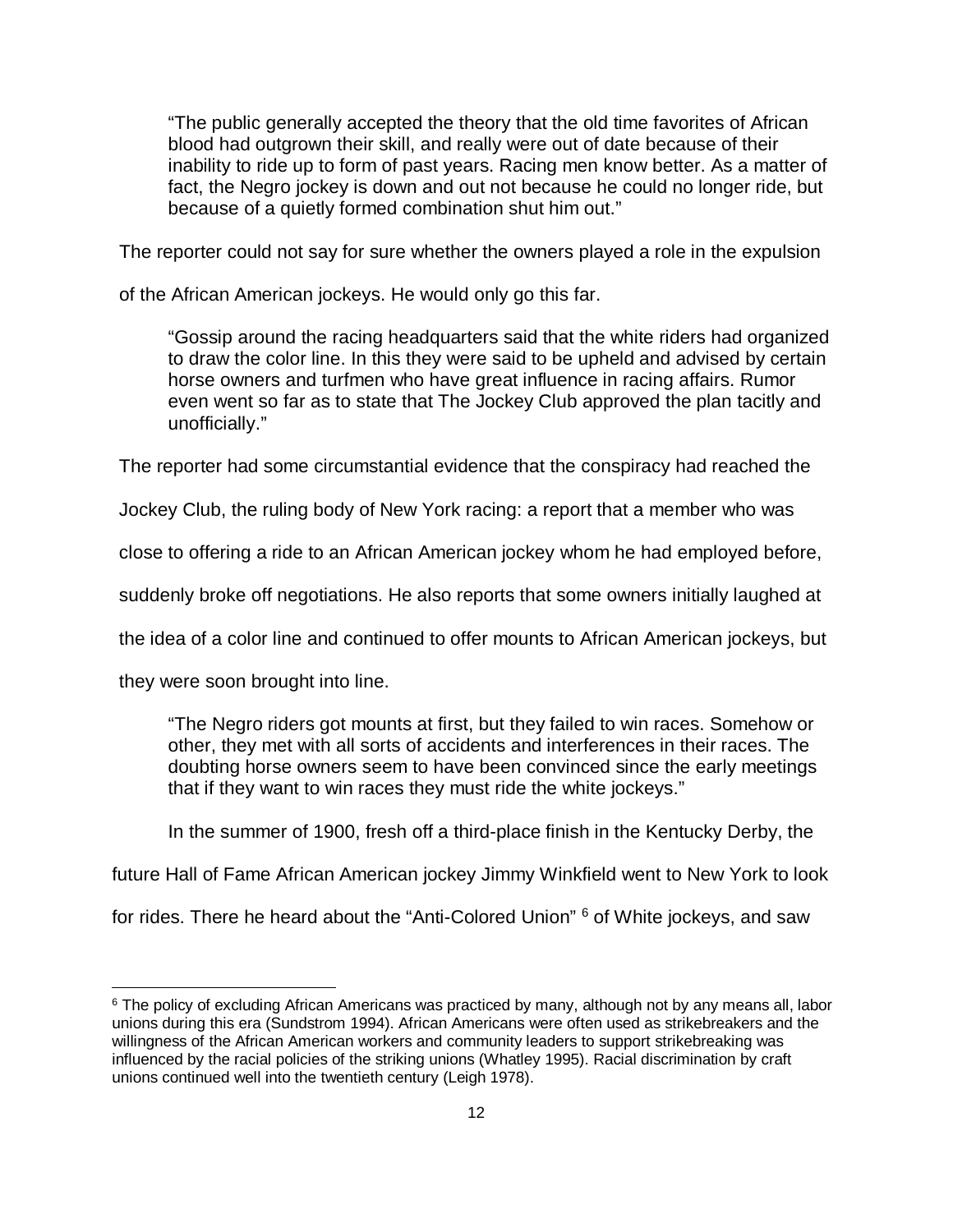famous African American jockeys searching desperately for rides. Winkfield then went to Chicago, but the determination of White jockeys to shut out African American jockeys had hit Chicago as well. Winkfield was attacked in a race at a track near Chicago, crashed into the rail by a White jockey. Winkfield was hospitalized with severe leg injuries, but the story did not end there. Soon the papers were reporting a "race war" between White and African American jockeys at the track (Drape 2006, 71-84, Hotaling 2005, 36-39). Winkfield was not out of American racing at this point – he would go on to win the Kentucky Derby twice, and finish second once – but the color line was being drawn. Drape (2006, 81-82) suggests that hiring African American jockeys lasted longer at Southern tracks because Southern White jockeys were used to competing against African Americans and did not feel threatened.

Charles B. Parmer (1939, 150) summarized the tactics used by White jockeys in

*For Gold and Glory*, his classic history of American racing.

 $\overline{a}$ 

But some of his [African-American Jockey Jimmy Lee's] compatriots of color became a trifle cocky in the jockey rooms. The white boys retaliated by ganging up on the black riders on the rails. A black boy would be pocketed, thrust back in the race; or his mount would be bumped out of contention; or a white boy would run alongside, slip a foot under a black boy's stirrup, and toss him out of the saddle. Again, while ostensibly whipping their own horses those white fellows would lash out and cut the nearest Negro rider …They literally ran the black boys off the track.

Ganging up on a jockey of a different race was not, of course, strictly the province of the

White jockeys. Bergin (1917) reported an interview with "Babe" Hurd the African

American jockey who won the 1882 Derby aboard Apollo.<sup>7</sup> According to the interview,

Hurd claimed that he had beaten the odds on favorite Runnymede because the White

<span id="page-12-0"></span> $\frac{7}{1}$  This race was the source of the "Apollo Curse." Apollo had not raced as a 2-year old, and no horse that had not raced as a 2-year old would win again until Justify in 2018.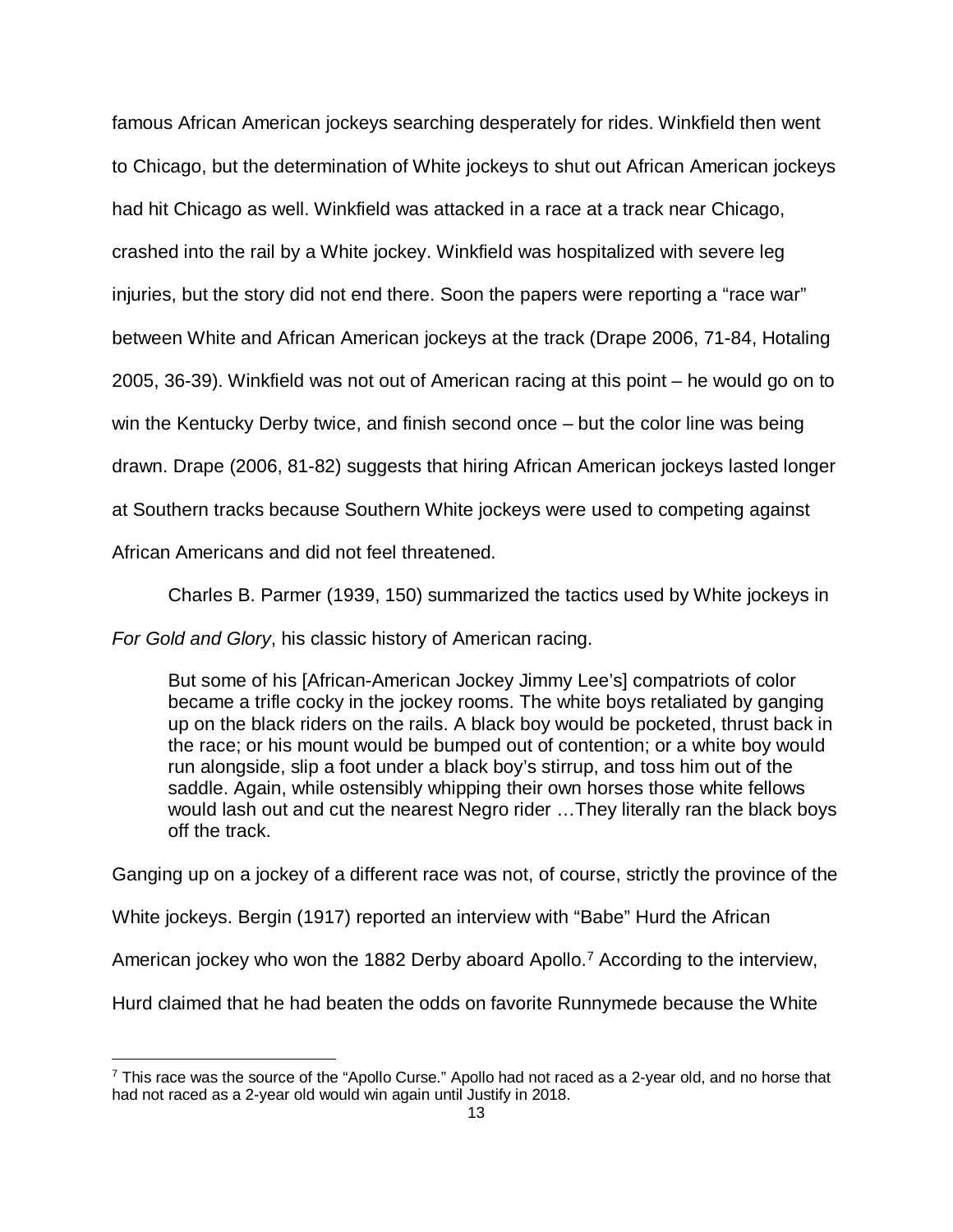jockey from New York riding Runnymede had bragged that he would teach the African American jockeys how to ride. In retaliation he was boxed out by three African American jockeys, permitting Apollo to win. However, given the larger number of White jockeys, and the prejudice of the stewards, this tactic better served White jockeys.

# **4. An Empirical Model of the Share of African American Jockeys in the Triple Crown Races**

Figures 5a-5d show how the presence of black jockeys rose and fell over the period 1867-1911. They reveal three patterns. First, the Kentucky Derby had far more black jockeys than either the Preakness or the Belmont Stakes. Second, the variation in the representation of black jockeys was both greater and more sustained for the Kentucky Derby, as the other two races generally had no black jockeys, with brief exceptions occurring, largely in the 1890s.

Finally, the representation of black jockeys was far greater in the 1890s than in any other decade. As noted, this was the result of spikes for the Preakness and the Belmont Stakes that offset the declining trend in the Kentucky Derby. As noted above, the existence of a break point in 1892 is not a surprise. It was the year the populist revolt became a major political force in the South.

Our estimation strategy uses this observation by estimating two sets of regressions. The first identifies whether the relationships we see in Figures 5a-5d are statistically significant. This regression largely contains variables that identify specific time periods and races: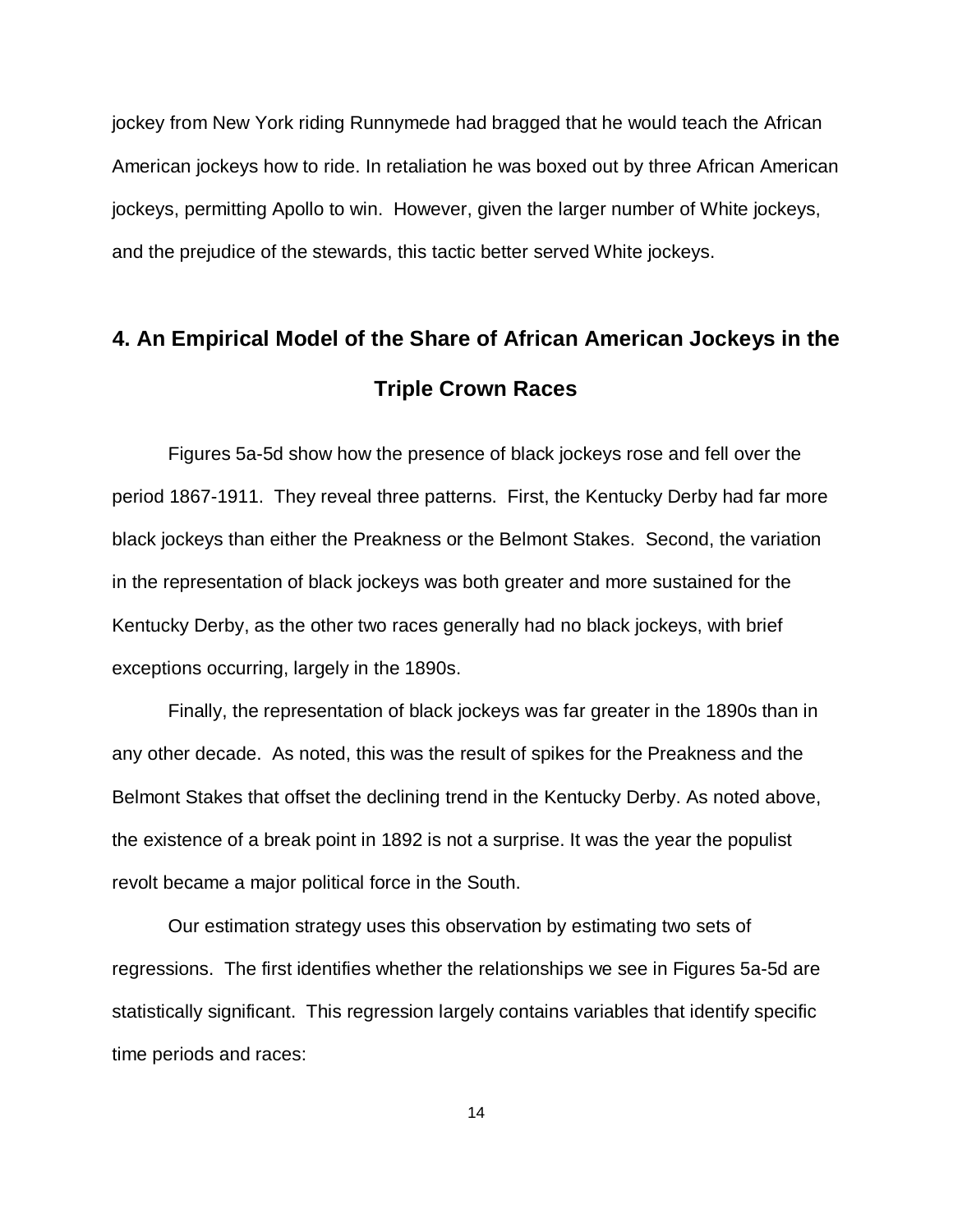$$
PBJ_{rt} = \beta_0 + \beta_1 NUMH_{rt} + \beta_2 PROX_t + \beta_3 POST1900_t + \beta_4 DERBY_r + \beta_5 PREAK_r + \varepsilon_{rt}
$$
 (1)

*PBJrt*, the percentage of mounts ridden by black jockeys in race *r* in year *t*, is the dependent variable*. PROXt* is a measure of the proximity of year *t* to 1892, the peak year of black ridership in Figures 5a and  $5b.^8$  $5b.^8$  Because the relationships in Figures 5a and 5b are non-linear, we express *PROX*<sup>t</sup> as

$$
PROX_t = \frac{t}{1892} \quad \text{if } t < 1892 \tag{2a}
$$

$$
PROX_t = 1 - \left(\frac{(t - 1892)}{1892}\right) \qquad \qquad \text{if } t > 1892 \tag{2b}
$$

*POST1900t* is a dummy variable intended to capture increasing repression of blacks, particularly in the South, through the intensification of Jim Crow laws in the early 1900s. *DERBY<sub>r</sub>* and *PREAK<sub>t</sub>* identify the race as being either the Kentucky Derby or the Preakness, with the Belmont Stakes as the default. The only continuous variable, *NUMHrt*, captures the number of horses entered in race *r* in year *t.* To the degree that qualified white jockeys were a scarce resource, we expect the representation of black jockeys to rise with the number of horses in the race.

In our alternative specification, we replace *PROXt* with variables intended to capture the social and legal environment in which these races took place:

 $PBJ_{rt} = \beta_0 + \beta_1 NUMH_{rt} + \beta_2 PAY_{rt} + \beta_3 POPV_t + \beta_4 VSL_t + \beta_5 POST1900_t + \beta_6 DERBY_r +$  $\beta_7 P REAL_r + \varepsilon_{rt}$  (3)

 $\overline{a}$ 

<span id="page-14-0"></span><sup>&</sup>lt;sup>8</sup> We also estimated a variant of Equation (1), which replaced the proximity variable with a dummy variable that identified the 1890s. The results of this regression, whose results are largely the same but with a slightly higher likelihood ratio, are available upon request.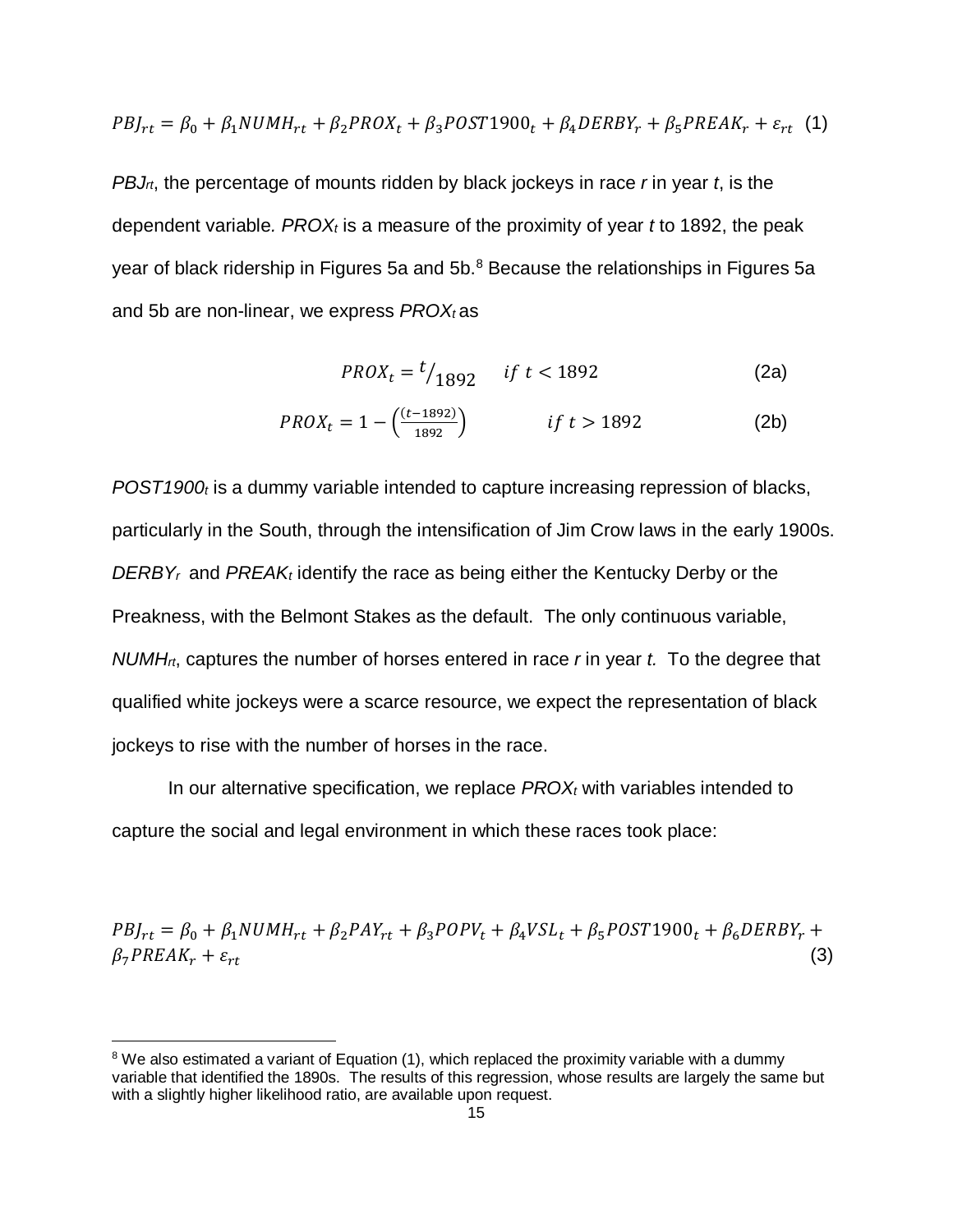*PAYrt* is the payout to the first-place finisher in race *r* in year *t.* We include this variable because, as racing became more popular, payments to jockeys rose accordingly. At the pinnacle of his career in 1891, Isaac Murphy, perhaps the greatest black jockey, enjoyed an income of up to \$25,000 (McDaniels III, 2013: 374). As jockeys' pay rose, other ethnicities – particularly Irish Catholic immigrants – saw it as an increasingly attractive occupation (McDaniels III, 2013: 212)

*POPVt* is the percentage of the popular vote in Southern states that went to thirdparty presidential candidates (Kousser 1974, Table 1.1, 12). These votes usually went to populist candidates. This variable tracks the sudden rise of Populism in the South in the 1890s, and its gradual demise as a political force as the Democratic Party absorbed its segregationist policies.<sup>9</sup> Because we observe these data only once every four years, we take a log-linear interpolation of the vote between presidential elections. We also scale the numbers so that the variable equals 1.0 in 1892, which was the peak year of votes for populist candidates in the South. *VSL<sub>t</sub>* is a three-year moving average for the number of laws designed to suppress the voting by African Americans (e.g., the poll tax) that were enacted in Southern states (Kousser 1974, Table 9.1, 240).<sup>10</sup>

The dependent variable in Equations (1) and (3) lies between 0 and 1. As a result, we estimated both equations using the tobit procedure for a sample that is censored both below and above. Because most of the variation in black ridership took

 $\overline{a}$ 

<span id="page-15-0"></span><sup>9</sup> Initially some of the southern Populists advocated a racially inclusive polity, but that was soon reversed as documented famously by Vann Woodward (2002 [1955]) and many other sources.

<span id="page-15-1"></span><sup>&</sup>lt;sup>10</sup> In regressions not shown here, we included a three-year moving average for the number of lynchings in Kentucky. The coefficient for this variable was not significant.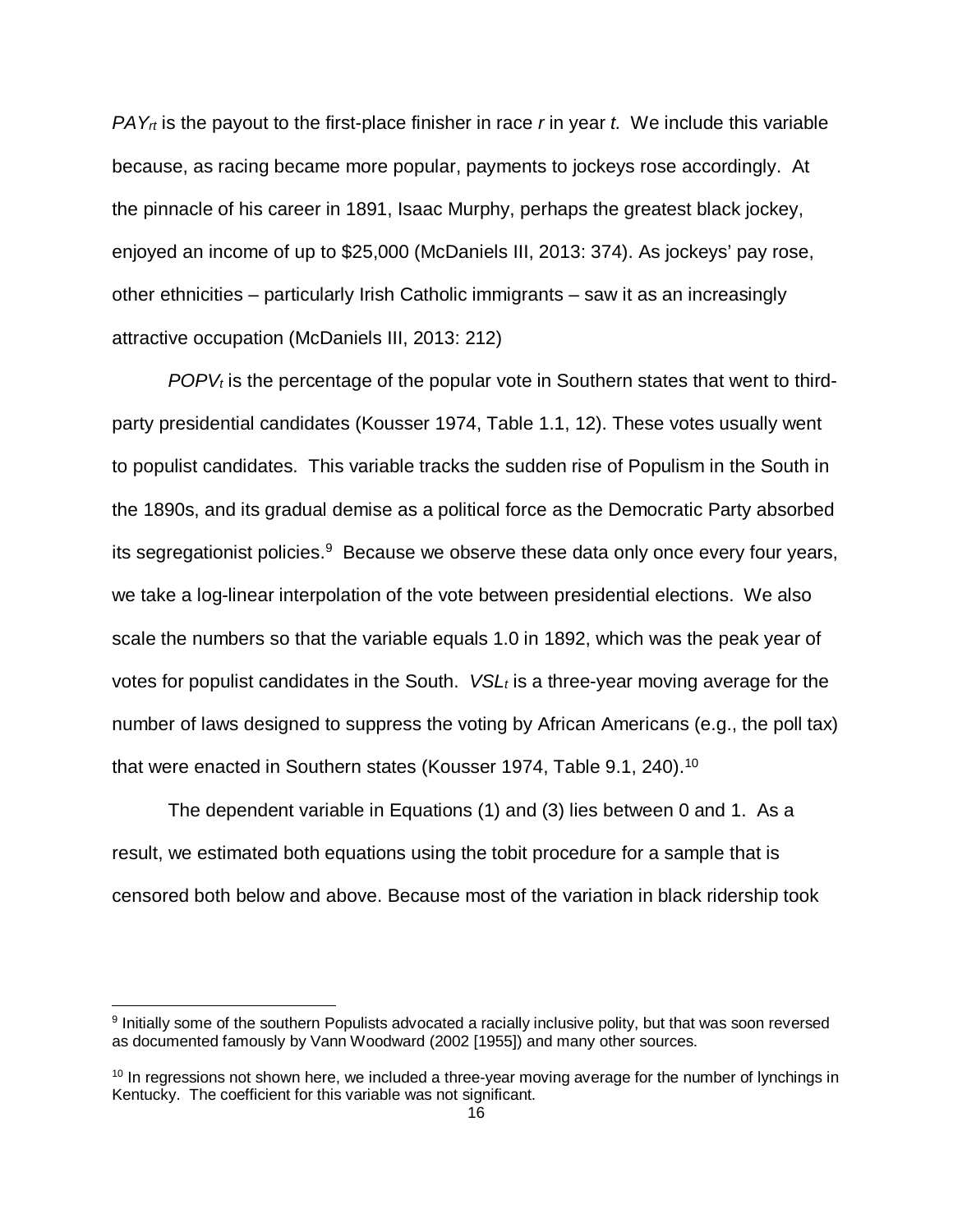place in the Kentucky Derby, we estimated both equations for both all three Triple Crown races and for the Derby alone.

Means for all relevant variables appear in Table 4. They show that, while less than one in five jockeys overall was African American, more than one-third of the jockeys in the Kentucky Derby were. As noted earlier, the Southern vote for populist third parties peaked in 1892. This corresponds to 9.71 percent of the popular vote. Laws to suppress the voting rights of African Americans were relatively uncommon until the late 1880s, with no such laws being enacted from 1883 to 1888. However, every year but one from 1889 to 1903 saw at least one law restricting the franchise for African Americans.

As shown in Figures 6a-6c, the payouts for the three races show very different patterns. The Kentucky Derby shows steady growth until the 1890s. This is followed by a sharp decline in the early 1890s and then a flat payment for the remainder of the period. The Preakness follows a U-shape, declining from its inception in the mid-1870s until the mid-1890s and then rising steadily. The Belmont Stakes showed little growth until the late 1880s but increasingly rapid growth thereafter.

The number of horses in the race showed surprising variation. The 1883, 1884, and 1889 Preakness all had only two entrants, as did the 1887, 1888, 1892, and 1910 Belmont Stakes. The Kentucky Derby never went below three horses (1892 and 1905). The largest race was the very first Kentucky Derby in 1875, with 15 entrants. All three races had several races with 14 horses.

#### **4.1 Results**

17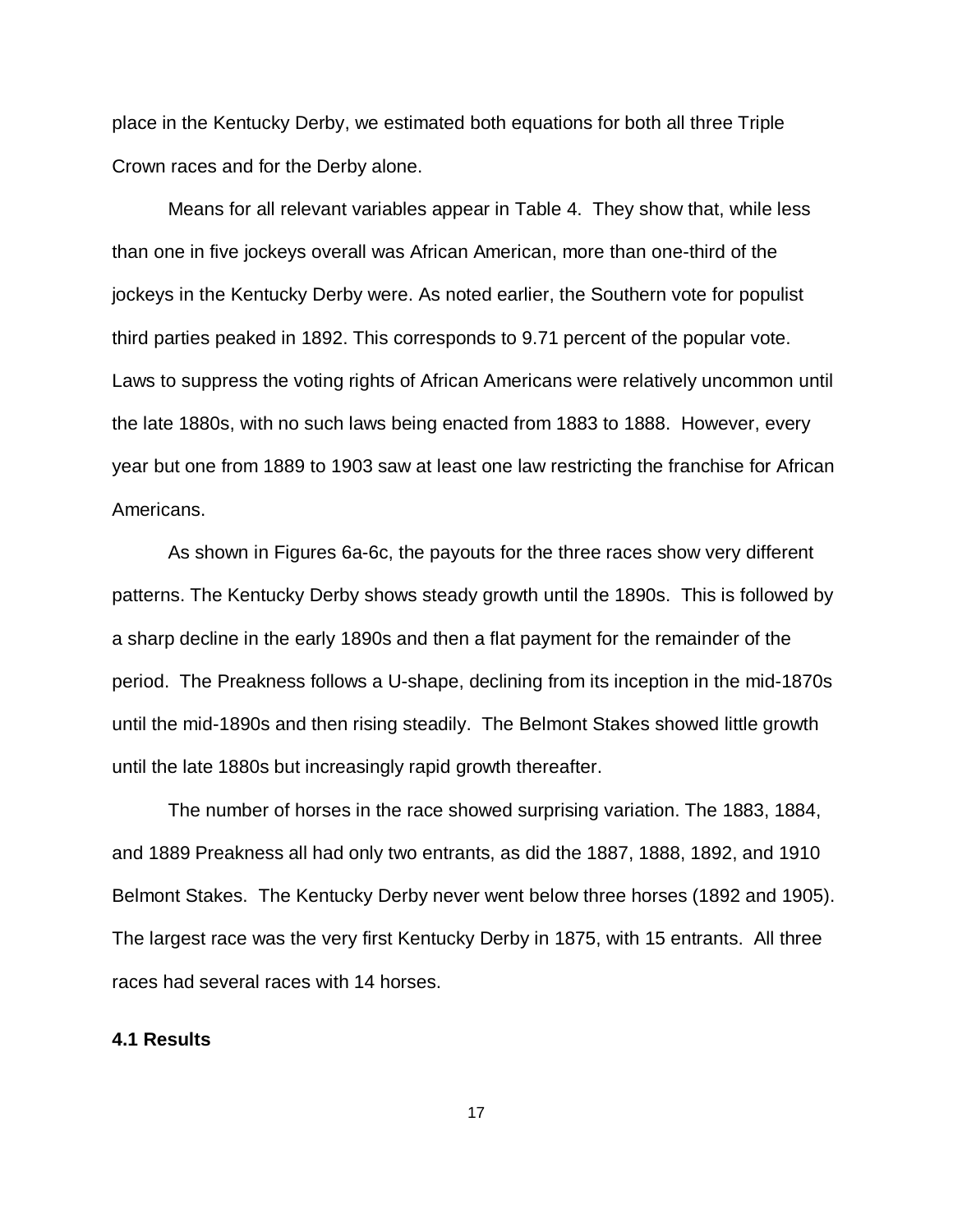Our tobit results appear in Table 5. The first two columns show the estimates from using the full sample, while the last two columns show the results from using only the Kentucky Derby. Columns (1) and (3) show the estimates of Equation (1), and columns (2) and (4) show the results for Equation (3).

The results in columns (1) and (3) are very similar to each other, indicating that the employment of black jockeys in the Kentucky Derby followed a similar temporal pattern to the employment of black jockeys in the Triple Crown as a whole. As expected, employment rose as one approached 1892 and fell thereafter. The coefficient is so large because the differences in the values of *PROXt* fall into a narrow range between 0.9 and 1.0. Also as expected, employment fell after 1900. The dummies for each leg of the Triple Crown confirm the observation that the Kentucky Derby had the most African American jockeys, and the Preakness had the fewest. The only statistically insignificant coefficient was for the number of horses in the race. Thus, we cannot reject the null hypothesis that the number of horses did not affect the percentage of jockeys who were African American.

When we replace proximity with variables reflecting the political setting in which the races took place, the coefficients in column (2) generally resemble the coefficients in column (1). The coefficient for the number of horses is still insignificant, the coefficient indicating races after 1900 is still negative, and the dummy variable for the Kentucky Derby is still positive. The only meaningful change is that the coefficient for the Preakness now is statistically insignificant, indicating that, controlling for the new factors, the Preakness and the Belmont Stakes are indistinguishable.

18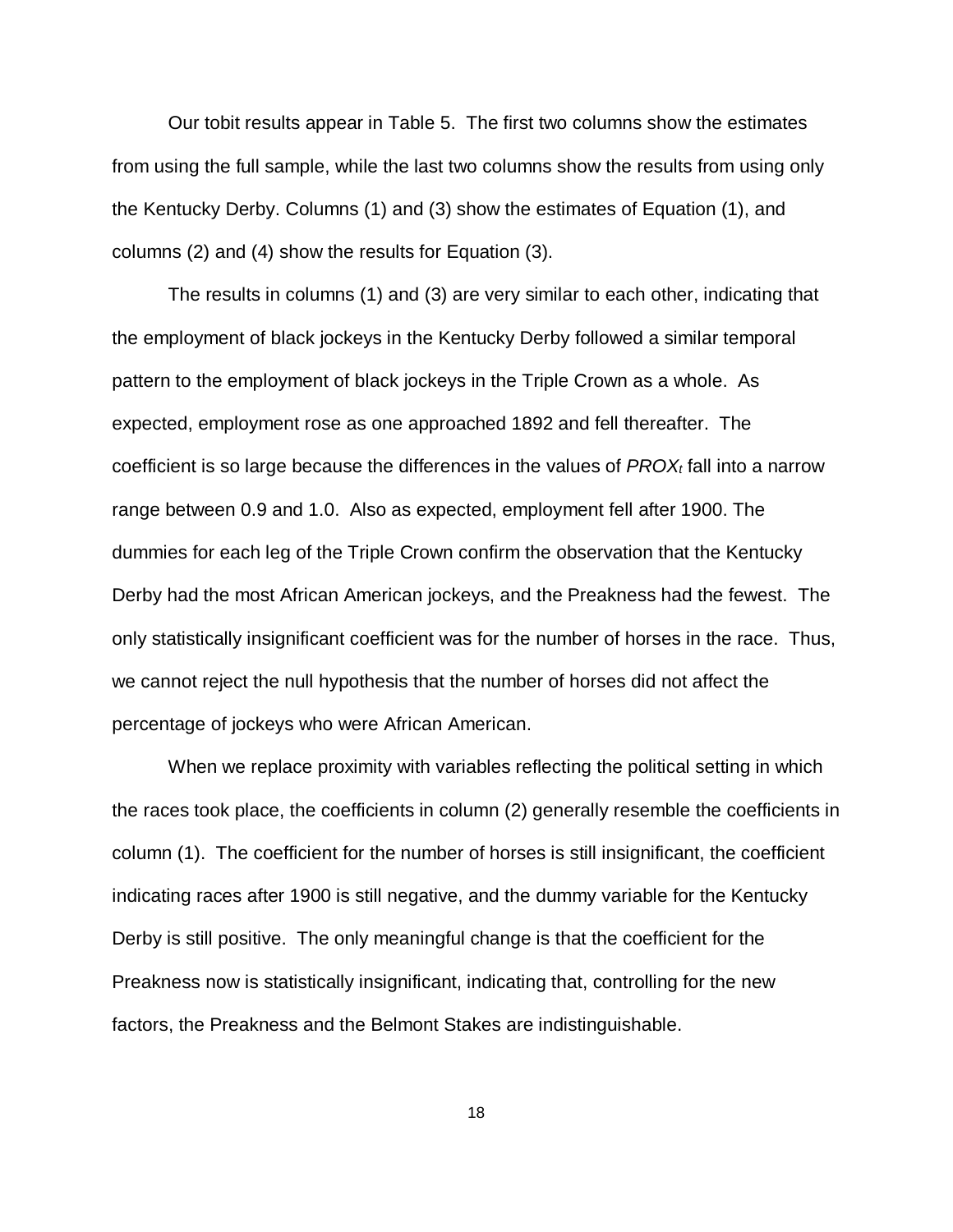The new coefficients have largely counterintuitive results. While the payout to the winning horse has no impact, black ridership is positively related to both votes for populist candidates and laws suppressing the rights of African Americans to vote. These results are best understood if we recall that the regression here shows correlation, not causation. The rising representation of African Americans in horse racing, as elsewhere in Southern society, was met with increasing hostility from those who felt displaced by blacks and from others who objected to the presence of blacks in general. The basic purpose of Jim Crow Laws was to prevent African Americans from rising politically, economically, and socially. Had they not been doing so, there would have been no need for such laws.  $11$  It is also possible that the rise of Jim Crow in the South stimulated efforts by black jockeys to find rides on northern tracks, a subsidiary factor that may help explain the spikes in the number of black jockeys that we see in the Belmont and Preakness in the 1890s.

As seen in column (4), when we restrict the sample to the Kentucky Derby, most of the coefficients are not substantially different from the other specifications. However, we see two changes relative to the full sample (column (2)) and to the temporal model using just the Kentucky Derby (column (3)). First, the number of horses now has a positive impact on the representation of African American jockeys, which indicates a greater readiness to employ African American jockeys when the field expands. Second, the payout now has the expected negative impact. This shows that, for the Kentucky Derby, the growing revenue for the owners – and, presumably for the jockeys, although

 $\overline{a}$ 

<span id="page-18-0"></span><sup>&</sup>lt;sup>11</sup> A similar pattern of black achievement before the intensification of segregation was present in other areas such as accumulation of property (Higgs 1982, 1984) and Margo (1984), and patenting (Cook 2014).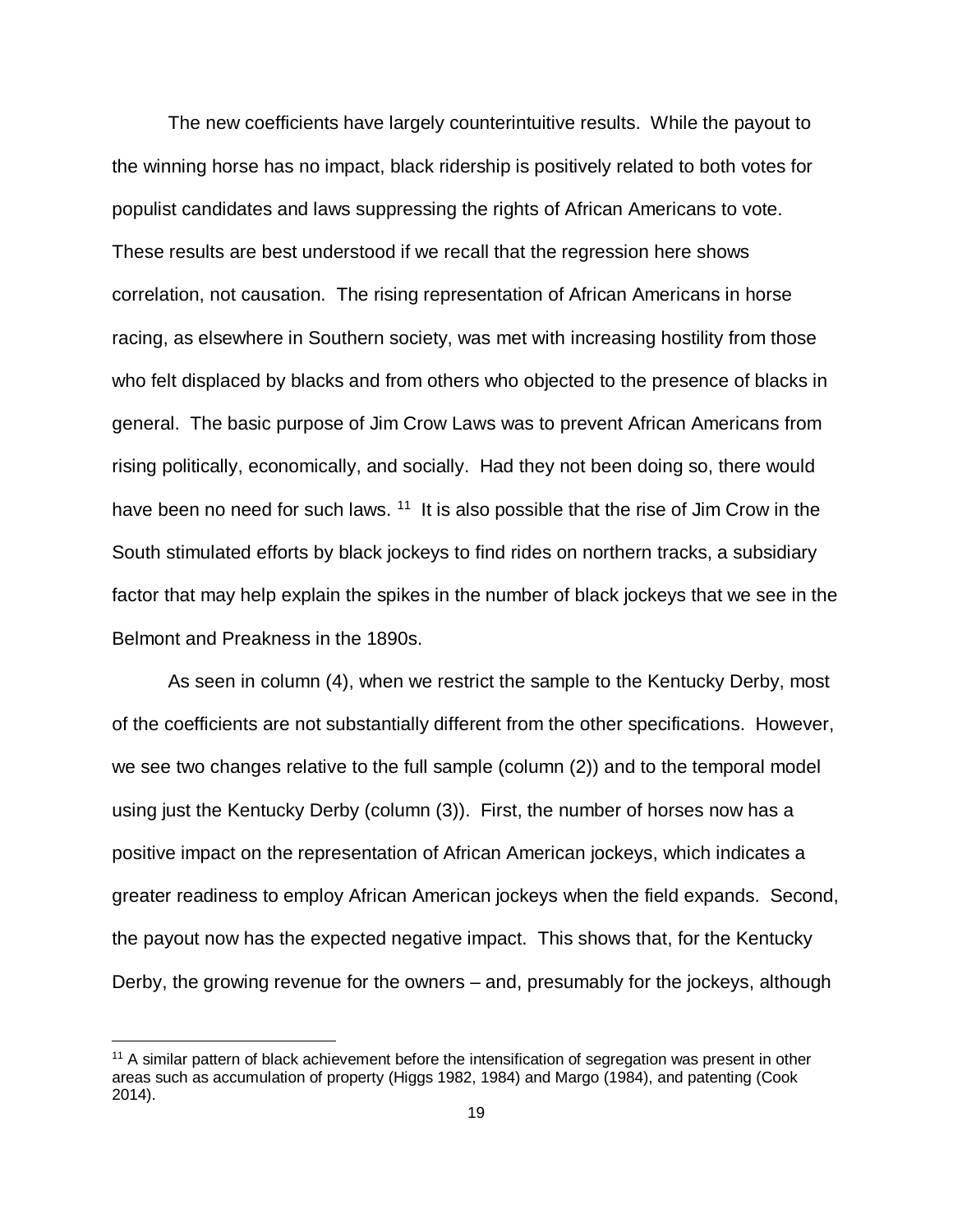we have only anecdotal evidence – led other groups to want to take over those positions. Such displacement has occurred in contemporary sports, as seen, for example, by the decline in the number of women coaching women's collegiate sports with the advent of Title IX.

### **5. Did Bettors Undervalue African American Jockeys?**

We test for discrimination by applying the outcome test described earlier. Specifically, we test whether African American jockeys in the Triple Crown races of the late 19<sup>th</sup> and early 20<sup>th</sup> century were more likely to finish "in the money" (first, second, or third place), holding constant other factors, most importantly the expected finish of the horse, as set by the betting odds. If betting on a horse with an African American jockey is a winning strategy, then there is a market failure in the betting market. Our estimating equation is given by:

$$
MONEYFIN_{rt} = \beta_0 + \beta_1 NUMH_{rt} + \beta_2 WINPROB_{rt} + \beta_3 AAI_{rt} + \beta_4 AAJWP_{rt} + \varepsilon_{rt} \quad (4)
$$

Our dependent variable, *MONEYFINrt*, is a binary variable, equal to 1 if the horse finishes "in the money." That is, whether it finishes first, second, or third in the race. As before, *NUMH<sub>rt</sub>* is the number of horses in the race. As the number of horses in a race rises, we expect the probability that any one of them finishes in the money to decline. Hence, we anticipate the coefficient here to be negative. In contrast, the better the betting odds are on a horse, the higher the probability that it will finish in the money.

The final two variables are the key to testing for an outcome effect. If the coefficient for *AAJrt*, a dummy variable indicating whether the horse was ridden by an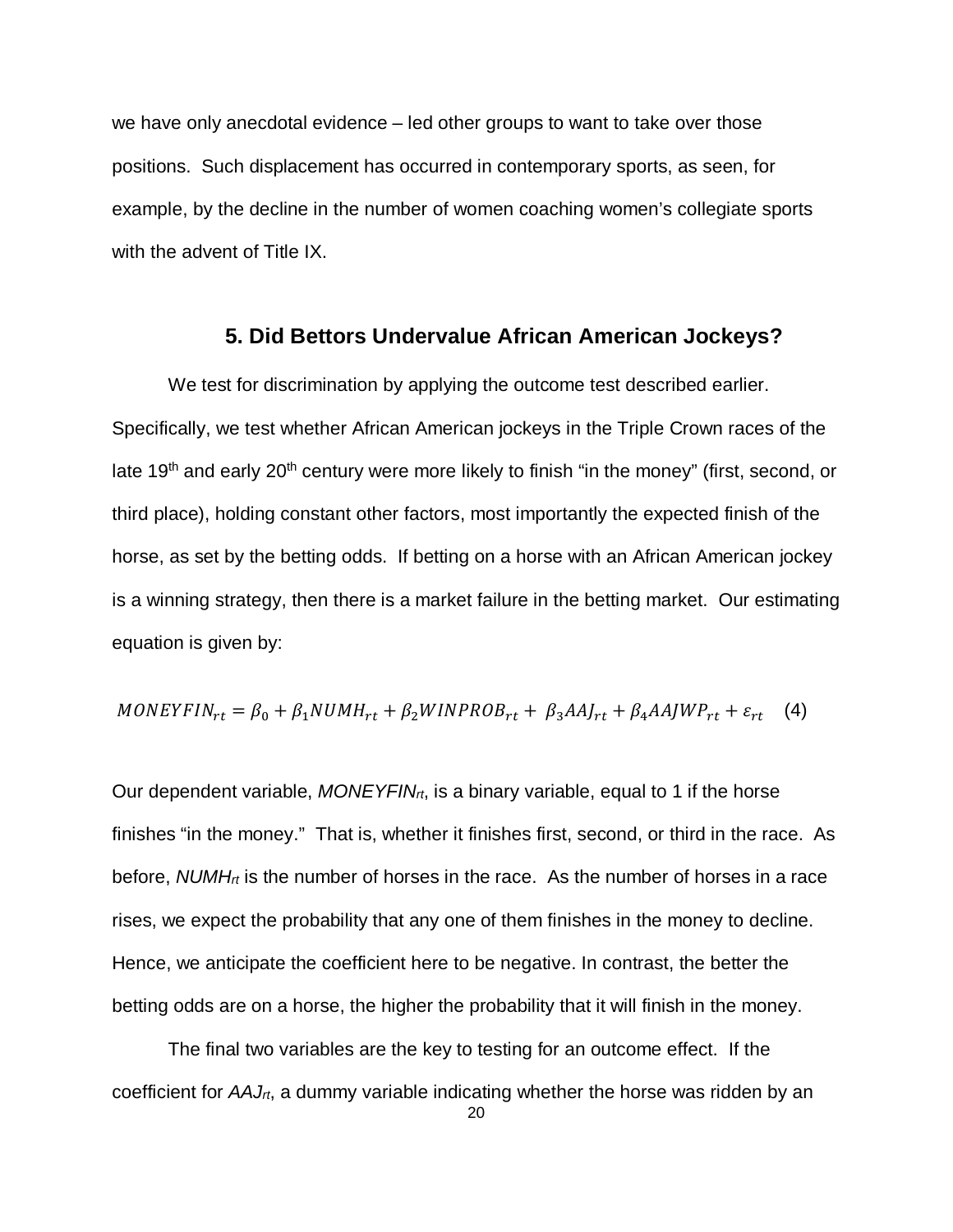African American jockey, is positive, then betting on that horse improves a bettor's chances of winning, *cet. par.* The final independent variable interacts the presence of an African American jockey with the probability of winning. It therefore asks whether an African American jockey increases the likelihood that a good mount will finish in the money.

We estimate Equation (4) using the probit technique. We first estimate it without the interaction effect, using data for all three races. Because the Kentucky Derby seems qualitatively different from the other two races in employing black jockeys, we also run the regression using data for only the Kentucky Derby. Finally, we add the interaction effect for the full data set.

#### **5.1 Results**

The results for our estimation of Equation (4), whether a horse finishes in the money, appear in Tables 6a and 6b. Table 6a contains results using data from all three of the Triple Crown races. The results in 6b contain results only from the Kentucky Derby. The  $\chi^2$  statistic for each of the equations is strongly significant, indicating that the regressions fit the data well. Overall, they provide support for the presence of an outcome effect that indicates racial prejudice by Triple Crown bettors.

The impacts of our control variables conform to our expectations. The probability that a horse finishes in the money declines as the number of horses in the race rises. At the same time, bettors tend to be on target, as the horses with a greater probability of winning, as defined by the betting odds, are more likely to finish among the top three.

The first column of Tables 6a and 6b show the impact of a horse's being ridden by a black jockey. In both cases, this variable has a positive coefficient in the first two

21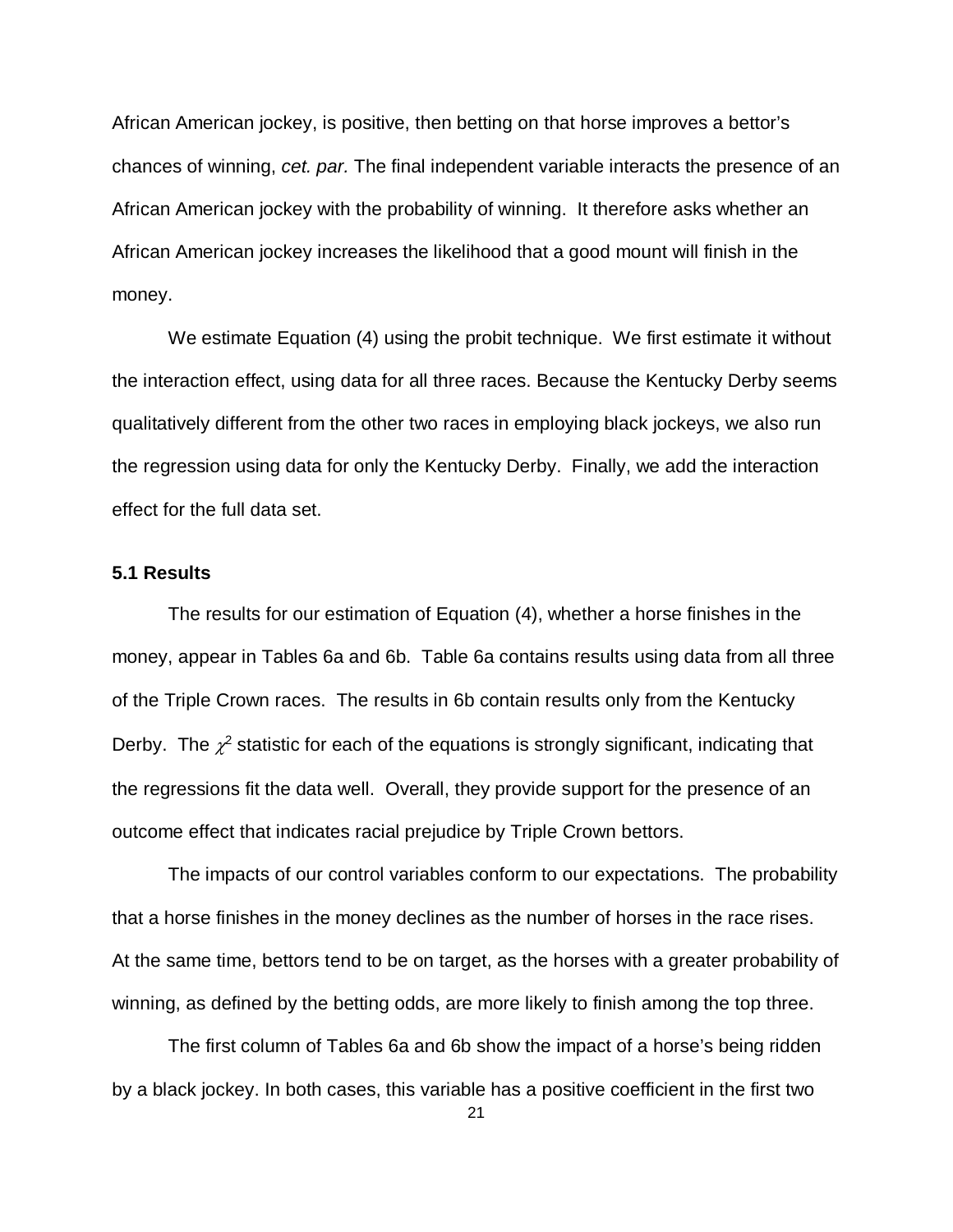regressions. However, it is statistically insignificant for all races and of borderline significance for the Kentucky Derby.

The second column in the tables shows the impact of interacting the presence of an African American jockey and the quality of the mount. These coefficients are strongly significant and positive. This indicates that African American jockeys increased the likelihood that a better horse would finish in the money.

Regressions using both the dummy variable and the interaction variable, found in column 3 of the tables, yielded generally statistically insignificant coefficients for both variables. This is likely because the two variables are positively correlated (a correlation coefficient of about 0.6 for both samples). This correlation suggests that Black jockeys were not subject to discrimination in the assignment of mounts. If anything, the horses they rode were more highly regarded by the bettors.

We also ran the regressions shown in Table 6 on several subsamples not shown here. We found no significant differences when we restricted the sample to the pre-1892 years or to only the Preakness, the Belmont, or these two races combined. We conclude, therefore, that there is mild evidence that betting on a horse ridden by an African American jockey was a winning betting strategy. In other words, some bettors bet against horses ridden by African Americans out of prejudice, but we emphasize that the evidence is mild. Many bettors were willing to put their money on the great African American jockeys. That is why Jimmy Winkfield was a strong favorite in the 1903 Kentucky Derby.

#### **6. The Story was Similar in Other Sports**

22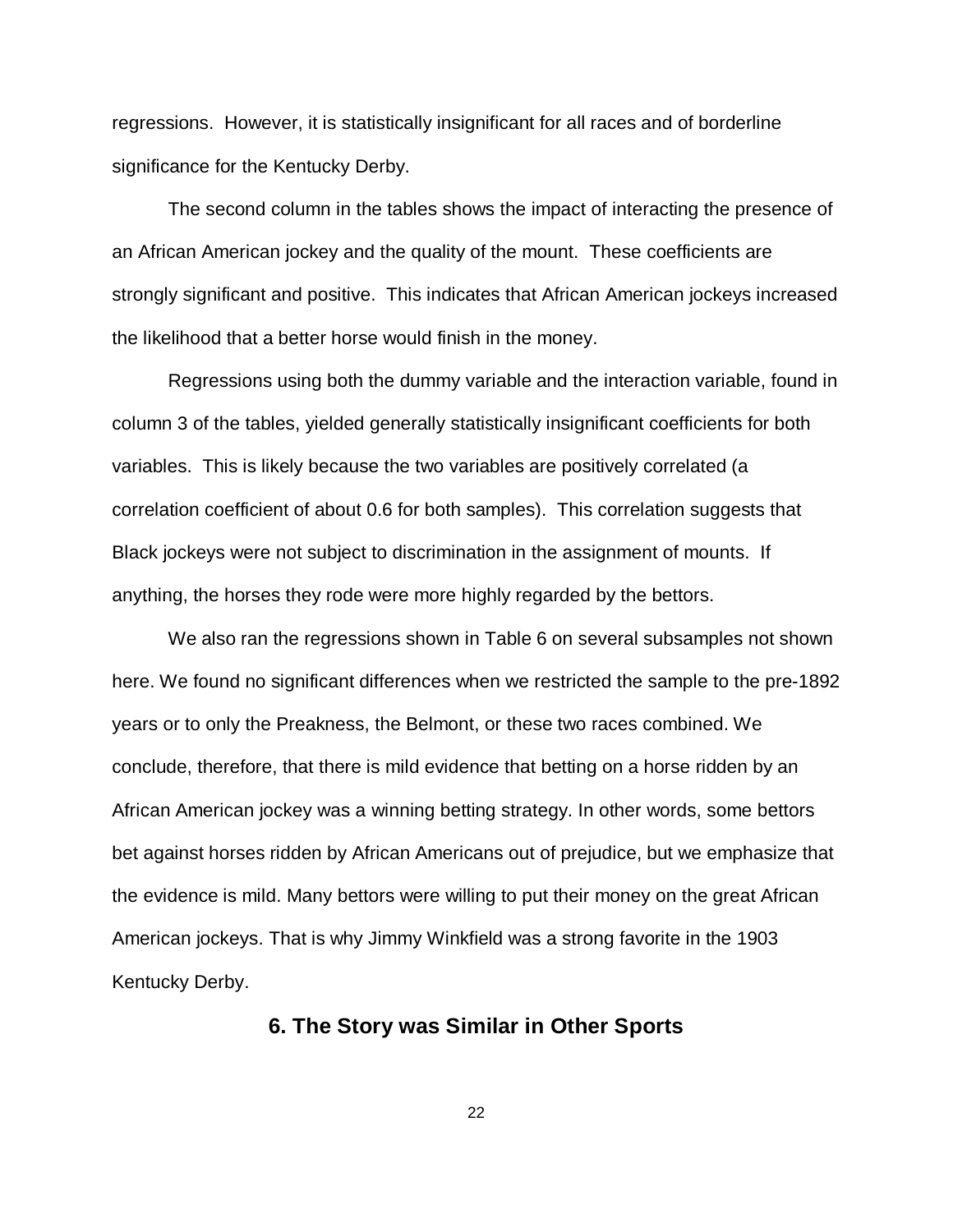Other major sports tell a similar story, inclusion followed by exclusion, though the timing was different in each. The expulsion of African Americans from Major League Baseball preceded the expulsion of the African American jockeys by a decade (McDaniel 2013, 280; Seymour 1960, 278). The first African American recognized to be a major league baseball player was Moses Fleetwood Walker, who played for the Toledo Blue Stockings in 1884. But a warning shot had been fired already in an exhibition game. Adrian "Cap" Anson, the game's first superstar, the player manager of the Chicago White Stockings, let his team take the field against the Blue Stockings to save their share of the gate receipts, but he let it be known that he would never again play against a Black man. Until 1947, the major leagues remained all-white enterprises.

The exclusion of African Americans from white baseball led to the formation of the famous Negro leagues that provided limited opportunities for African American players to play exciting baseball and for African American and white fans to see them. Nothing equivalent arose for African American jockeys. A few African American jockeys continued to get rides in the steeplechase and in less prestigious flat races[.12](#page-22-0) But the Triple Crown was out of bounds. Many owners, moreover, continued to employ African Americans as trainers and consultants long after African American jockeys had been forced out of the big races. The African American Jockey William Walker became one of the nation's foremost experts on racehorse bloodlines. It is said that the prominent stable owner for whom he worked would never trade a horse without Walker's consent. For a few years after the expulsion of the African Americans, several tracks ran

 $\overline{a}$ 

<span id="page-22-0"></span> $12$  The steeplechase may have presented fewer opportunities for the rough tactics used to force out African American jockeys. In the steeplechase those tactics would be more likely to endanger valuable horses or wealthy amateur riders.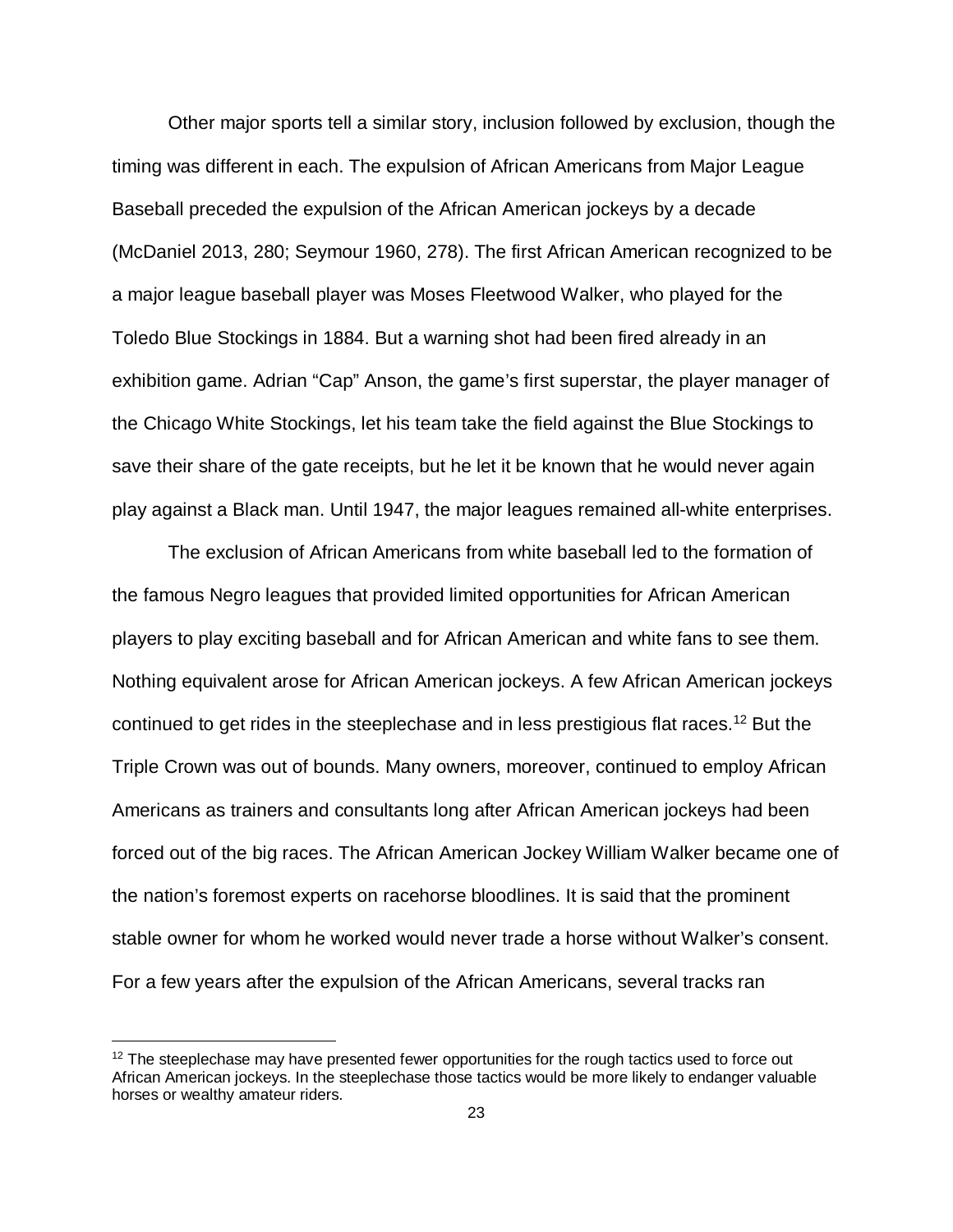"Darktown Derbies" in which only African American jockeys could ride. But without a regular path to the big races, owners and trainers had little incentive to train African American jockeys, and, unlike the Negro baseball leagues, the Darktown Derbies disappeared.

A correlation between hard times and segregation can be found in other professional sports. Hard times are not the whole story; racial animus was always a force. Nevertheless, the correlation appears to be there. The National Football League began in 1920 as a combination of formerly independent teams in the Midwest and upstate New York.<sup>[13](#page-23-0)</sup> In the 1920s, the NFL featured several African American players. Frederick Douglass "Fritz" Pollard, an All American at Brown, played and coached for a number of teams. He was inducted posthumously into the National Football Hall of Fame. Jay Mayo "Ink" Williams who played for the Hammond (Indiana) Pros, the Dayton Triangles, and several other teams later became well-known as a record producer. Paul Robeson was an All American at Rutgers in 1917 and 1918 and then played professionally with the Canton Bulldogs before beginning his renowned career as actor, singer, and activist. However, when the league expanded nationally, at the start of the Great Depression, African American players were cut out – partly because of the competition for fewer jobs as teams went bankrupt and partly to placate potential owners of southern franchises. Black players were not permitted to play in professional football until after World War II (McCambridge 2005).

In the 1890s the sport that most resembled horse racing was bicycle racing. The modern bicycle did not become widely available until the 1890s. The reasons for the

 $\overline{a}$ 

<span id="page-23-0"></span><sup>&</sup>lt;sup>13</sup> Its original name was the American Professional Football Conference. It took its current name in 1922.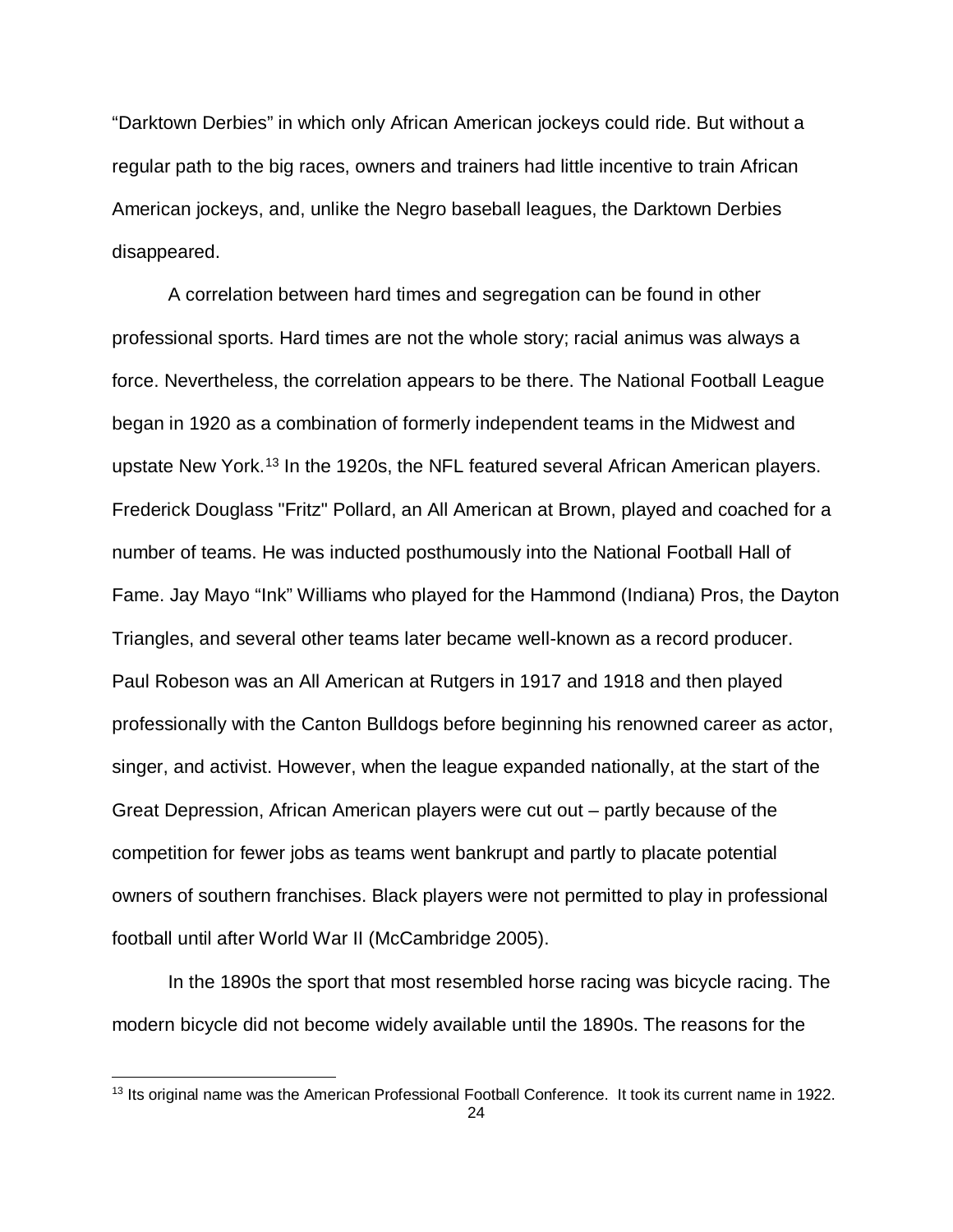timing are not entirely clear. Some historians stress technological innovations, in particular the invention of the inflatable rubber bicycle tire by John Boyd Dunlop in 1887. Once bicycles were available, the craze for riding and racing them took off. One of the greatest early stars was an African American: Marshall Walter "Major" Taylor (Kranish 2019, Ritchie 2017). In the late 1890s he won many races, set world records at several distances, and was recognized as a national and world champion. He also became a favorite with the race-going public.

Like the leading African American jockeys, Taylor faced determined, sometimes violent efforts by white cyclists to prevent him from winning or even competing. In some cases, he was boxed out, in others he was bumped and jostled by white riders. Sometimes it was worse. In 1897, a white rider who had finished third in a race in which Taylor had finished second, tackled Taylor and choked him into unconsciousness. In 1904, a white rider in Australia deliberately collided with Taylor, who fell to the track, unconscious. Fortunately, he made a full recovery. The parallel with African American jockeys – for example Winkfield who, as noted above, was deliberately forced into the rails in a race in Chicago in 1900 – is striking

#### **7. Discussion and Conclusions**

Before the Civil War, many of America's most famous jockeys were slaves; After the War, African American jockeys continued to play a major role. Between 1890 and 1899, African American jockeys won six Kentucky Derbies, one Preakness Stakes, and three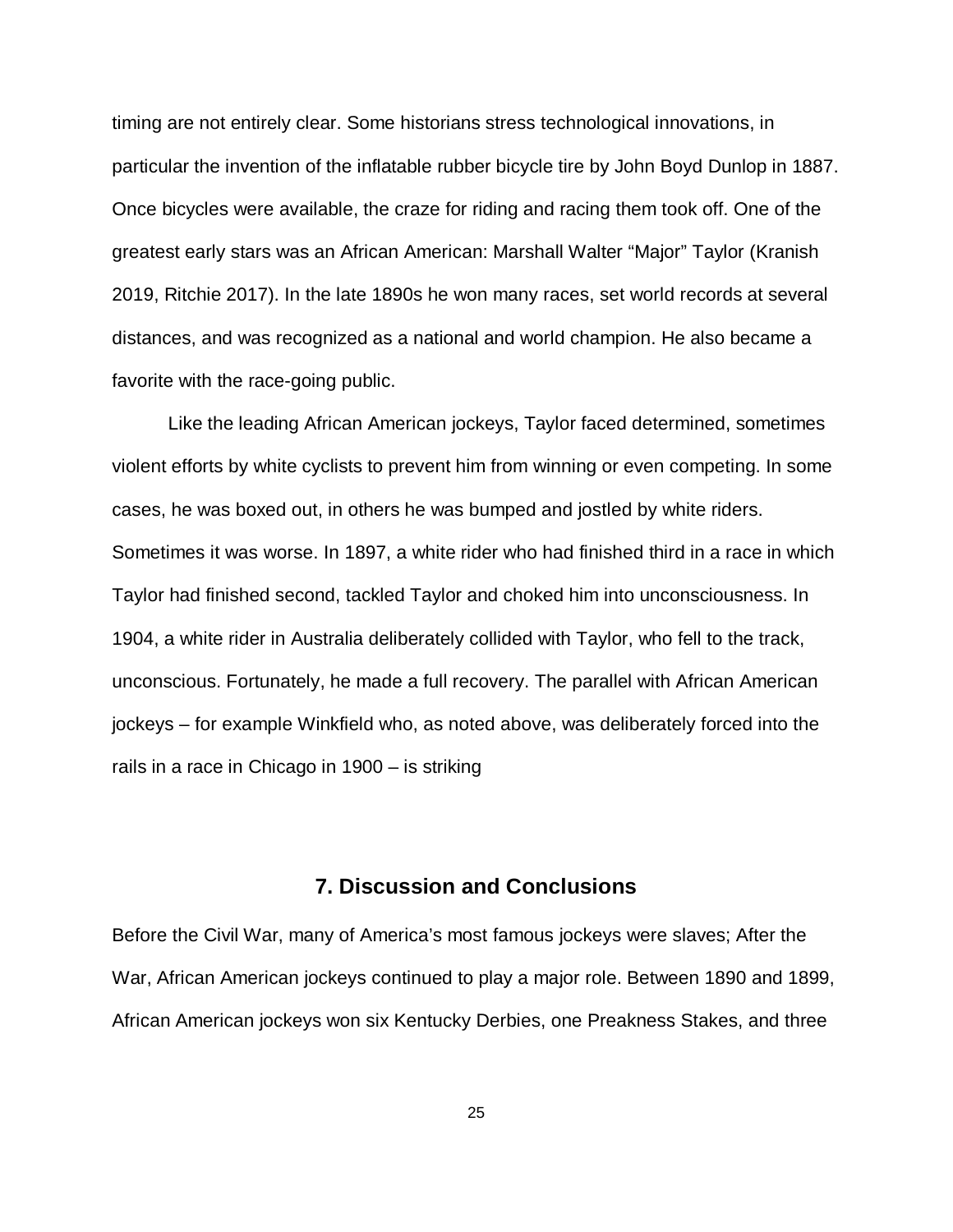Belmont Stakes. Nevertheless, at the end of the 1890s and early years of the twentieth century African American jockeys were forced out of the sport.

Who was responsible? As shown in section 5, we find no evidence of racial prejudice by the betting public for races run on Northern Triple Crown tracks, but we find some evidence of prejudice for the Kentucky Derby. We find that horses ridden by African American jockeys were more likely to finish in the money (first, second, or third) than predicted by the betting odds. Thus, some bettors at the Derby were complicit with the expulsion of African American jockeys.

At the very least, owners also gave tacit approval to the expulsion of African American jockeys. For some owners it was probably a matter of prejudice. For others, it was likely just a business decision: why employ a black jockey if white jockeys were going to use violence to prevent him from finishing in the money and, in the process, possibly damage a valuable racehorse. Some owners who had regularly employed African American jockeys continued to employ them in other capacities, such as trainer or advisor.

The historical evidence suggests that the key push came when white jockeys began a violent and quickly successful effort to force out African American jockeys. African American jockeys were boxed out, run into the rail, hit with riding crops, and so on. These attacks prevented African American jockeys from finishing in the money, and endangered fragile and valuable racehorses. Soon after the attacks on African American jockeys began, African American jockeys could not get rides.

The rising tide of racism that produced Jim Crow had important political, cultural, psychological and economic causes that interacted with one another. Understanding a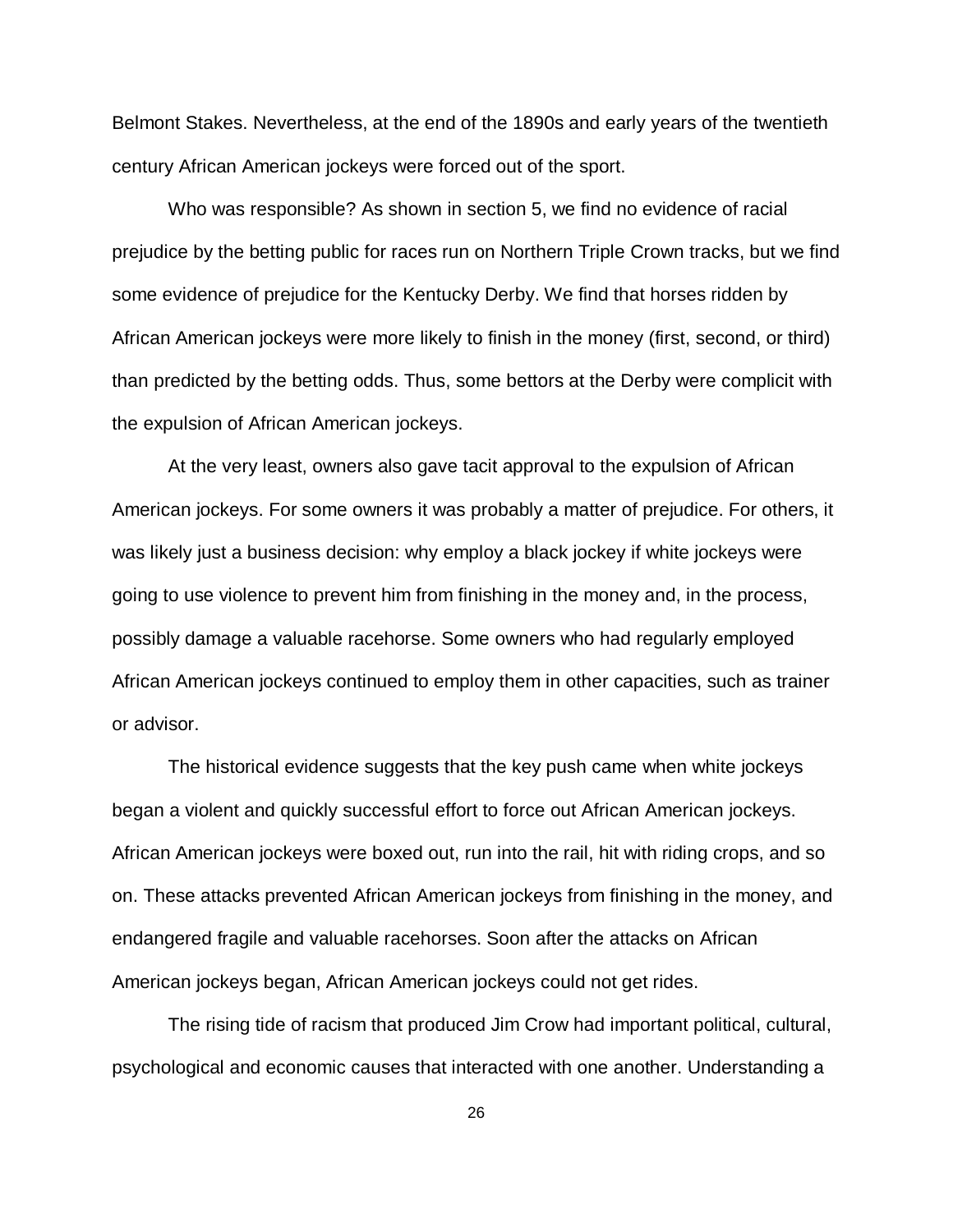particular aspect of Jim Crow often requires stressing one or another of these forces. To understand the wave of disfranchisement in the South in the late 1890s requires that an historian delve into the complexities of Southern politics. Understanding the physical separation of the races – on railroad cars, in music halls, at drinking fountains, and so on – may require that one focus on cultural or psychological factors, and the role of Plessy vs. Ferguson (1896). It can be fairly said that untangling these forces is an ongoing project. Horse racing provides a particularly helpful case study because it was enormously popular in both North and South, because it was integrated for many years after the Civil War, and because one can gather quantitative data that reflect underlying attitudes that are revealed when people put their money on the line.

In horseracing, anxiety over job insecurity appears to have played an important, perhaps decisive role in the call to "draw the color line." First, there is the nature of racing itself. The demand curve for jockeys was highly inelastic, with a limited number of slots. White jockeys would have benefitted in any circumstances from the exclusion of black jockeys, but the late 1890s were a time when unease about finding rides was especially high. First, there was an economic depression. The hard times began in 1893, when the United States experienced a severe financial crisis, and unemployment rose dramatically.

There were also factors particular to racing. There was an anti-gambling crusade, a brother to the campaign for prohibition of alcohol, which was gathering steam. Laws against gambling created severe problems for horse racing, limiting betting through moral suasion and producing anti-gambling legislation. Anti-gambling forces existed in all parts of the country. New York passed anti-gambling legislation in 1895, and New

27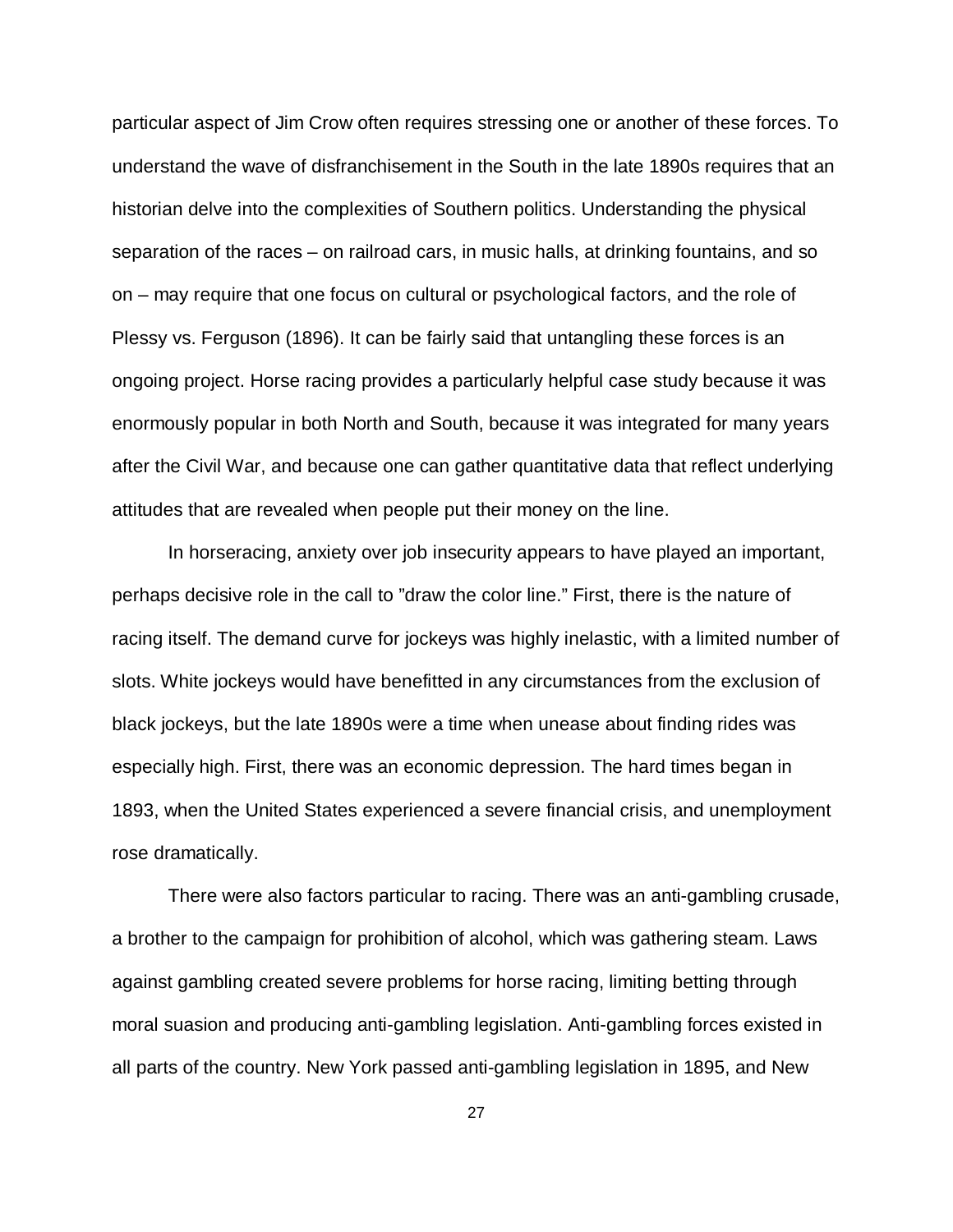Jersey did so in 1898. Charles Evans Hughes, the reform governor of New York, thought that the 1895 law did not go far enough, and in 1908 he signed legislation banning all but verbal contracts at race courses, a law that Hughes enforced vigorously. As a result, attendance at racetracks declined precipitously. One victim was the Belmont Stakes, which was not run in 1911 or 1912. Overall, the number of racetracks in the U.S dropped from 314 in 1897 to 25 by 1908 (Sauer 2001, 8). In short, antigambling social pressure and laws hit racing hard, and jockeys found the demand for their services contracting.

Native-born white jockeys also faced increasing competition from immigrants. Joe Drape (2006, 54) tells the story of "Father" Bill Daly – by no means a priest – an Irish-American owner and trainer based in New York. Daly trafficked (Drape's term) in young Irish-American jockeys, whom he brutalized but pushed to success. Perhaps his two best known jockeys were Winnie O'Connor and Hall of Famer Danny Maher.

Competition for jobs in hard times, and the politics based on it, reinforced the extremes of racial hatred that produced demands for segregation and racial deference. Recall that, in describing the attacks on African American Jockeys, Charles B. Parmer claimed the White jockeys' retaliated for African American jockeys' becoming "a trifle cocky in the jockey rooms." Today, such response would be deemed abhorrent, but it was a familiar reaction in the Jim Crow era, when a perceived lack of deference could provoke a violent response. Once African American Jockeys were pushed out, a racist explanation for the disappearance of the African American Jockeys – they just could not ride as well as White jockeys – quickly took hold. In a 1905 column in the *Washington* 

28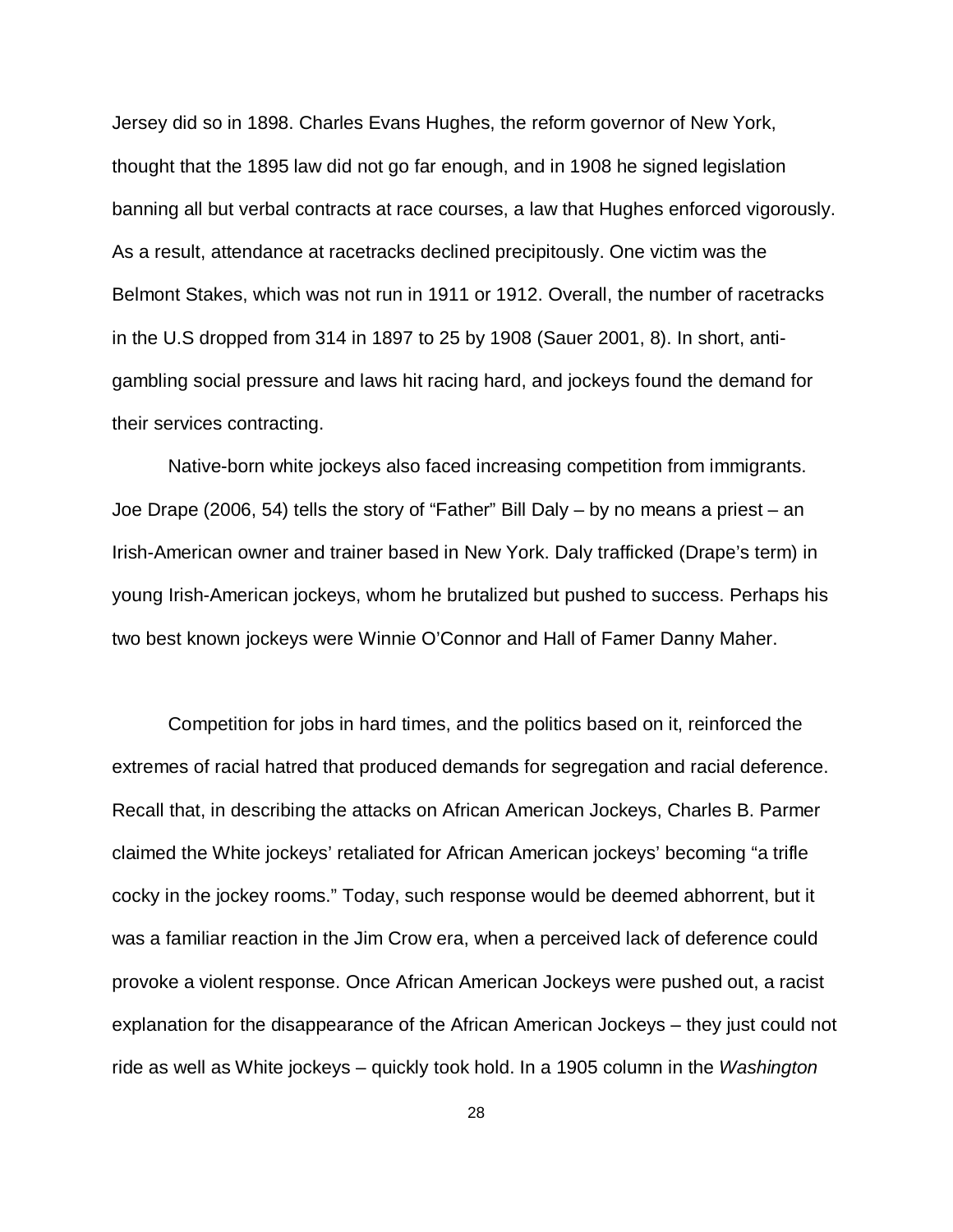*Post* (August 20, p. S3) titled "Negro Riders on the Wane: White Jockeys' Superior Intelligence Supersedes," the author catalogued the achievements of African American jockeys but then reported that

"Horsemen ascribe the passing of the colored riders to the fact that it is no longer considered ignoble to be a jockey, and the money to be made in the profession has drawn boys of good family to essay to learn the art of riding, So the white jockey is now crowding out the colored riders, as the paleface is pressing back the red men on the plains."

This story was published widely. One poignant example is from the Louisville *Courier-Journal* (July 24, 1905). where this paragraph also appeared. Yet about 10 years earlier in the obituary for Isaac Murphy the *Courier-Journal* (February 13, 1896) had told its readers that Murphy, among other virtues, was "the finest judge of pace ever seen in a saddle on our tracks. His seat was good and his hands perfect." this explanation for the disappearance of African American jockeys appeared just a few years after Jimmy Winkfield's great run in the Derby: third in 1900, first in 1901, first in 1902, and second in 1903. The comparison with Native Americans is telling: no mention of the violence used to drive African American jockeys from the track or to drive Native Americans from the plains. In all, C. Vann Woodward (1955) might well have included the stories about African American jockeys as examples in the *Strange Career of Jim Crow* to show how quickly people came to believe things about African Americans that they had not believed a few years earlier.

The only discussion of the expulsion of the African American Jockeys we have found in the contemporary economics literature was in Alfred Holt Stone's 1906 essay "The Economic Future of the Negro: The Factor of White Competition" in the *American Economic Review.* Stone – apparently unaware of or uninterested in the successes of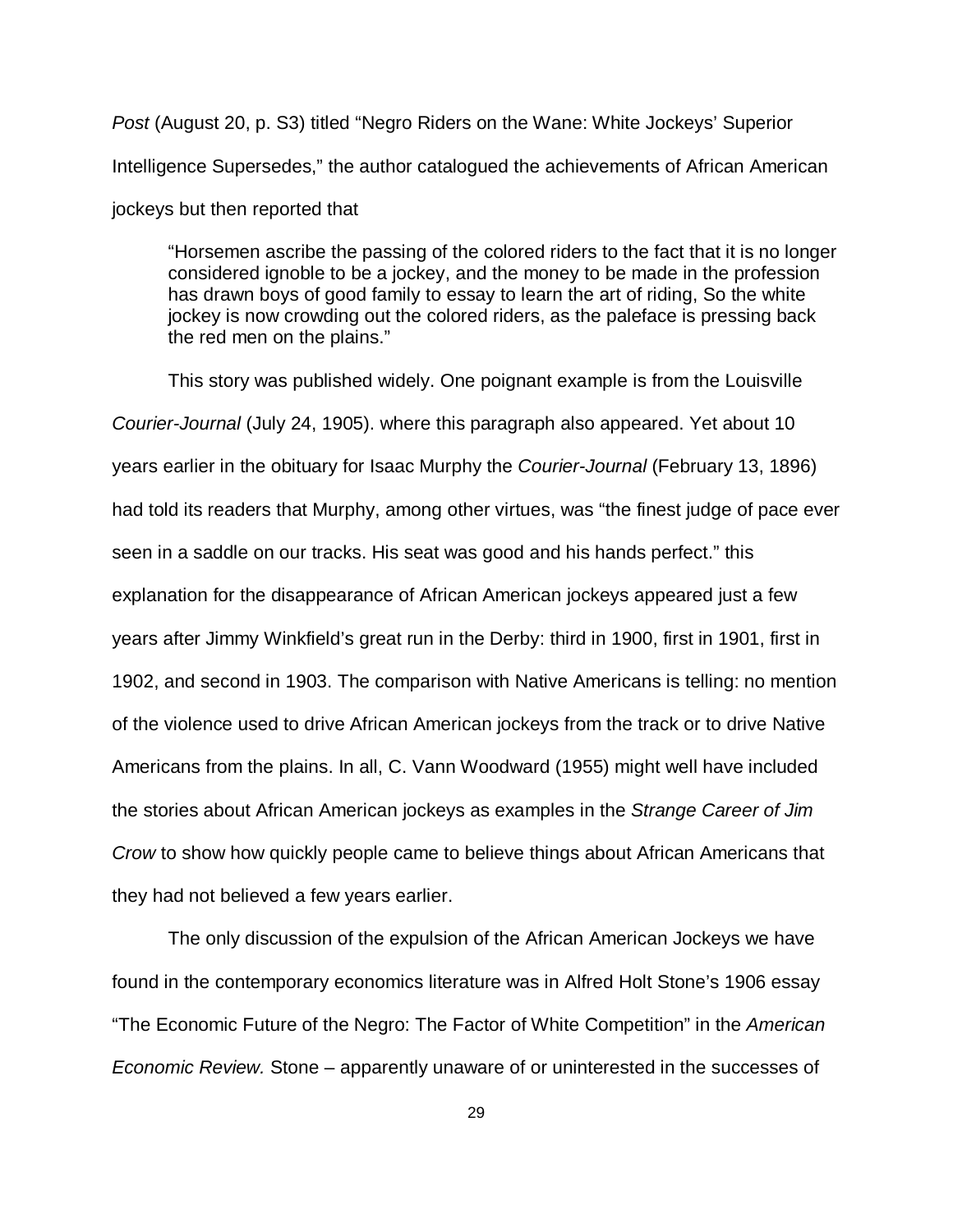African American jockeys just a few years earlier – argued that they were being displaced for the same reason that African American coachmen were being displaced: African Americans were not as good as Whites when it came to handling horses!

Some journalists got it right. Leroy Williams was one of the last great African American jockeys, but as the *Washington Post* (January 11, 1907, p. 8.) explained.

Williams has a hard row to hoe every time he mounts a horse, for not only has he to force every ounce of speed out of his horse, but he has to steer clear of the "pockets" and snares that the white boys set to trap him in.

In short, we find that African American jockeys were victims of discrimination at multiple levels and were eventually forced out by rival white jockeys. This last finding adds to the case for believing that anxiety about jobs was an important contributing factor to the rising tide of racism that produced Jim Crow.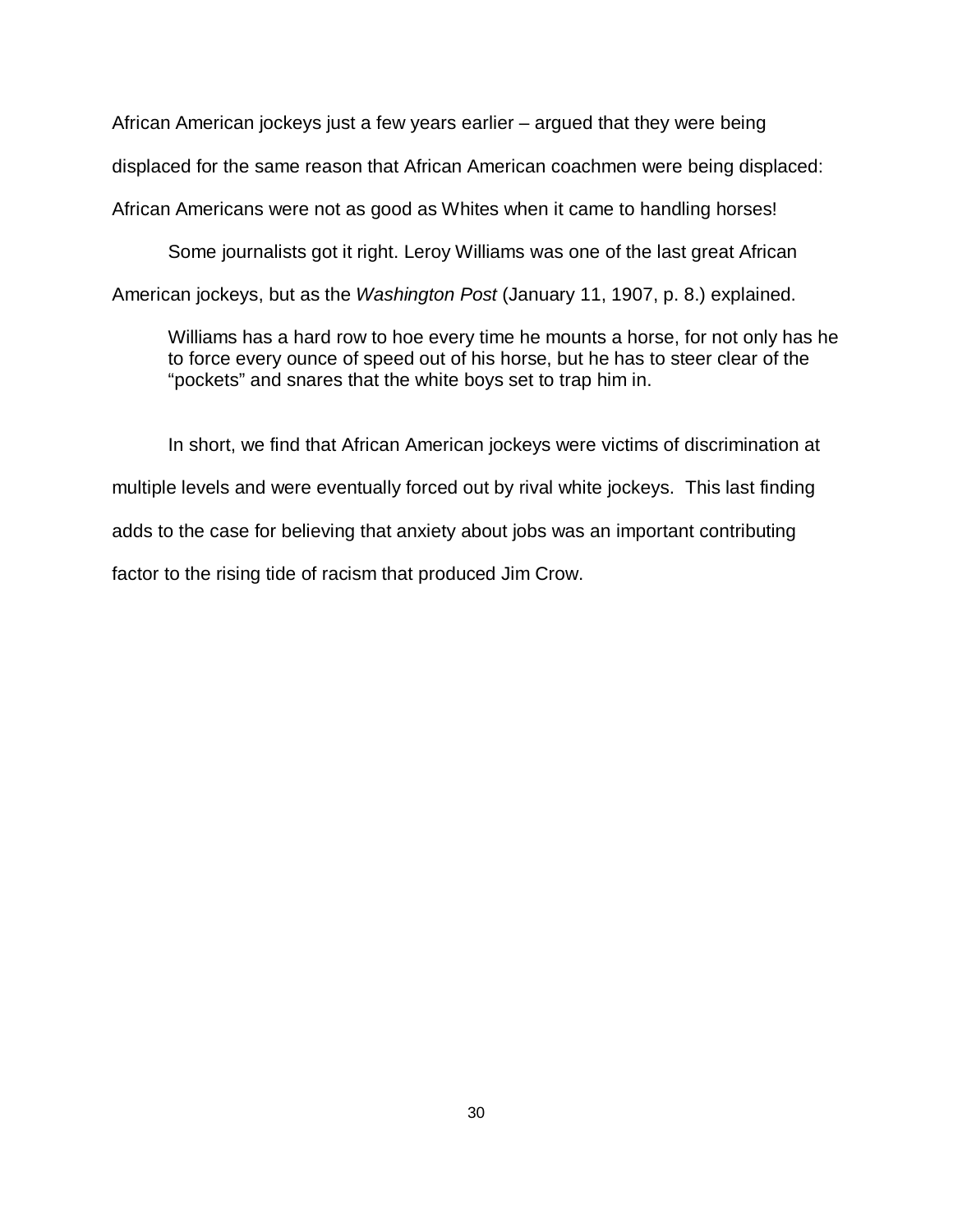#### **Appendix. Sources and Methods**

Our data set includes horses entered, times, jockeys, ethnicity of the jockey, final position in the race, odds on each entry, payouts, and so on from a variety of sources. The websites of the Triple Crown races provided considerable amounts of data. Each of the websites has form charts for all of the races. However, the charts in the media guides do not always have the odds on all the entries or other data that we needed so we had to supplement the charts with data from other sources. O'Connor's (1921) history of the Kentucky Derby and Sowers's (2014) authoritative history of the Triple Crown were especially important. Accounts of the races in newspapers were important for filling in and double-checking. We made considerable use of the *New York Times*, *The Baltimore Sun* (especially important for the Preakness when run at Pimlico), several Brooklyn papers (especially important when the Preakness was run at Gravesend in Brooklyn), and other papers when they reported on a particular race in detail.

We also needed information on the ethnicities of the jockeys. The contemporary media guides were extremely valuable because they each include a discussion of African American jockeys who have ridden in the race. In addition, Weeks (1898) and Hotaling (1999) were extremely helpful. We also located stories about individual jockeys in newspaper reports and other sources.

Betting was structured in a variety of ways that changed over time. In the early years, the only odds available are from "auction pools." Each auction consisted of a series of rounds of bidding. The winner of the first round could choose whichever horse he wanted. The winner of second round could choose from the remaining horses and so on until all the entrants had been taken. Those who had "bought" the winning horse

31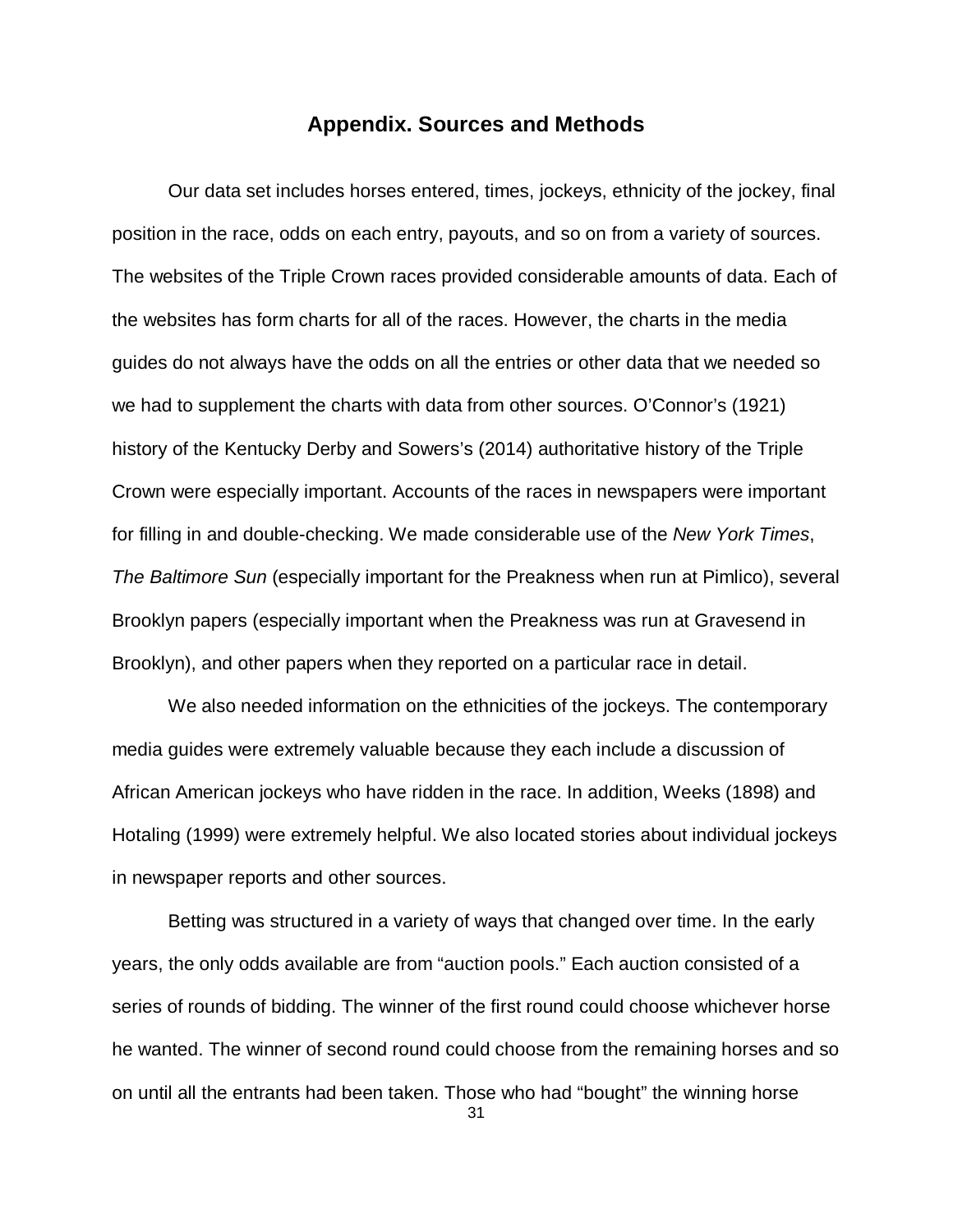received the pool, less the pool-seller's commission, typically, five percent (Riess 2011, Kindle Locations 453-455). In many pools, entrants from the same stable were paired in the bidding; that is, you could choose two or more horses with a single winning bid. The reason might be that the owners, who were major participants in the pools, did not want to create the impression that they favored one of their horses. They might be favoring one of their entrants through honest evaluation, but a decision to favor one of their entrants might raise the suspicion that they had instructed one of their jockeys to cooperate in pushing through one of their entries. In some cases, one could bet on "the field," several horses with little chance of winning. One problem with the auction pools was that the favorites tended to get picked by the bettors with the deepest pockets. Indeed, it was hard for someone of limited means to bet at all. That led to the introduction of other forms of betting that allowed for greater participation.

The auction pools were followed by the more familiar bookies who would post odds and then pay the winners at those odds after taking a commission. Sometimes the odds reported in different papers differed because they reported the odds of different auction pools or bookmakers, but all reported odds are usually quite close. In fact, when both are available, the odds from the pools and from the bookies are quite close.

Still later, the tracks began using the modern parimutuel system. Bettors buy tickets on the horse they think will win -- to take the simplest example, they can also bet on a horse to place (second) or show (third) or bet on more exotic combinations. The payout is determined by how many tickets are bought for a particular horse.

In all these cases we converted the odds reported in the papers into "implied probabilities." One reason for doing so is that a chart based on the odds used by bettors

32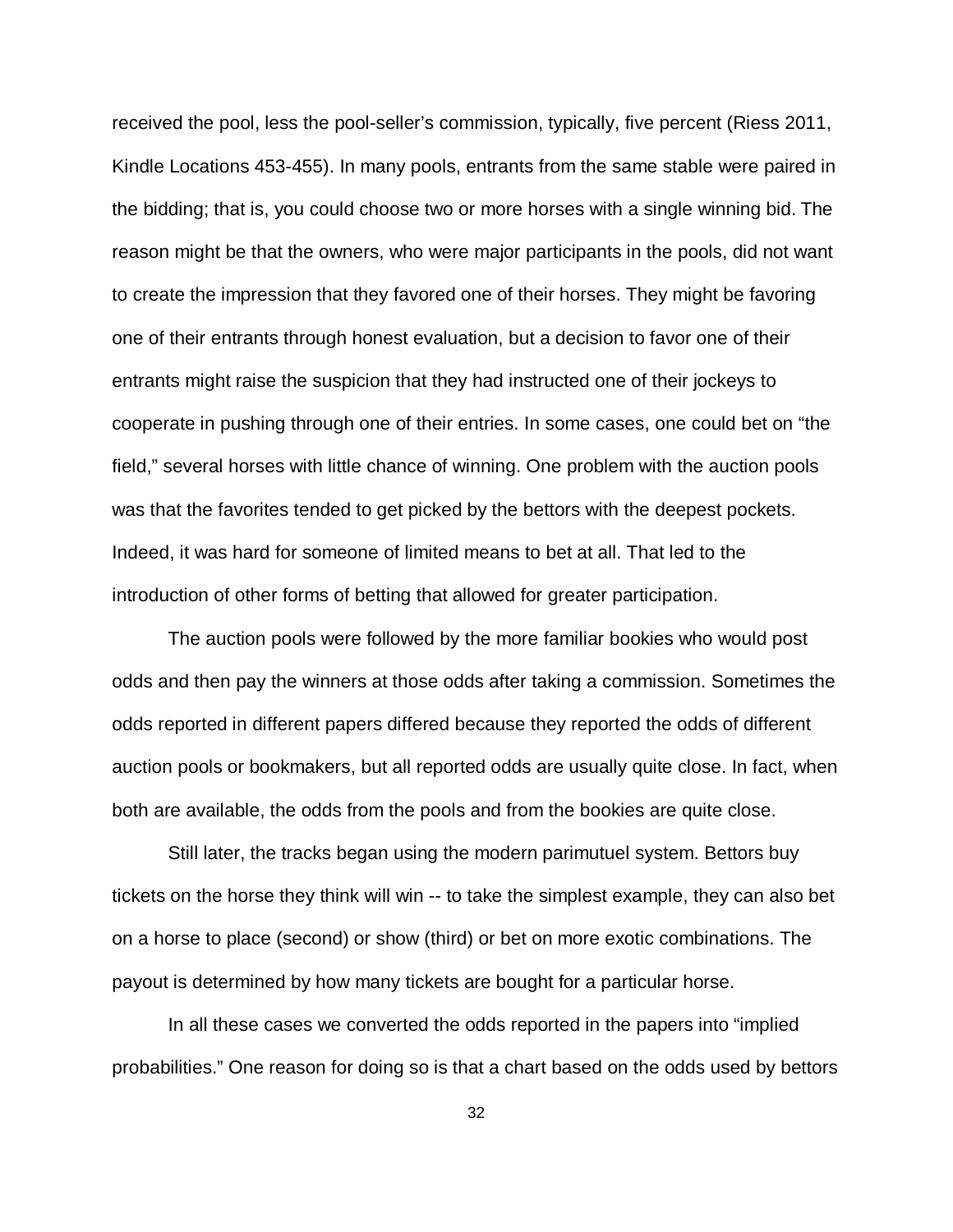is hard to read: the races won by long shots obscure all the other races. The "implied probabilities" on the other hand, fall between 0 and 1. Probabilities, moreover, are more familiar to economists. As explained below, we also converted odds to probabilities because we needed to adjust for changes in the track's share of the betting pool.

The conversion of odds given by bookies or parimutuel machines is straightforward. For example, odds of 5:1 mean that, if the horse wins, the owner of a ticket for a bet of \$1.00 will receive \$6.00, the original stake of \$1.00 plus \$5 of winnings. The formula connecting the odds to the implied probability is

 $(1)$  P = 1/(O +1)

Where  $P =$  the "implied probability" a horse will win.

 $O =$  the track odds on the horse expressed as a ratio Suppose the odds are 3:2. Then the "implied probability" is  $P = 1/[(3/2)+1] = 0.40$ .

The frequency interpretation is that if the race were run 5 times, we would expect this horse to win twice and lose three times.

 However, we must adjust the probabilities given by (1) for the amount taken from the betting pool by the track. An example will make clear how we do this. Suppose the pool consisted of a total of \$100 bet on the race and \$40 dollars was bet on horse X. Also assume that if X won, the people who had bet on X would win the whole pool, receiving a profit of \$60 on their \$40 bet. The odds, or the payoff ratio as some betters think of it, would be \$60/\$40 or 3:2. The implied probability of winning, calculated according to (1) would be 0.40. But this would be the odds in a fair pool. Normally, the track or the bookies take a share off the top, the vigorish or the "vig" as bettors and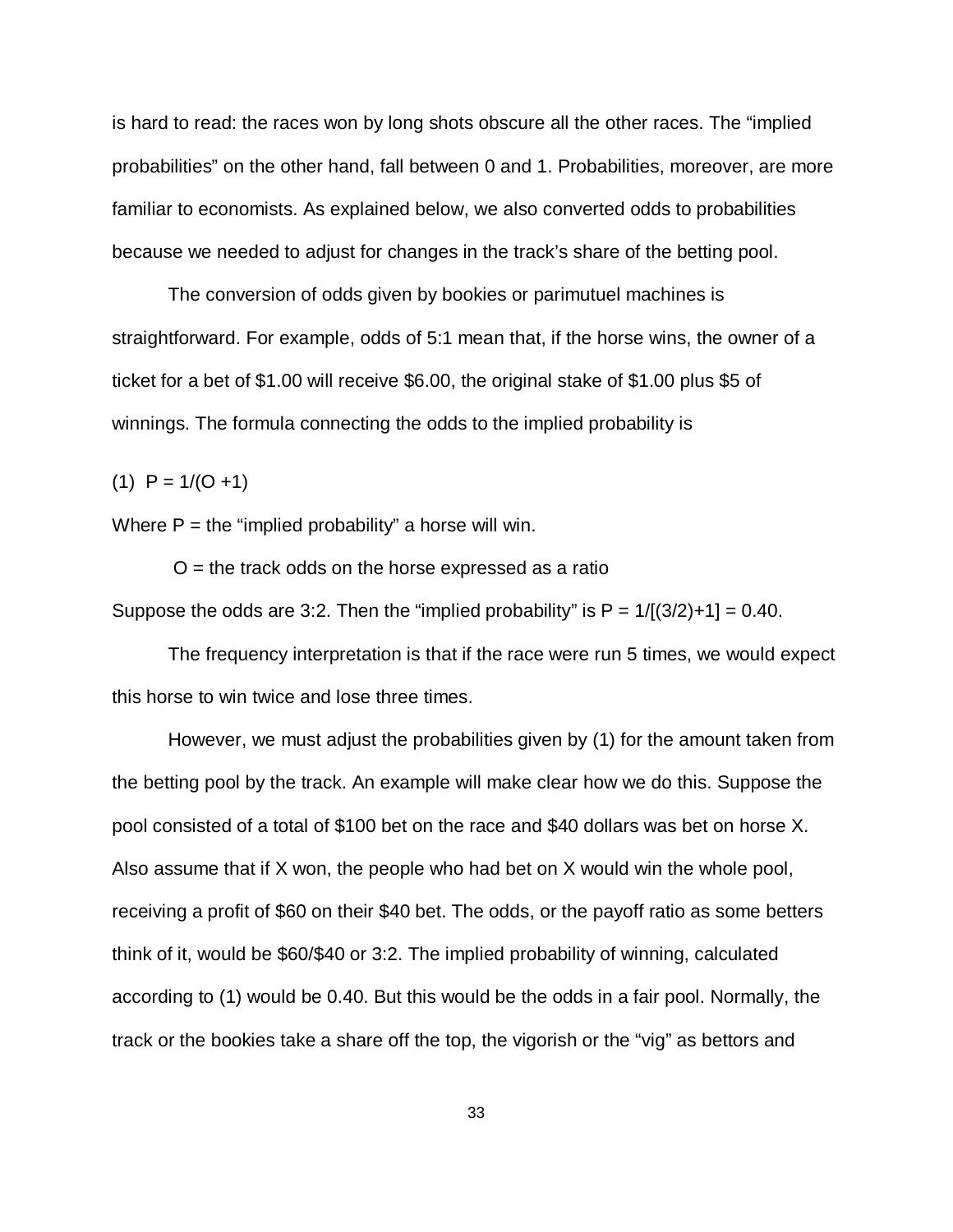bookies call it.<sup>[14](#page-33-0)</sup> The vig reduces the odds offered the bettor. In our example, if the track took 20% off the top, those who had bet on X would receive only \$80, and the odds would be \$40/\$40 or 1:1. The implied probability, according to (1) would be higher than with a fair pool, 0.50 rather than 0.40. We therefore adjusted for the vigorish by dividing each individual implied probability by the sum of the implied probabilities, ensuring that the adjusted probabilities summed to 100%. This adjustment allows us to compare races across time, even as the vigorish changed.

In the case of the pools, we simply divided the price for each horse by the sum of the prices for all of the horses in the race. Since the prices were reported gross of the pool-seller's cut, there was no need to adjust the probabilities. When a bettor in a pool took a stable or the field, we divided the price paid for the group by the number of horses in the group to get an implied probability for each horse separately.

For the Kentucky Derby we used odds from auction pools for 1875 to 1886 with the exception of 1884, from bookmakers for 1884 and 1887-1907, and from mutuels in subsequent years. For the Preakness we used odds from auction pools for 1879-1887, from bookmakers for 1888-1889, and from mutuels in subsequent years. For the Belmont Stakes we used odds from auction pools for 1867-1876, from bookmakers for 1877-1897, and from mutuels in subsequent years.

The odds given by auction pools, bookmakers, or by the track in the case of parimutuel betting reflected a wide variety of variables: a horse's performance in recent races, its bloodlines, the jockey's record, the weather, rumors about the mental or

 $\overline{a}$ 

<span id="page-33-0"></span> $14$  The term is also used to describe the amount charged by "loan sharks" a fact that probably tells us something about how track goers thought about the people with whom they bet.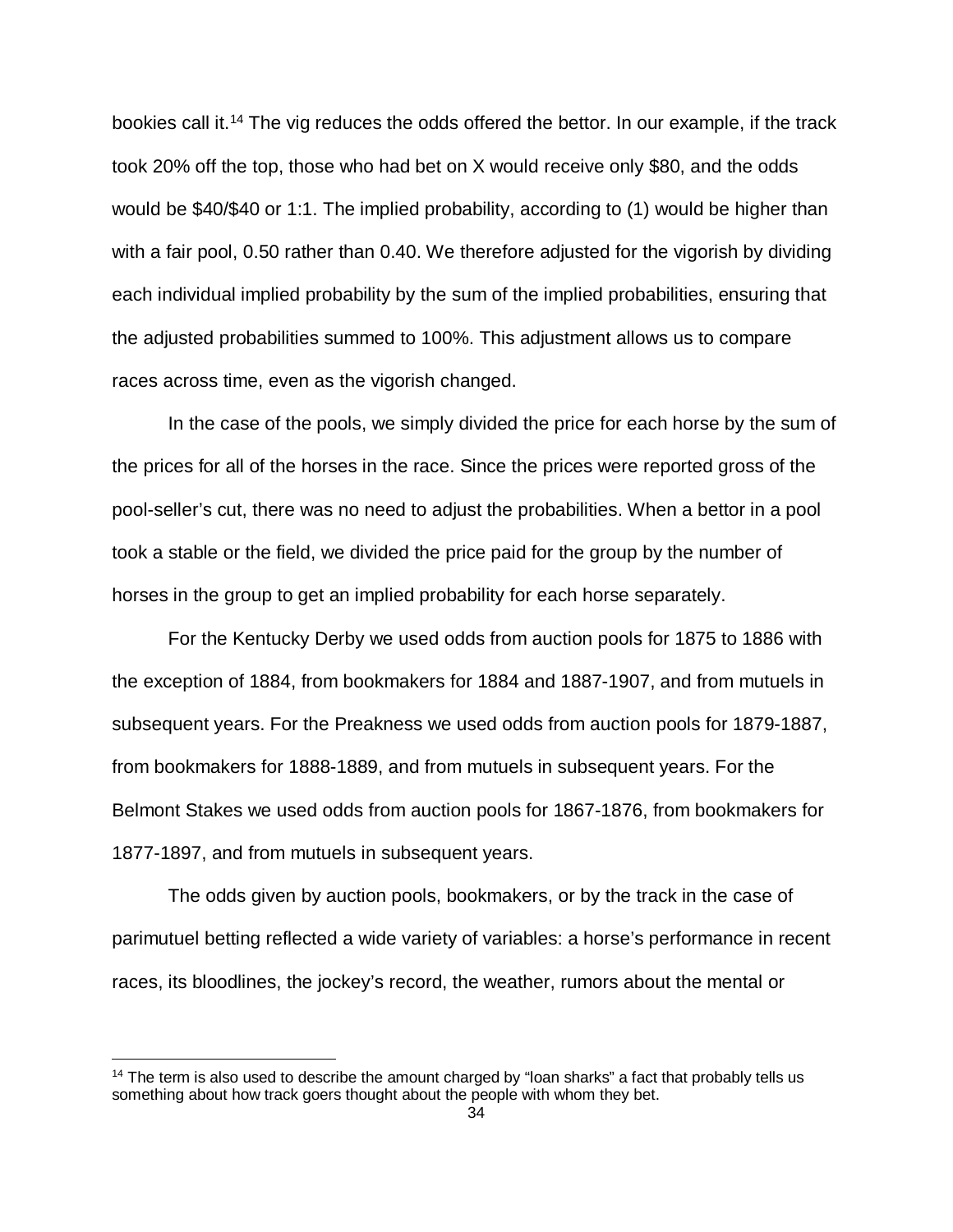physical health of the horse, theories about horse racing, and many other factors. We do not have enough data to extract the impacts of all these factors. Nevertheless, the odds shed light on the nature and sources of discrimination. If owners discriminate, African American jockeys will have to settle for longshots. If bettors are prejudiced, the odds will be inaccurate, and African American jockeys will beat the odds.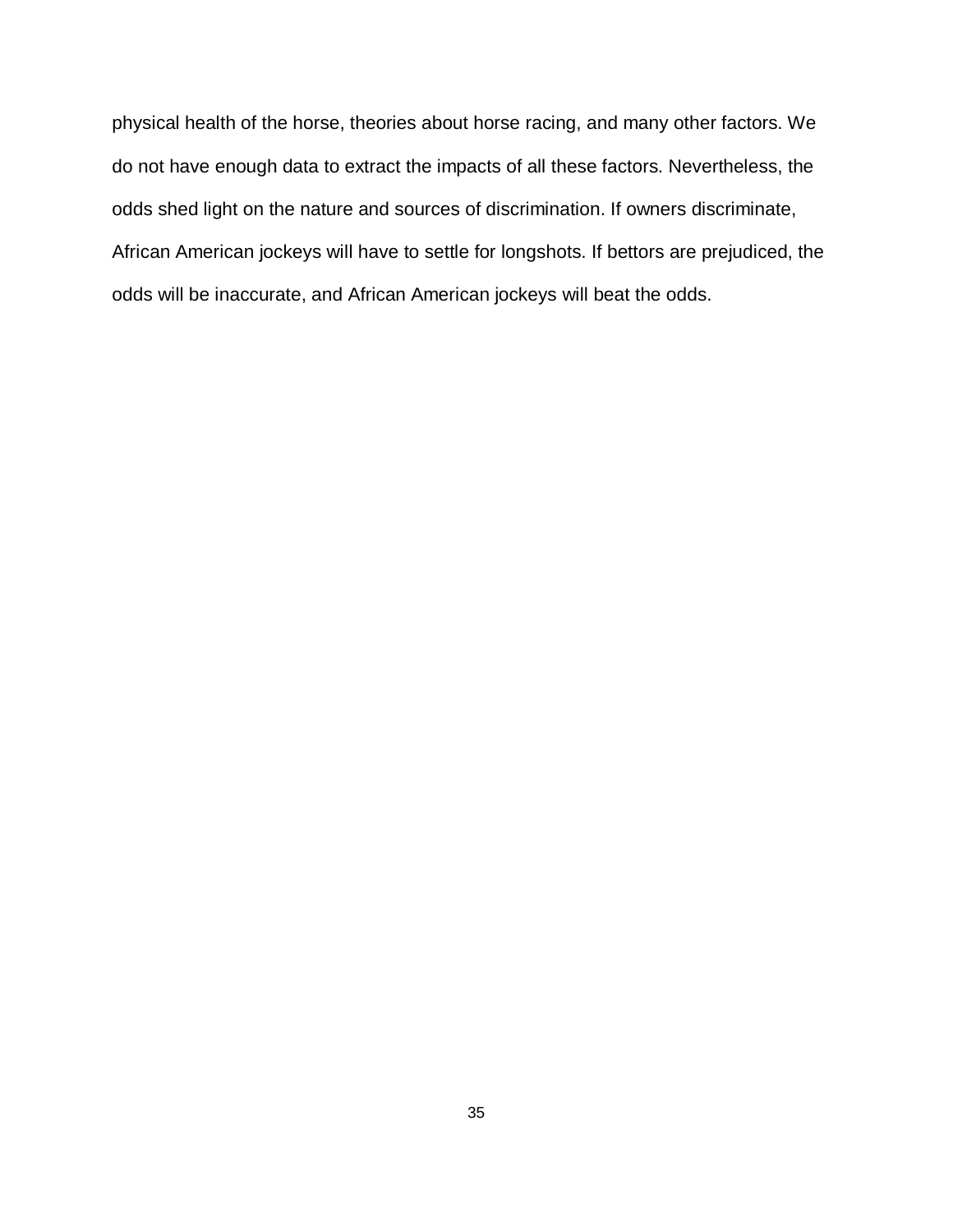#### **References**

Ayers, Ian. 2002. Outcome Tests of Racial Disparities in Police Practices. *Justice Research and Policy,* vol. 4, no. 1-2, Fall, pp. 131-142.

Becker, Gary.1993. Nobel Lecture: The Economic Way of Looking at Behavior. *Journal of Political Economy,* vol. 101 no. 3, June, pp. 385-409.

Bergin, C. A. 1917. "When Apollo Won The Kentucky Derby: Story of the Race as Described by the Former Jockey Who Rode Him to Victory." Daily Racing Form, May, 10.

Brown, Alasdair, and Fuyu Yang. 2015. "Does Society Underestimate Women? Evidence from the Performance of Female Jockeys in Horse Racing." *Journal of Economic Behavior and Organization* 111, 106-118.

Cook, Lisa D. 2014 "Violence and Economic Activity: Evidence from African American Patents, 1870-1940." *Journal of Economic Growth*, vol. 19, no. 2, , pp. 221–257.,

Craig, Lee A. 2013. *Josephus Daniels: His Life and Times*. Chapel Hill: The University of North Carolina Press.

Drape, Joe. 2006. *Black Maestro: The Epic Life of an American Legend*. New York: Harper Collins.

"Few Negro Jockeys Left: Williams, Who Won Four Races Yesterday, Is Cleverest Son of Ham Riding." *Washington Post*, January 11, 1907, p. 8.

Hanssen, Andrew. 1998. "The Cost of Discrimination: A Study of Major League Baseball." *Southern Economic Journal,* vol. 64, no. 3, pp. 603-627.*Historical Statistics of the United States Millennial Edition Online*. 2006. Retrieved from [http://hsus.cambridge.org/.](http://hsus.cambridge.org/)

Higgs, Robert. 1982 "Accumulation of Property by Southern Blacks Before World War I." *The American Economic Review*, vol. 72, no. 4, pp. 725–737.

\_\_\_\_\_\_\_\_\_. 1984. "Accumulation of Property by Southern Blacks Before World War I: Reply." *The American Economic Review*, vol. 74, no. 4, pp. 777–781.

Hotaling, Edward. 1999. *The Great Black Jockeys: The Lives and Times of the Men who Dominated America's First National Sport.* Rocklin, Calif.: Forum.

\_\_\_\_\_\_\_\_\_\_. 2005. *Wink: The Incredible Life and Epic Journey of Jimmy Winkfield.* New York: McGraw-Hill.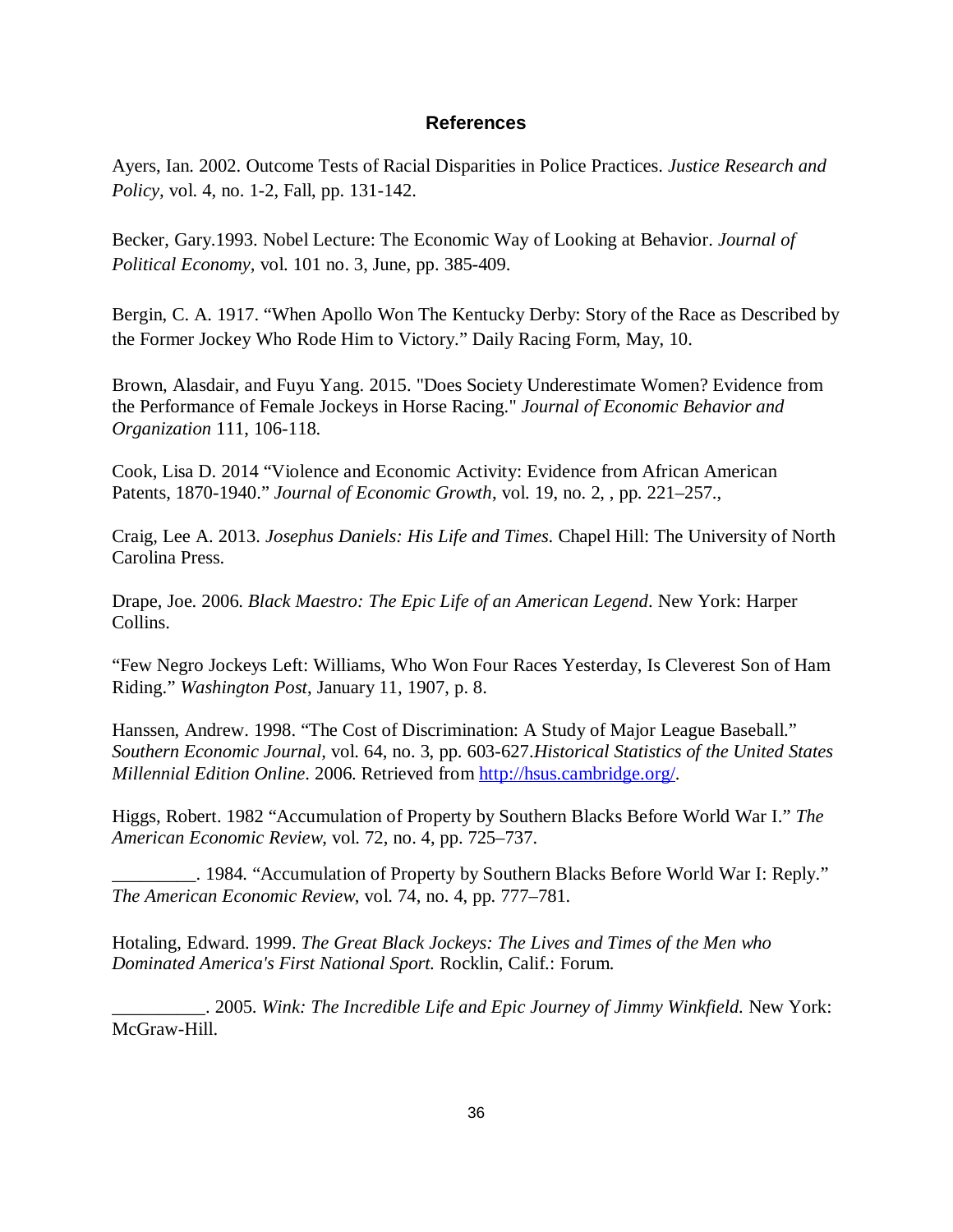Knowles, John, Nicola Persico, and Petra Todd. 2001. Racial Bias in Motor Vehicle Searches: Theory and Evidence. *Journal of Political Economy,* vol. 109, no. 1, February, pp. 203-229.

Kousser, J. Morgan. 1974. *The Shaping of Southern Politics: Suffrage Restriction and the Establishment of the One-party South, 1880-1910*. Yale Historical Publications. Miscellany; 102. New Haven: Yale University Press.

Kranish, Michael. 2019. *The World's Fastest Man: The Extraordinary Life of Cyclist Major Taylor, America's First Black Sports Hero* (First Scribner hardcover ed.). New York: Scribner.

Leeds, Michael and Hugh Rockoff. 2019. "Beating the Odds: Black Jockeys in the Kentucky Derby." In John K. Wilson and Richard Pomfret (eds.) *Historical Perspectives on Sports Economics: Lessons from the Field*. Edgar Elgar, 136-150.

Leigh, Duane. 1978. "Racial Discrimination and Trade Unions: Evidence from a Sample of Middle-Aged Men," *Journal of Human Resources,* 13(4), Autumn: 568-577.

Margo, Robert A. 1984. "Accumulation of Property by Southern Blacks Before World War I: Comment and Further Evidence." *The American Economic Review*, vol. 74, no. 4, 1984, pp. 768–776.

McDaniels III, Pellom. 2013. *Prince of Jockeys: The Life of Isaac Burns Murphy,* Lexington: University of Kentucky Press.

Madden, Janice Fanning. 2004. "Differences in the Success of NFL Coaches by Race, 1990– 2002: Evidence of Last Hire, First Fire," *Journal of Sports Economics,* 5(1), February: 6–19.

Madden, Janice Fanning and Matthew Ruther. 2011. "Has the NFL's Rooney Rule Efforts 'Leveled the Field' for African American Head Coach Candidates?" *Journal of Sports Economics* vol. 12, no. 2, April, pp. 127-42.

Margolick, David. 2005. *Beyond Glory: Joe Louis vs. Max Schmeling and a World on the Brink.* New York: Alfred A. Knopf.

Marshall, Anne E. 2000. Kentucky's Separate Coach Law and African American Response: 1892-1900. *The Register of the Kentucky Historical Society,* vol. 98, no. 3, Summer, pp. 241- 259.

McCambridge, Michael. 2005. *America's Game.* New York: Anchor Books.

McDaniels, Pellom. 2013. *The Prince of Jockeys: The Life of Isaac Burns Murphy*. University Press of Kentucky.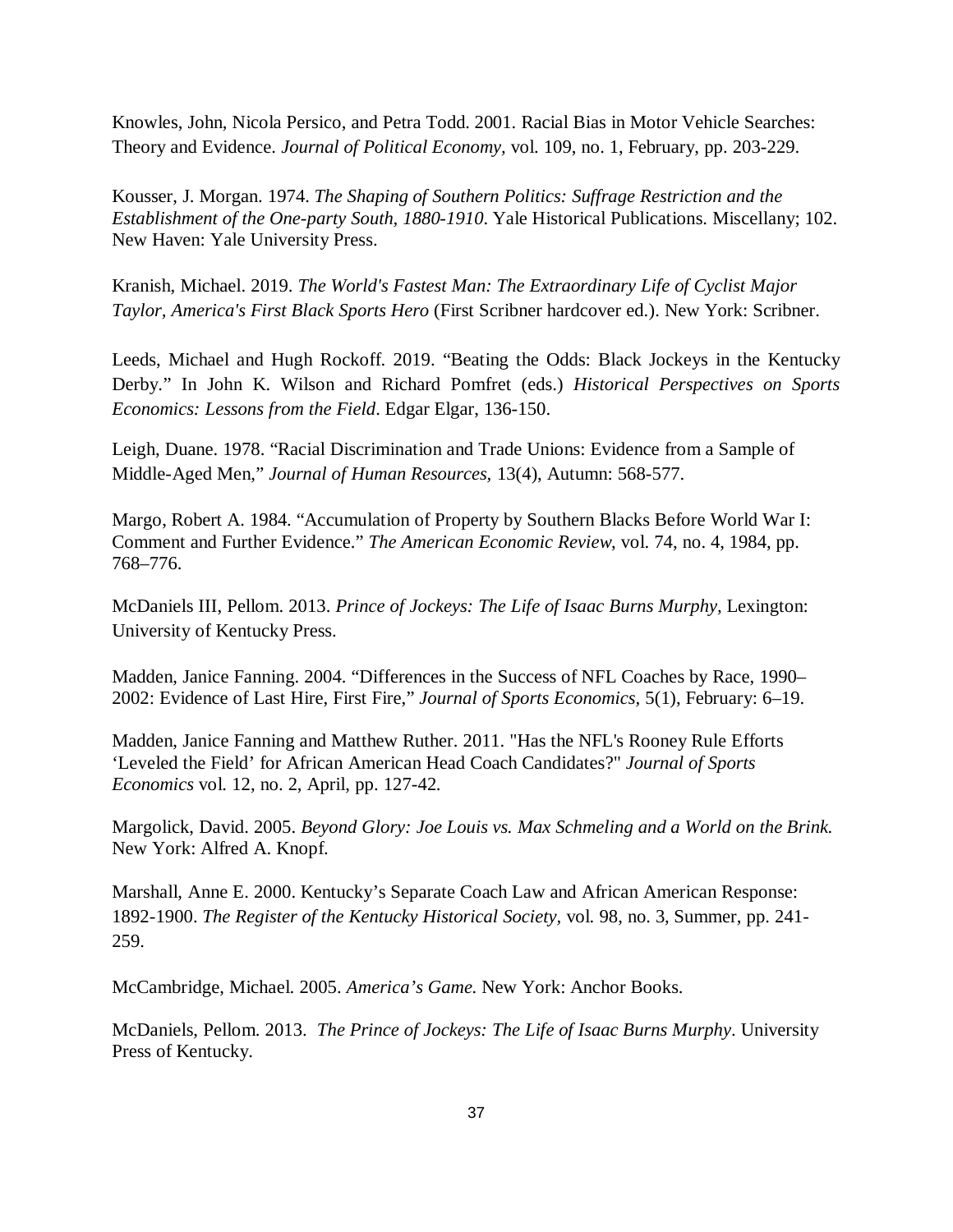Mooney, Katherine C. 2014. *Race Horse Men: How Slavery and Freedom were made at the Racetrack.* Cambridge MA: Harvard University Press.

"Negro Jockeys Shut Out: Combination of White Riders to bar them From the Turf*." New York Times*, July 29, 1900, p. 19.

"Negro Rider on Wane: White Jockeys' Superior Intelligence Supersedes." *Washington Post*, August 20, 1905, p. S3.

Nicolson, James C. 2012. *The Kentucky Derby: How the Run for the Roses Became America's Premier Sporting Event*. University of Kentucky Press.

O'Connor, John Lawrence. 1921. *History of the Kentucky Derby, 1875-1921.* New York, Rider Press.

Parmer, Charles B. 1939. *For Gold and Glory: The Story of Thoroughbred Racing in America*. New York: Carrick and Evans Inc.

Riess, Steven. 2011. *The Sport of Kings and the Kings of Crime: Horse Racing, Politics, and Organized Crime in New York 1865 -–1913*. Syracuse, New York: Syracuse University Press.

Ritchie, Andrew. 2017. *Major Taylor: The Fastest Bicycle Rider in the World*. Third Edition. San Francisco: Cycle Publishing, Vander Plas Publications.

Sauer, Raymond D. 2001. "The Political Economy of Gambling Regulation." *Managerial and Decision Economics*, 22, no. 1/3: 5-15.

Seymour, Harold. 1960. *Baseball: The Early Years.* New York: Oxford University Press.

Smart, Scott and Joel Waldfogel. 1996. A Citation-Based Test for Discrimination at Economics and Finance Journals. No. w5460, National Bureau of Economic Research, February.

Somers, Dale A. 1974. "Black and White in New Orleans: A Study in Urban Race Relations, 1865-1900." *The Journal of Southern History*, vol. 40, no. 1, pp. 19–42.

Sowers, Richard. 2014. *The Kentucky Derby, Preakness and Belmont Stakes: A Comprehensive History*. Jefferson, North Carolina: McFarland and Company, Inc.

Stone, Alfred Holt. 1906. "The Economic Future of the Negro. The Factor of White Competition." *Publications of the American Economic Association*, 3rd Series, 7, no. 1 (1906): 243-94.

Sundstrom, William A. 1994. "The Color Line: Racial Norms and Discrimination in Urban Labor Markets, 1910-1950." *The Journal of Economic History*, vol. 54, no. 2, pp. 382–396.

Szymanski, Stefan. 2000. "A Market Test for Discrimination in the English Professional Soccer Leagues." *The Journal of Political Economy,* vol. 108, no. 3, pp. 590-603.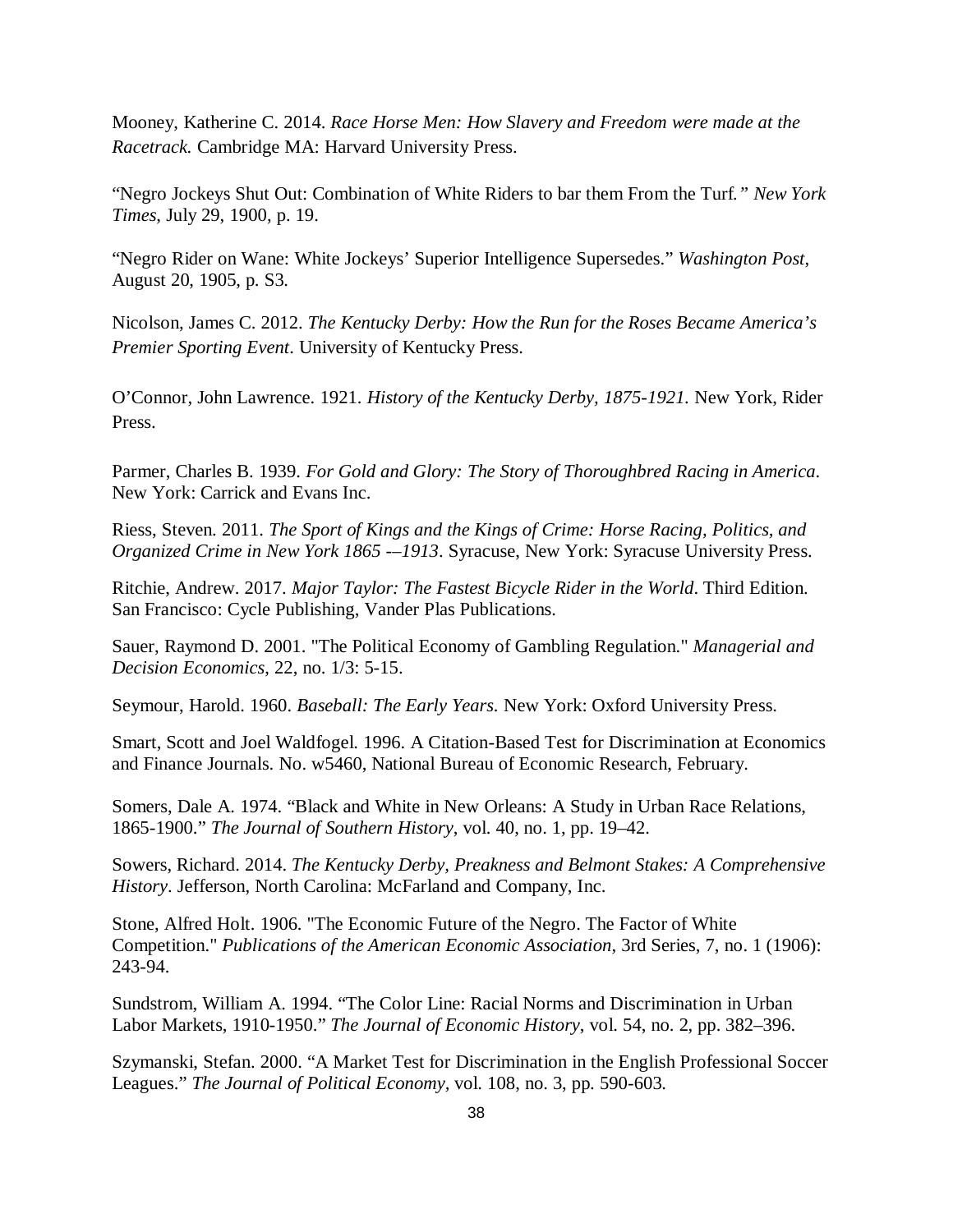Timmer, Ashley S., and Jeffrey. G. Williamson. 1996. "Racism, Xenophobia or Markets? The Political Economy of Immigration Policy Prior to the Thirties," NBER Working Paper 5867, National Bureau of Economic Research, Cambridge, MA, December.

Ward, Geoffrey. 2004. *Unforgivable Blackness: The Rise and Fall of Jack Johnson.* New York: Vintage Books.

Whatley, Warren C. 1993. "African-American Strikebreaking from the Civil War to the New Deal." *Social Science History*, vol. 17, no. 4, pp. 525–558.

Warren, Robert Penn. 1966 [1939]. *Night Rider*. Nashville, Tennessee: J.S. Sanders & Company.

Weeks, Lyman Horace. 1898. The American Turf: an Historical Account of Racing In the United States: With Biographical Sketches of Turf Celebrities. New York: The Historical Company.

Woodward, C. Vann. 1938. *Tom Watson: Agrarian Rebel*. New York: Macmillan.

\_\_\_\_\_. 2002 [1955]. *The Strange Career of Jim Crow*. Commemorative Edition. New York: Oxford University Press.

Wright, George C. 1990. *Racial Violence in Kentucky, 1865-1940: Lynchings, Mob Rule, and "Legal Lynchings*." Baton Rouge: Louisiana State University Press.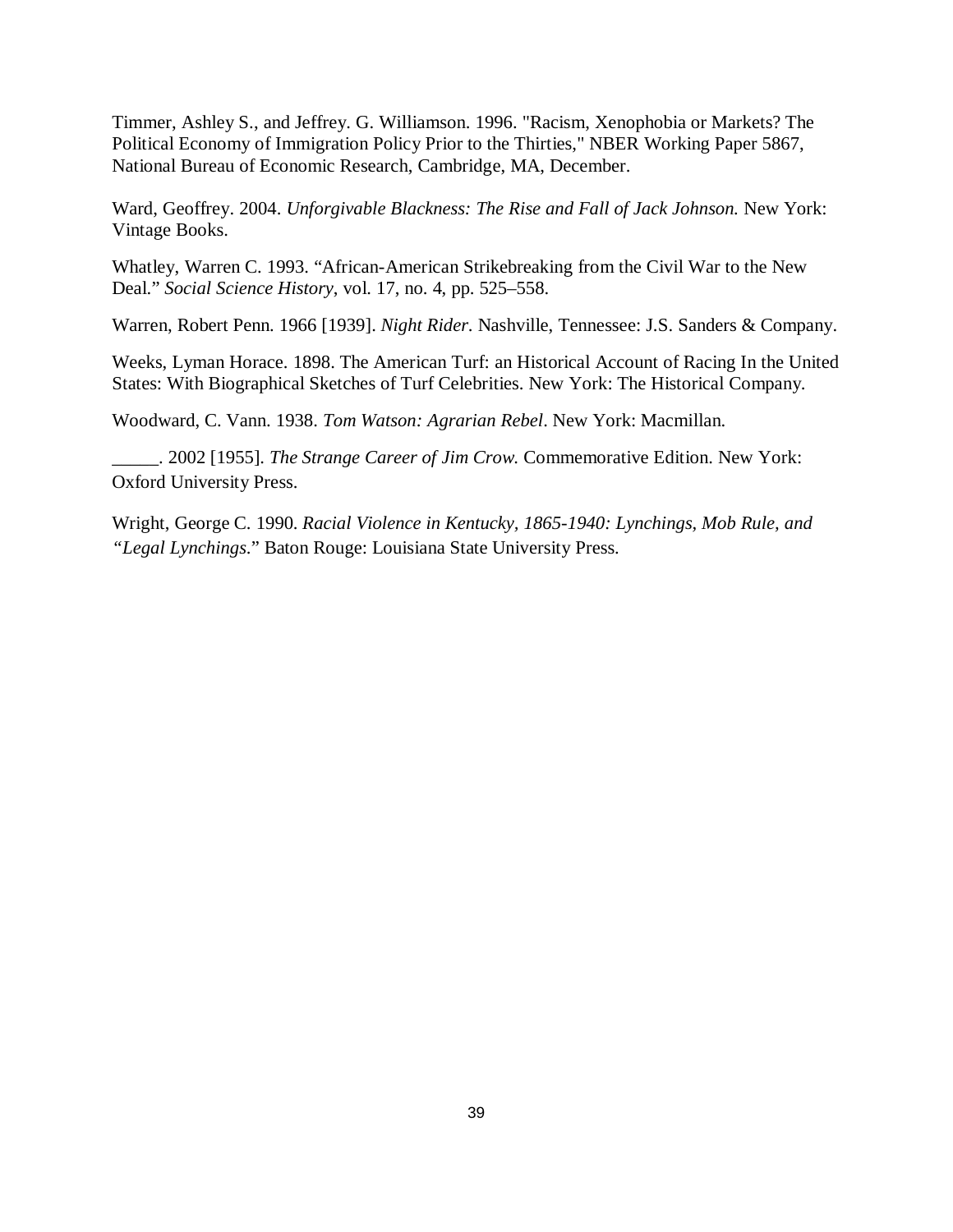

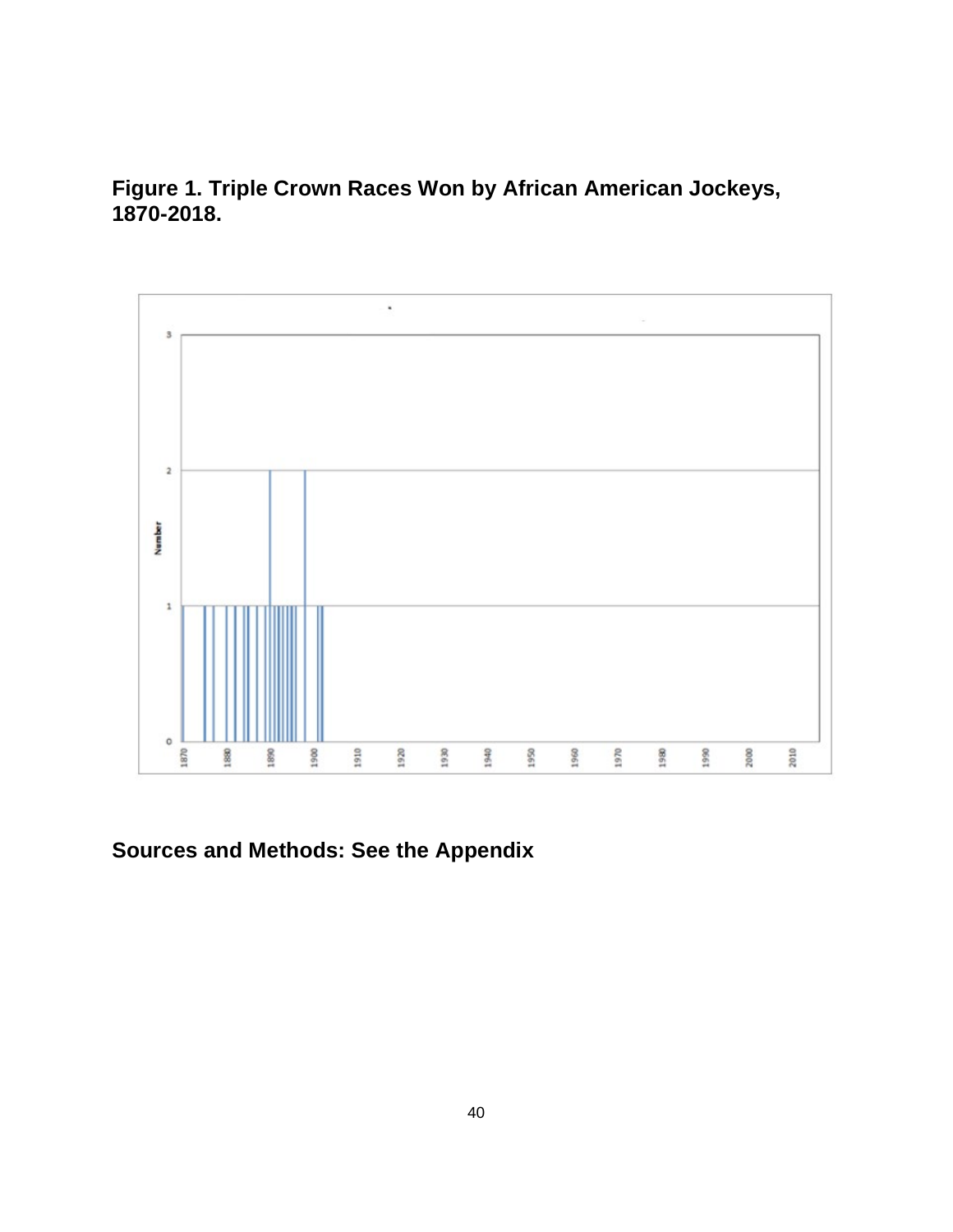**Figure 2. Odds (as a probability) on the Winning Horse in the Kentucky Derby by Ethnicity of the Jockey, 1875-1905.**

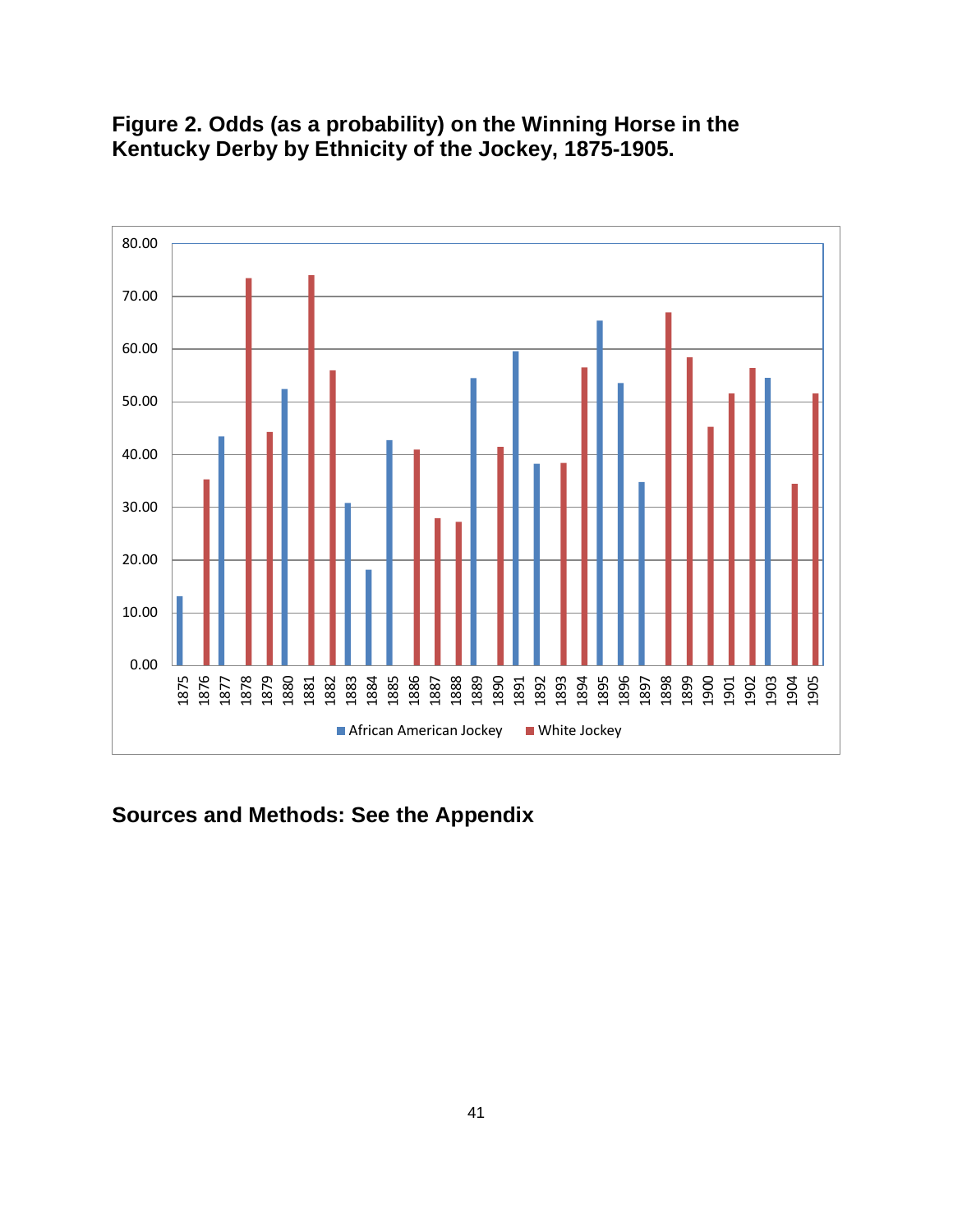

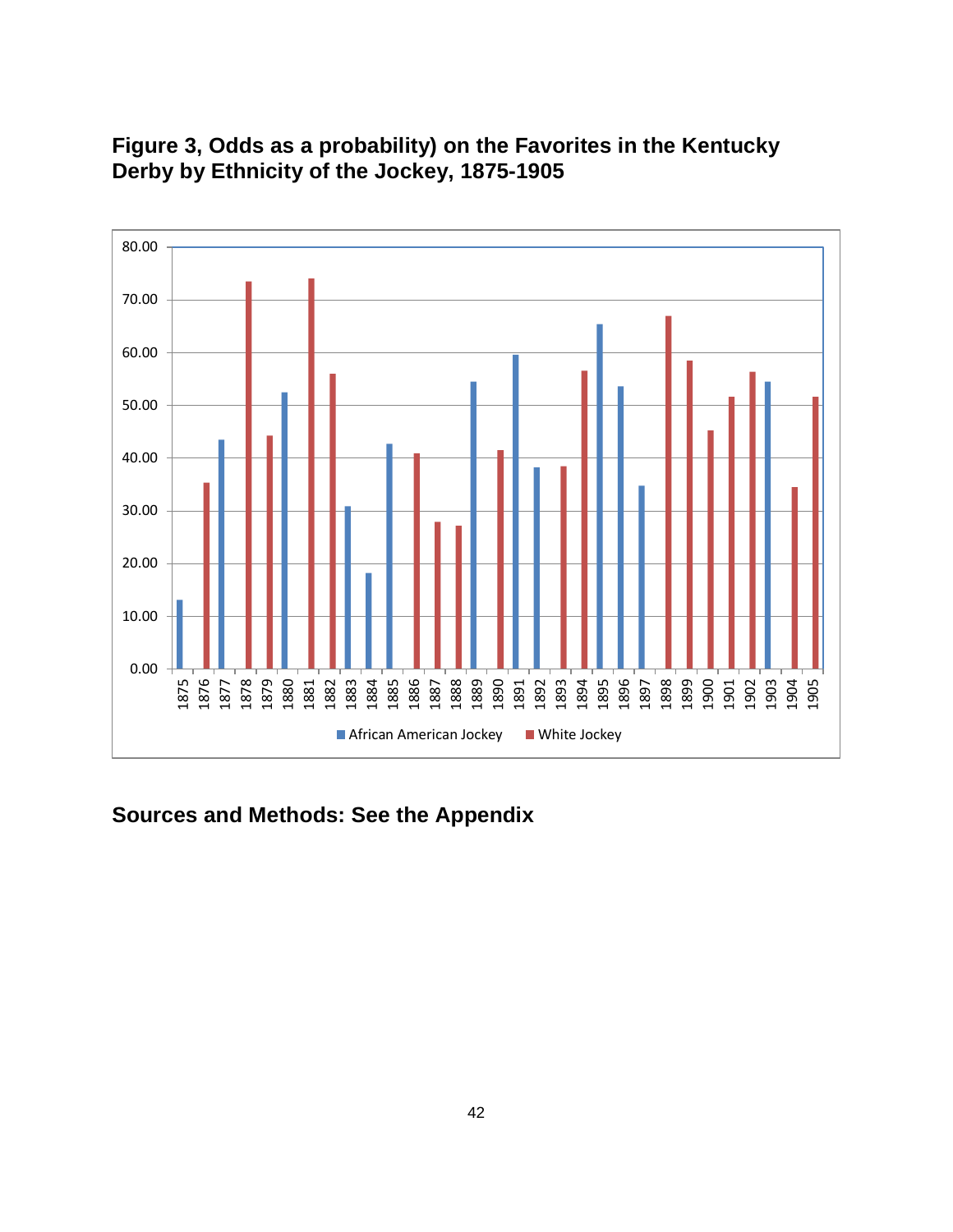

**Figure 4. Belmont Stakes Won by African American Jockeys.**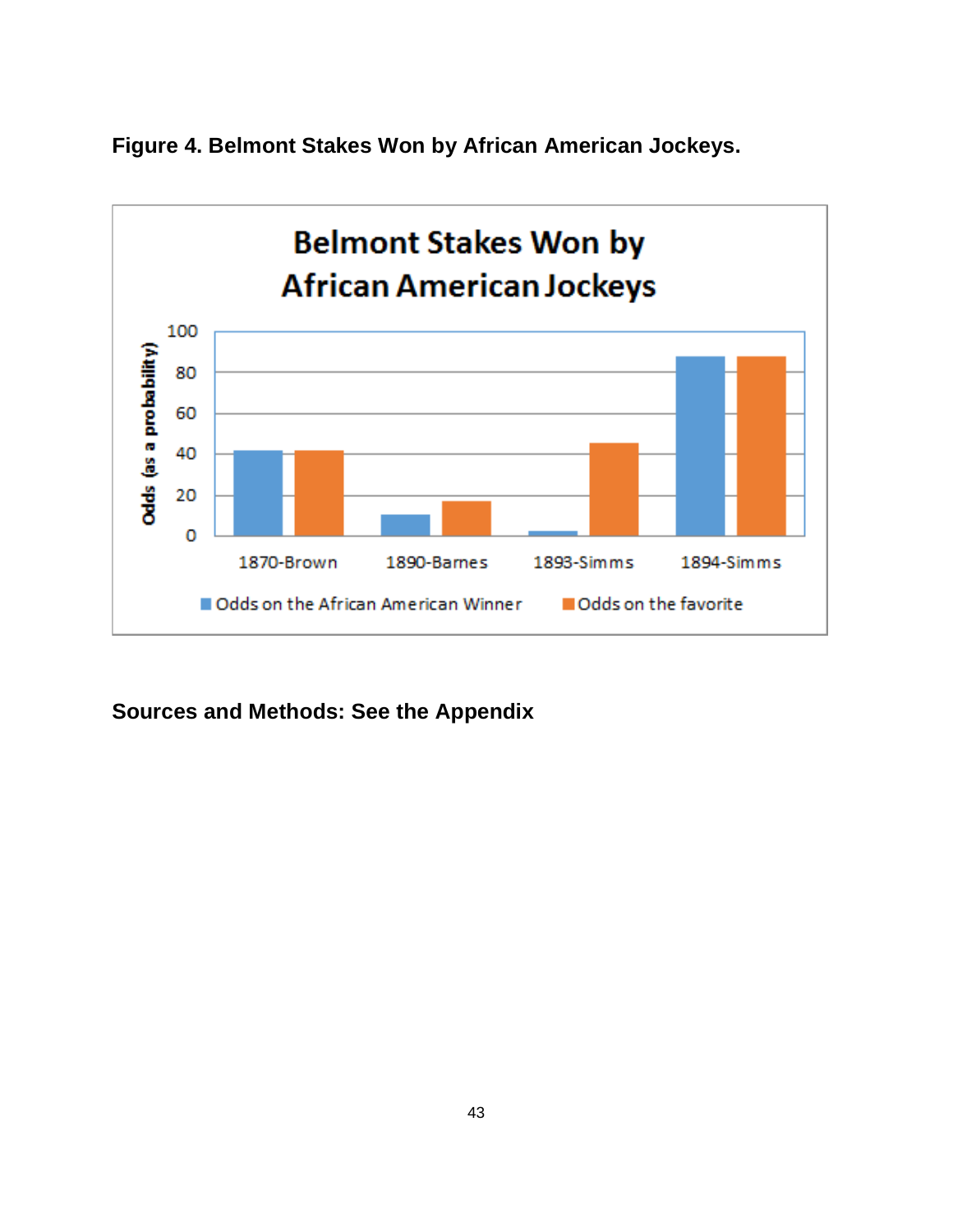

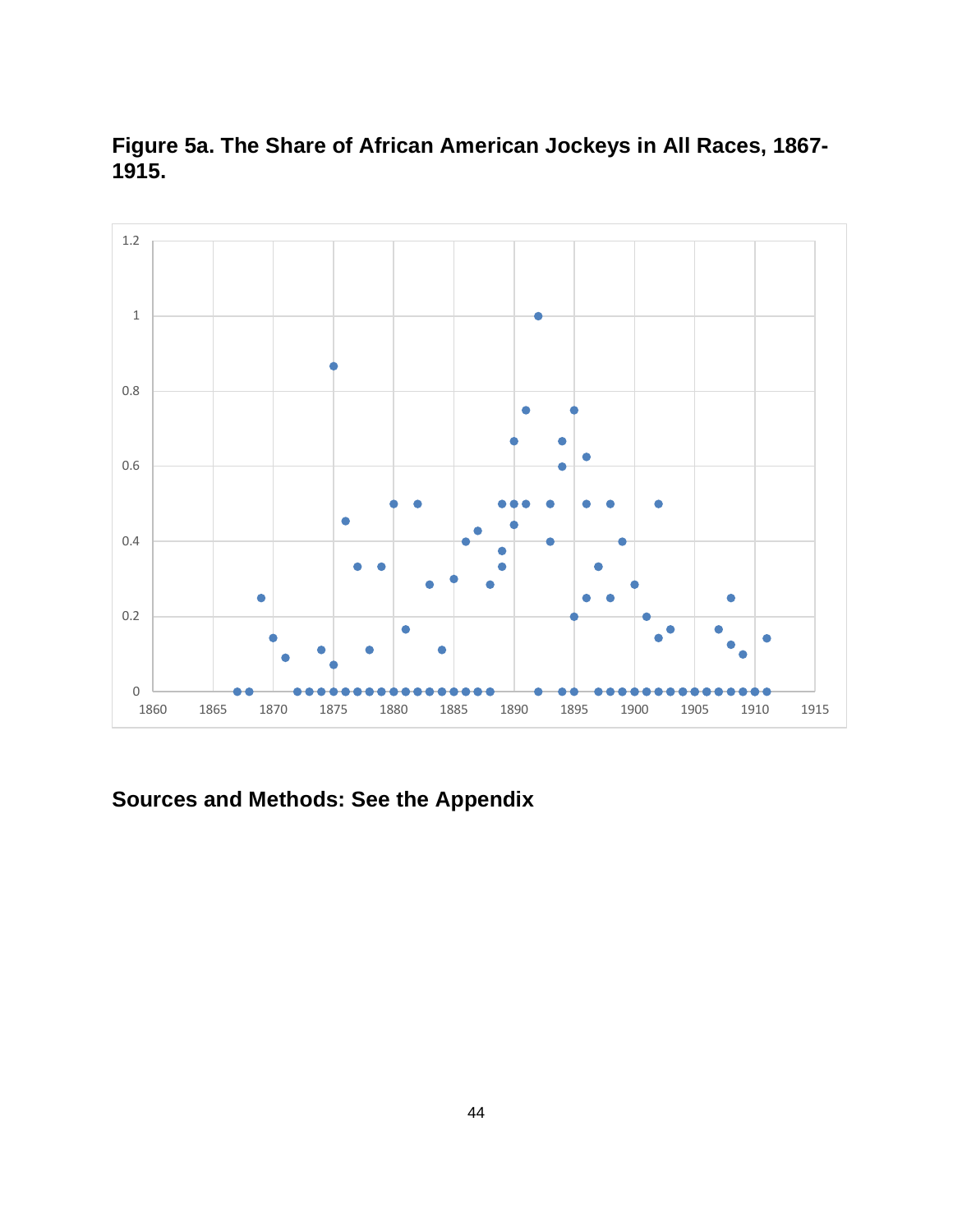**Figure 5b. The Share of African American Jockeys in the Kentucky Derby, 1875-1911.**

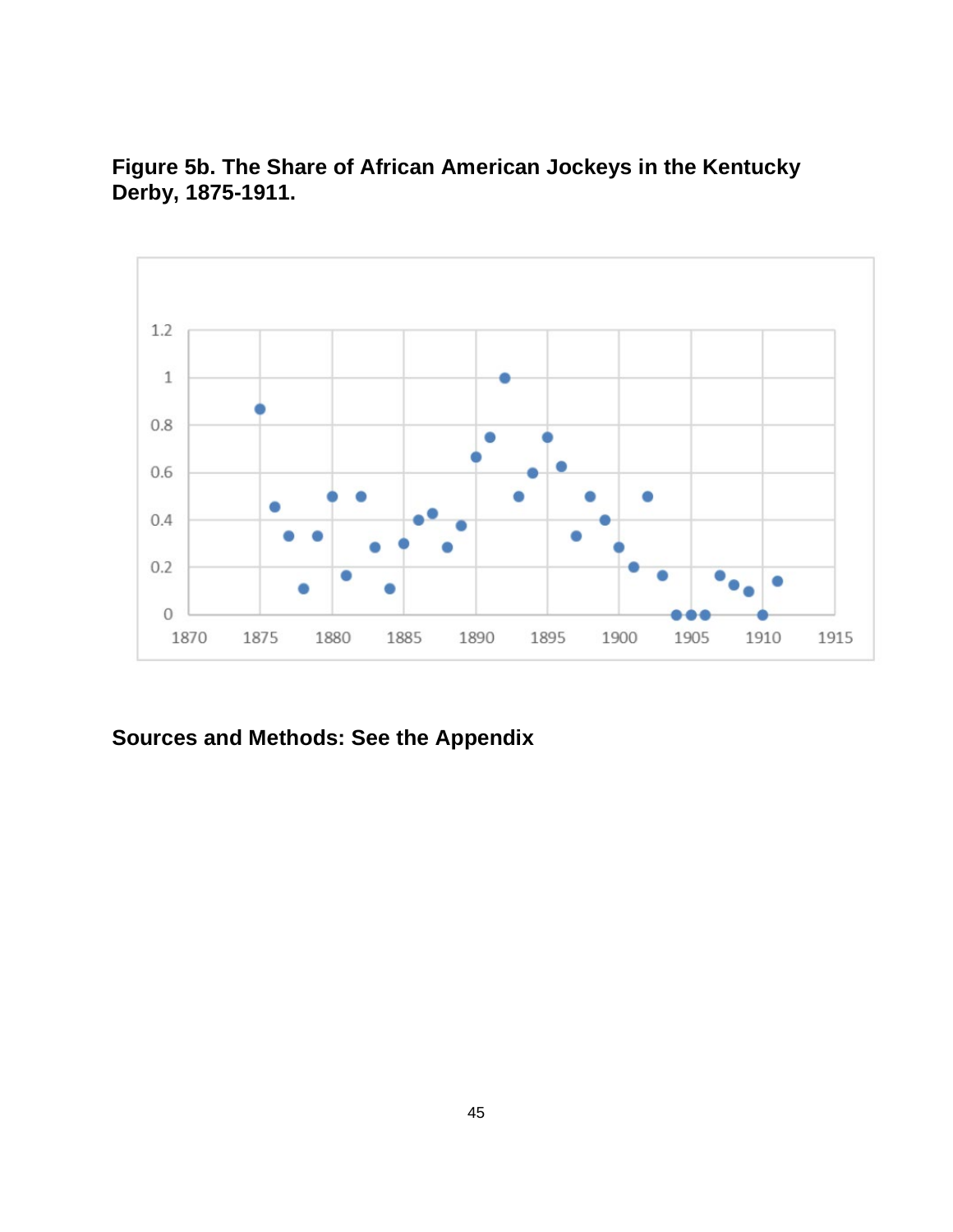

## **Figure 5c. The Share of African American Jockeys in the Preakness Stakes**

**Sources and Methods: See the Appendix**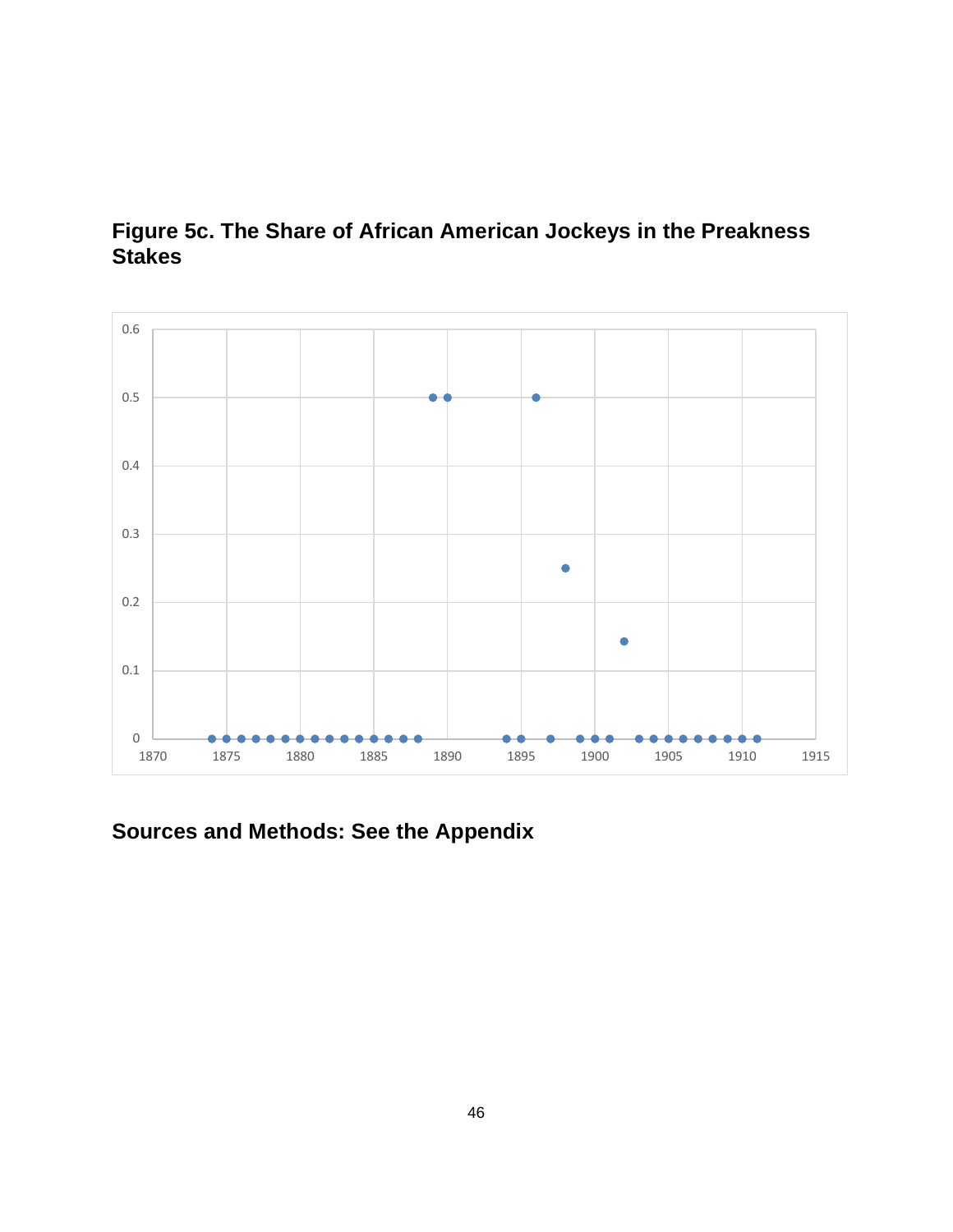

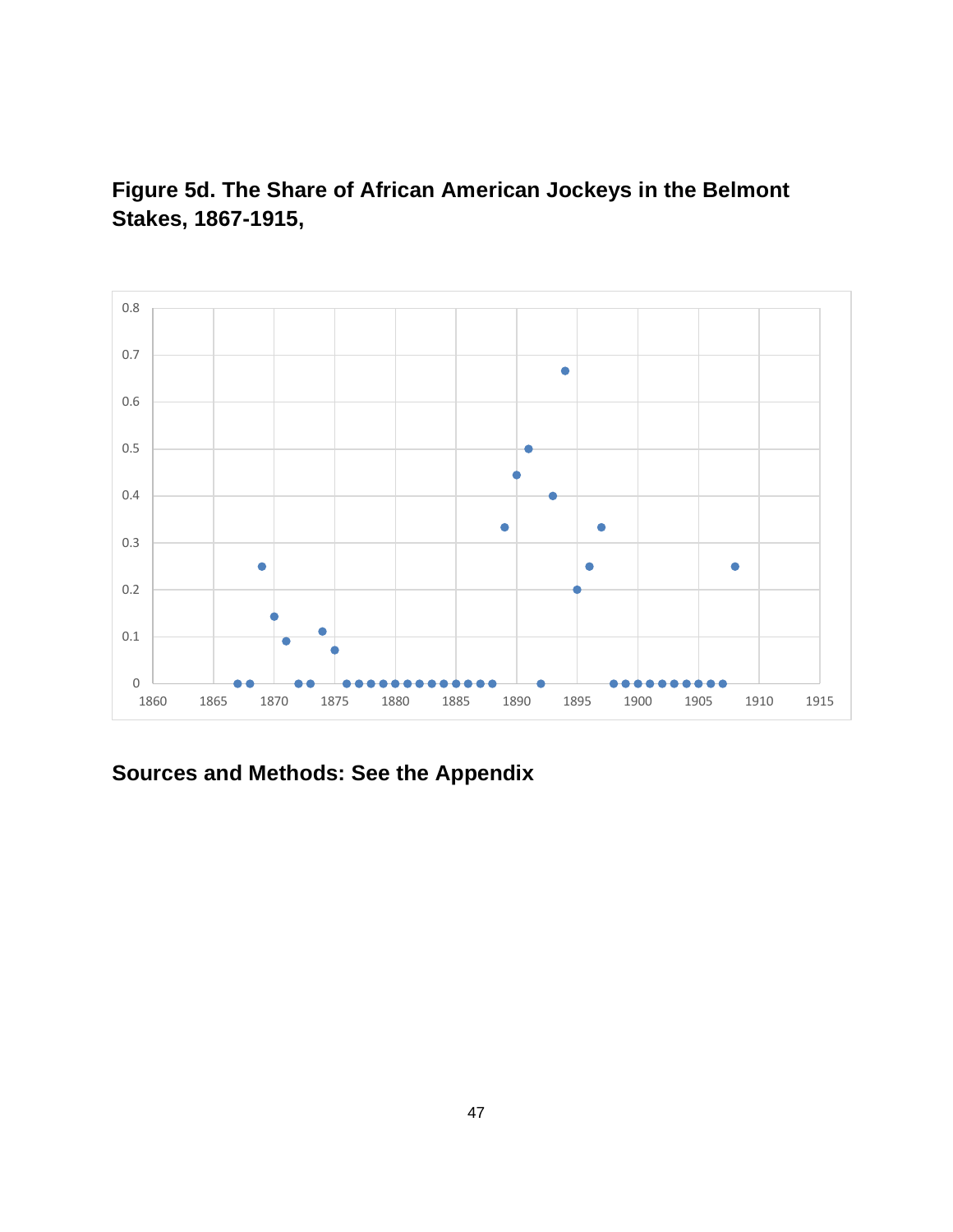

**Figure 6a. Payouts in the Kentucky Derby (dollars).**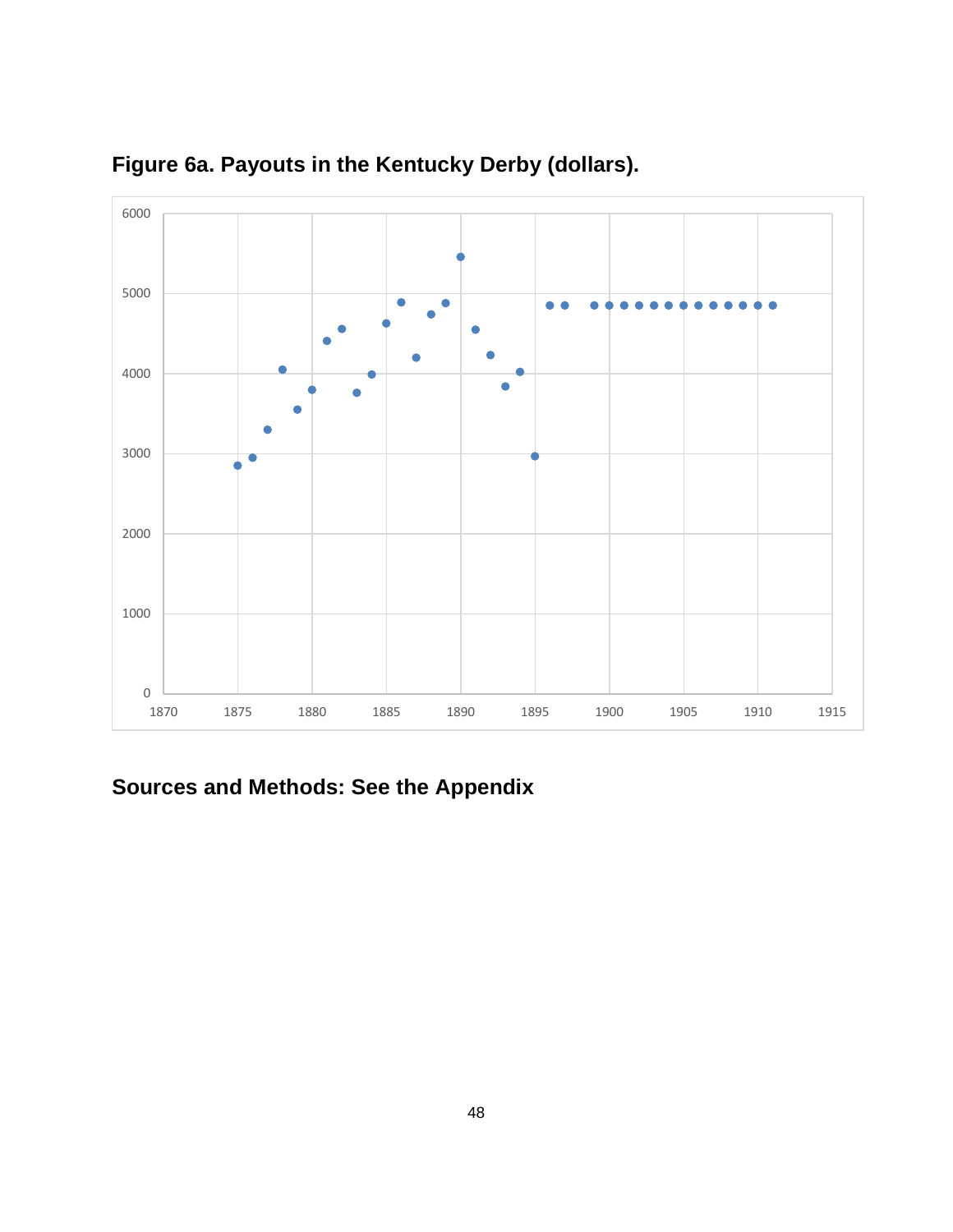



**Sources and Methods: See the Appendix**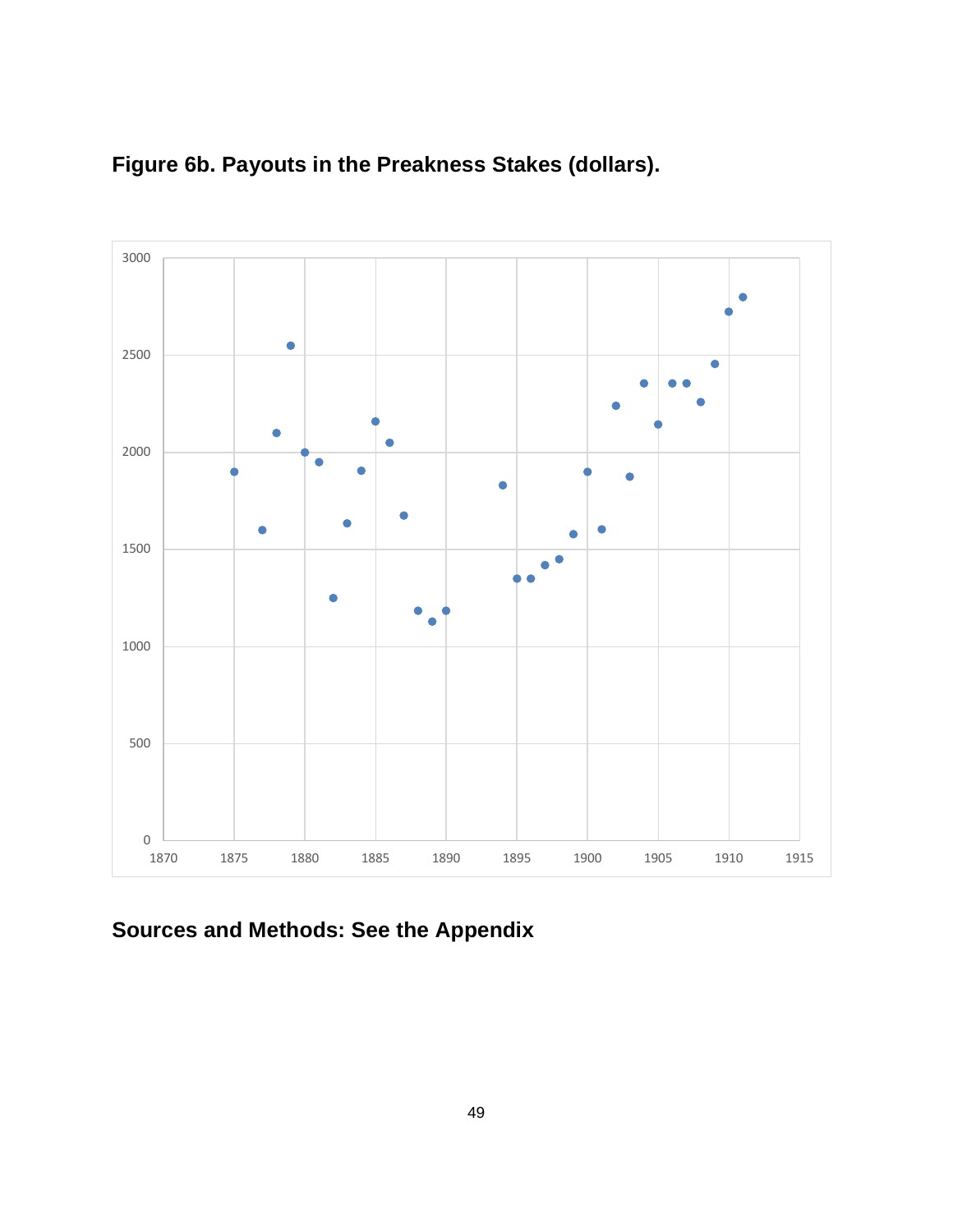

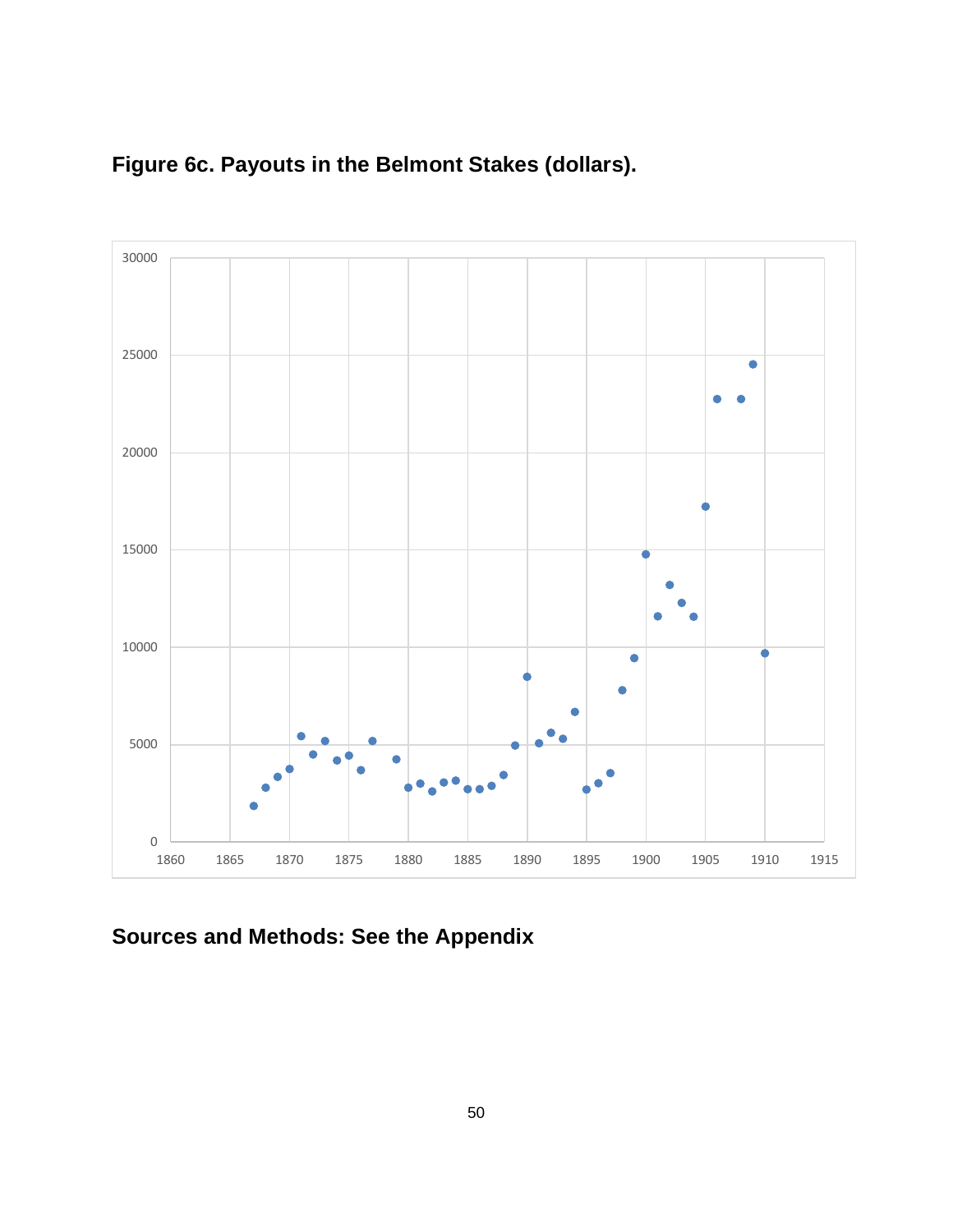| Year | <b>Number of</b><br><b>Entries</b> | <b>Number of</b><br><b>White jockeys</b> | <b>Number of</b><br><b>Black jockeys</b> | <b>Share of Black</b><br>jockeys (as a<br>percent) | <b>Improvements</b><br>(or setbacks)<br>in the final<br>position of<br><b>Black jockeys</b> |
|------|------------------------------------|------------------------------------------|------------------------------------------|----------------------------------------------------|---------------------------------------------------------------------------------------------|
| 1875 | 15                                 | $\overline{2}$                           | 13                                       | 87                                                 | 8.5                                                                                         |
| 1876 | 11                                 | 6                                        | 5                                        | 45                                                 | $-3.0$                                                                                      |
| 1877 | 11                                 | $\overline{7}$                           | $\overline{4}$                           | 36                                                 | 2.5                                                                                         |
| 1878 | $\boldsymbol{9}$                   | 8                                        | $\mathbf 1$                              | 11                                                 | $-1.0$                                                                                      |
| 1879 | 9                                  | 6                                        | $\mathfrak{S}$                           | 33                                                 | 4.5                                                                                         |
| 1880 | 4                                  | $\overline{2}$                           | $\overline{2}$                           | 50                                                 | 2.0                                                                                         |
| 1881 | 6                                  | 5                                        | $\mathbf 1$                              | 17                                                 | 0.0                                                                                         |
| 1882 | 14                                 | $\overline{7}$                           | $\overline{7}$                           | 50                                                 | 5.0                                                                                         |
| 1883 | $\overline{7}$                     | 5                                        | $\overline{2}$                           | 29                                                 | $-4.0$                                                                                      |
| 1884 | $\boldsymbol{9}$                   | $\overline{7}$                           | $\overline{2}$                           | 22                                                 | $-1.5$                                                                                      |
| 1885 | 10                                 | $\overline{7}$                           | $\mathfrak{S}$                           | 30                                                 | 1.0                                                                                         |
| 1886 | 10                                 | 6                                        | $\overline{4}$                           | 40                                                 | 0.0                                                                                         |
| 1887 | $\overline{7}$                     | $\overline{4}$                           | 3                                        | 43                                                 | 3.5                                                                                         |
| 1888 | $\overline{7}$                     | 5                                        | $\overline{2}$                           | 29                                                 | $-1.5$                                                                                      |
| 1889 | 8                                  | 5                                        | 3                                        | 38                                                 | $0.5\,$                                                                                     |
| 1890 | $6\phantom{a}$                     | $\overline{2}$                           | $\overline{4}$                           | 67                                                 | 3.5                                                                                         |
| 1891 | $\overline{4}$                     | $\mathbf{1}$                             | 3                                        | 75                                                 | 1.0                                                                                         |
| 1892 | $\mathbf{3}$                       | $\pmb{0}$                                | 3                                        | 100                                                | $\cdots$                                                                                    |
| 1893 | 6                                  | 3                                        | $\mathbf{3}$                             | 50                                                 | 0.0                                                                                         |

# **Table 1. African American Jockeys in the Kentucky Derby, 1875-1911**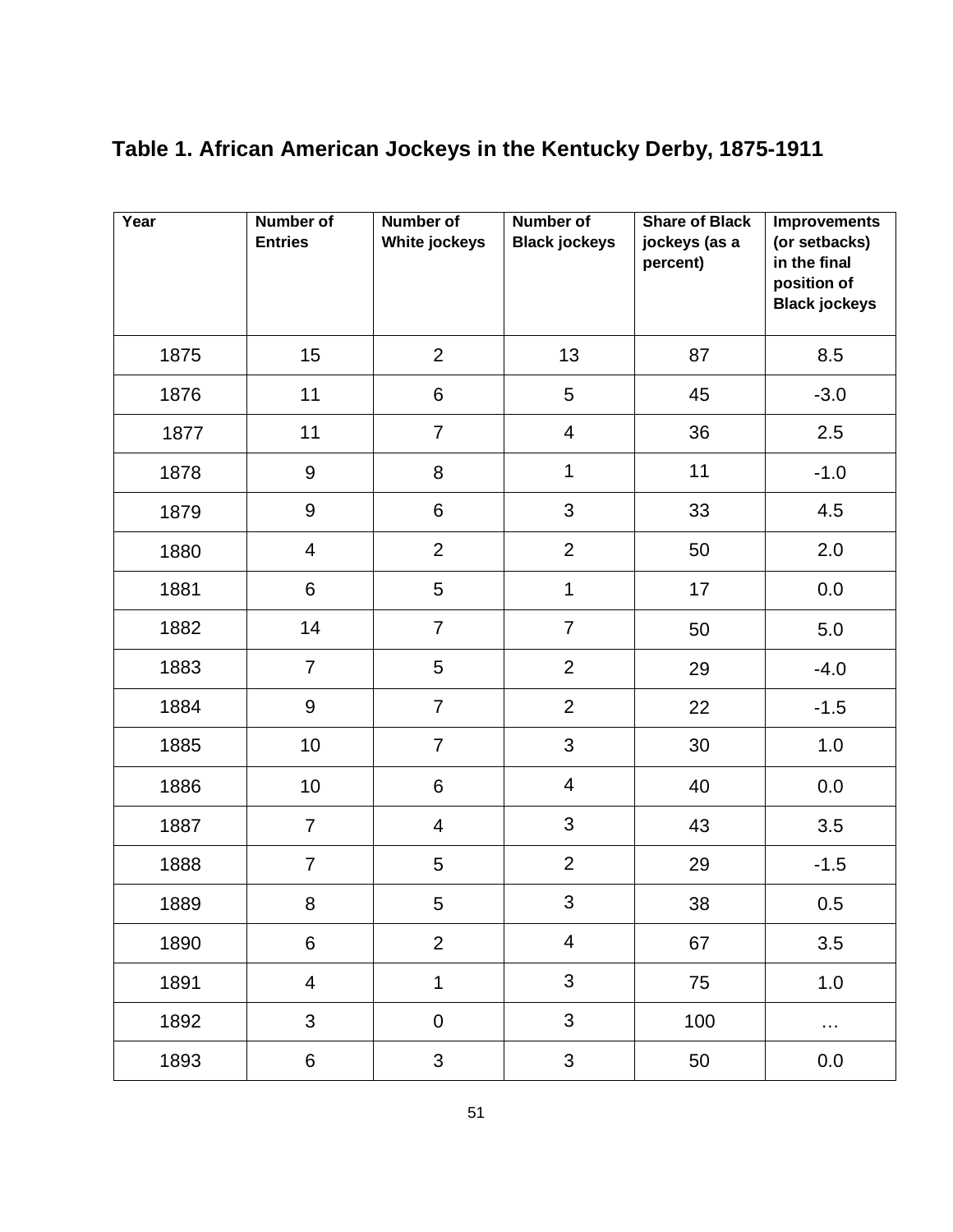| 1894    | 5                       | $\overline{2}$          | 3              | 60        | 0.5      |
|---------|-------------------------|-------------------------|----------------|-----------|----------|
| 1895    | $\overline{4}$          | $\overline{1}$          | 3              | 75        | $0.0\,$  |
| 1896    | 8                       | 3                       | 5              | 63        | $-2.0$   |
| 1897    | $\,6\,$                 | $\overline{\mathbf{4}}$ | $\overline{2}$ | 33        | $-1.0$   |
| 1898    | $\overline{4}$          | $\overline{2}$          | $\overline{2}$ | 50        | $1.0$    |
| 1899    | 5                       | 3                       | $\overline{2}$ | 40        | 0.0      |
| 1900    | $\overline{7}$          | 5                       | $\overline{2}$ | 29        | 0.0      |
| 1901    | 5                       | 4                       | $\mathbf 1$    | 20        | $1.0\,$  |
| 1902    | $\overline{\mathbf{4}}$ | 4                       | $\overline{2}$ | 50        | 3.5      |
| 1903    | $\,6\,$                 | 5                       | $\mathbf 1$    | 17        | $-1.0$   |
| 1904    | 5                       | 5                       | $\mathbf 0$    | ${\bf 0}$ | .        |
| 1905    | $\mathfrak{S}$          | 3                       | $\mathbf 0$    | $\pmb{0}$ | $\cdots$ |
| 1906    | $\,6\,$                 | 6                       | $\mathbf 0$    | $\pmb{0}$ | .        |
| 1907    | $\,6\,$                 | 5                       | $\mathbf 1$    | $17$      | $-1.0$   |
| 1908    | $\bf 8$                 | $\overline{7}$          | $\mathbf 1$    | 13        | $-2.5$   |
| 1909    | 10                      | 9                       | $\mathbf 1$    | $10$      | $0.0\,$  |
| 1910    | $\overline{7}$          | $\overline{7}$          | $\mathbf 0$    | $\pmb{0}$ | .        |
| 1911    | $\overline{7}$          | $\,6\,$                 | $\mathbf 1$    | 14        | 2.0      |
| Average | 7.08                    | 4.57                    | 2.57           | 36.30     | .67      |

Note: In some cases, horses were paired in the betting. In those cases we assigned an average rank for the pair of horses. Hence the half steps shown in the last column of the table.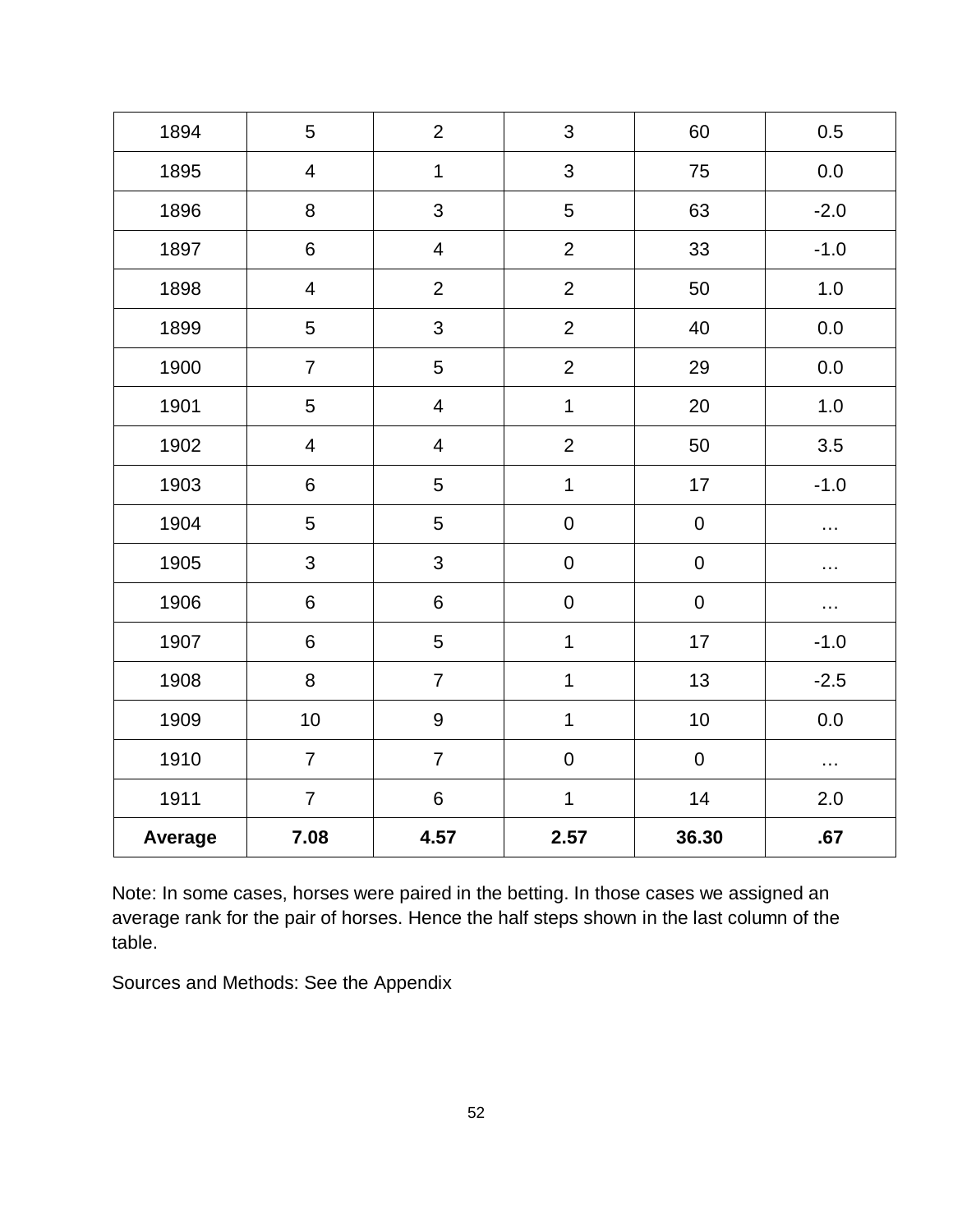**Table 2. African American Jockeys in the Preakness Stakes**

| Year | Track              | <b>Number</b><br>of White<br>Jockeys | <b>Number</b><br>of African<br>American<br>Jockeys | Average<br>probability of<br>Winning, White<br>Jockeys (%) | Average<br>Probability<br>of Winning,<br>African<br>American<br>Jockeys<br>(%) | Improvements<br>in the final<br>placement of<br>African<br>American<br>Jockeys |
|------|--------------------|--------------------------------------|----------------------------------------------------|------------------------------------------------------------|--------------------------------------------------------------------------------|--------------------------------------------------------------------------------|
| 1889 | Pimlico            |                                      |                                                    | 4.76                                                       | 95.24                                                                          | 0                                                                              |
| 1890 | <b>Morris Park</b> | $\mathcal{P}$                        | 2                                                  | 30.62                                                      | 19.38                                                                          | 0                                                                              |
| 1896 | Gravesend          | $\mathfrak{p}$                       | $\overline{2}$                                     | 39.82                                                      | 10.18                                                                          | $\mathbf 0$                                                                    |
| 1898 | Gravesend          | 3                                    |                                                    | 22.99                                                      | 33.33                                                                          | 1                                                                              |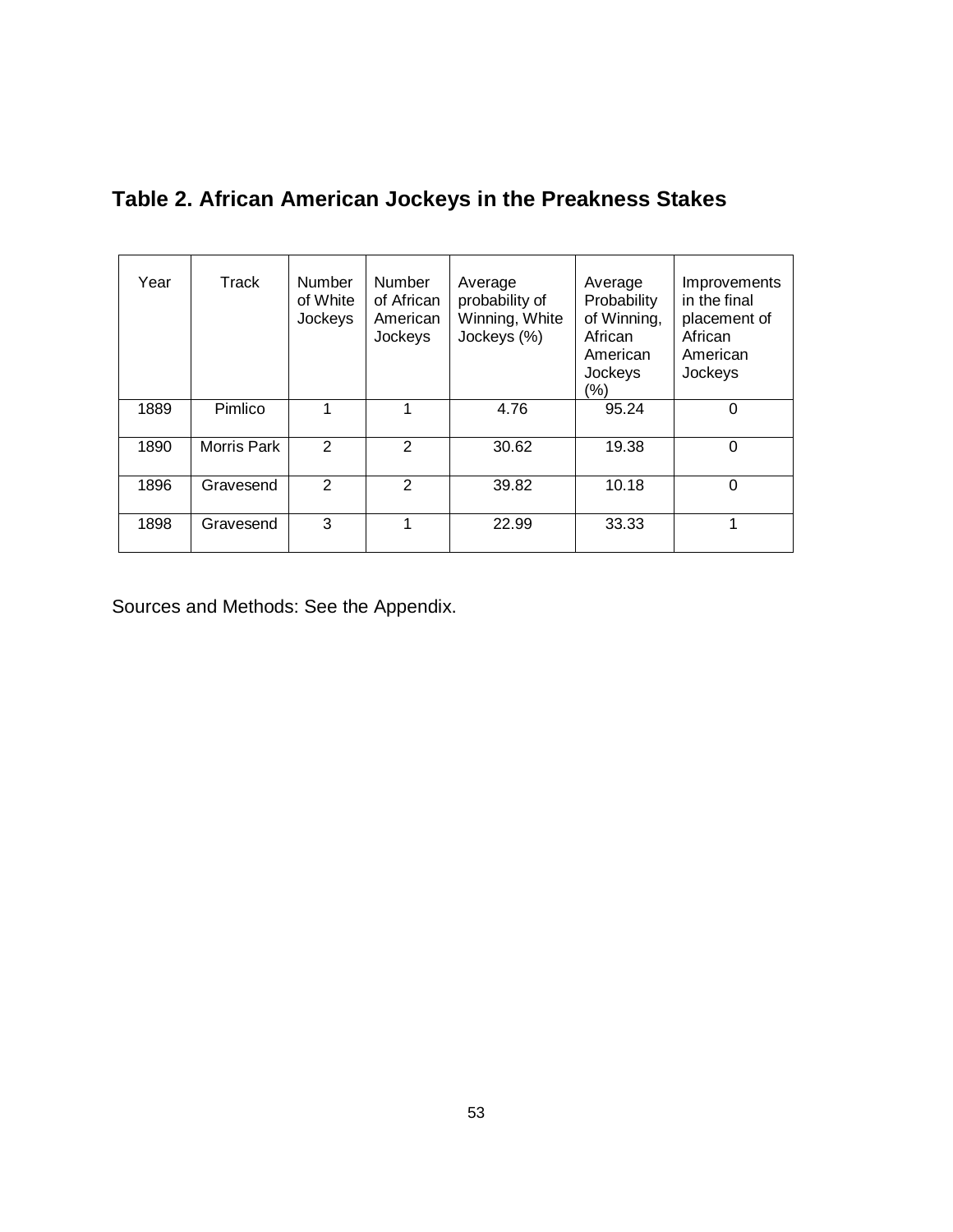| Race | Value to the<br>Winner | Number<br>white<br>jockeys | Number of<br>African<br>American<br>Jockeys | Average<br>probability<br>of Winning,<br>White<br>Jockeys<br>$(\%)$ | Average<br>Probability<br>of Winning,<br>African<br>American<br>Jockeys<br>$(\%)$ | Improvements<br>in the final<br>placement of<br>African<br>American<br>Jockeys |
|------|------------------------|----------------------------|---------------------------------------------|---------------------------------------------------------------------|-----------------------------------------------------------------------------------|--------------------------------------------------------------------------------|
| 1869 | 3,350                  | 6                          | $\overline{2}$                              | 14.2                                                                | 7.4                                                                               | $-2.0$                                                                         |
| 1870 | 3,750                  | 6                          | $\mathbf{1}$                                | 9.6                                                                 | 42.2                                                                              | 0.0                                                                            |
| 1871 | 5,450                  | 10                         | $\mathbf{1}$                                | 8.8                                                                 | 11.7                                                                              | 0.5                                                                            |
| 1874 | 4,200                  | 8                          | $\mathbf{1}$                                | 12.23                                                               | 2.174                                                                             | 0                                                                              |
| 1875 | 4,450                  | 13                         | $\mathbf{1}$                                | 6.7                                                                 | 13.4                                                                              | 0.5                                                                            |
| 1889 | 4,960                  | $\overline{2}$             | $\mathbf{1}$                                | 25.6                                                                | 48.8                                                                              | $-1.0$                                                                         |
| 1890 | 8,560                  | 5                          | 4                                           | 9.3                                                                 | 13.3                                                                              | $-2.0$                                                                         |
| 1891 | 5,070                  | 3                          | 3                                           | 9.5                                                                 | 23.9                                                                              | $-1.0$                                                                         |
| 1893 | 5,314                  | 3                          | $\overline{2}$                              | 26.5                                                                | 10.2                                                                              | 2.0                                                                            |
| 1894 | 6,680                  | $\overline{1}$             | $\overline{2}$                              | 7.4                                                                 | 46.3                                                                              | 1.0                                                                            |
| 1895 | 2,700                  | 4                          | $\mathbf{1}$                                | 20.9                                                                | 16.5                                                                              | $-0.5$                                                                         |
| 1896 | 3,025                  | 3                          | $\mathbf{1}$                                | 13.9                                                                | 58.3                                                                              | $-1.0$                                                                         |
| 1897 | 3,350                  | 4                          | $\overline{2}$                              | 16.4                                                                | 17.3                                                                              | $-0.5$                                                                         |
| 1908 | 12,285                 | 3                          | $\mathbf{1}$                                | 32.4                                                                | 2.9                                                                               | $\mathbf 0$                                                                    |
|      |                        |                            | Average                                     | 15.2                                                                | 22.5                                                                              | $-0.3$                                                                         |

## **Table 3. African American Jockeys in the Belmont Stakes**

Note: Only years in which an African American jockeys rode are included.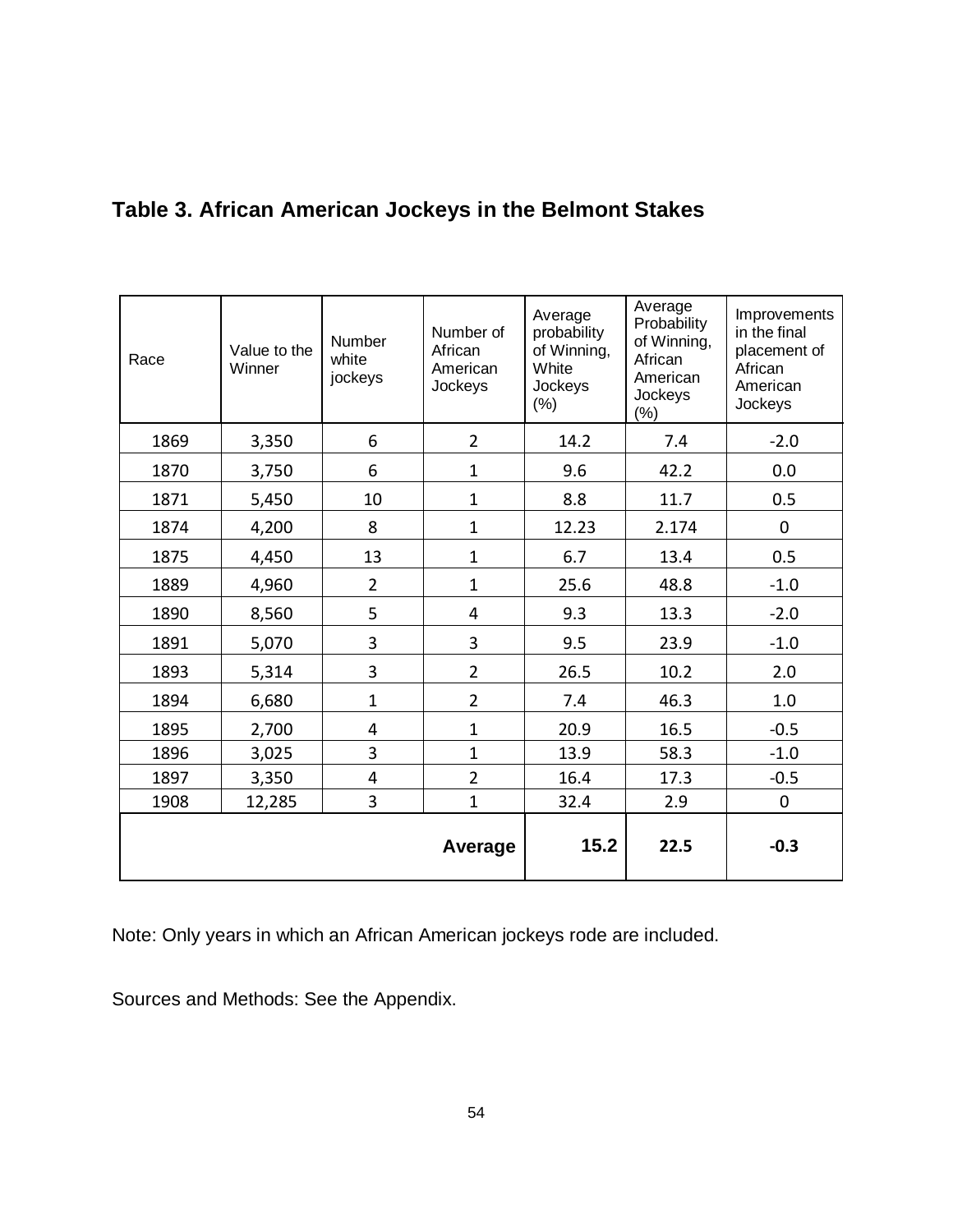| Variable                       | Mean    | Std.Dev. | Minimum        | Maximum        |
|--------------------------------|---------|----------|----------------|----------------|
| % Black Jockeys - All          | 0.1834  | 0.2434   | $\Omega$       | $\mathbf{1}$   |
| % Black Jockeys - Derby        | 0.3794  | 0.2502   | $\overline{0}$ | $\mathbf{1}$   |
| Proximity to 1892 - All        | 0.9953  | 0.0027   | 0.9894         | $\overline{1}$ |
| Proximity to 1892 - Derby      | 0.9955  | 0.0027   | 0.9910         | $\mathbf{1}$   |
| Populist Vote - All            | 0.1905  | 0.2030   | 0.00001        | $\mathbf{1}$   |
| Populist Vote - Derby          | 0.2098  | 0.2098   | 0.00001        | $\mathbf{1}$   |
| Voter Suppression Laws - All   | 1.3333  | 1.2601   | $\Omega$       | 4.3333         |
| Voter Suppression Laws - Derby | 1.3333  | 1.2472   | $\Omega$       | 4.33           |
| Number of Horses - All         | 6.1531  | 2.9370   | 2              | 15             |
| Number of Horses - Derby       | 7.1212  | 2.8696   | 3              | 15             |
| Payout - All                   | 3639.71 | 2637.82  | 904            | 15,381.76      |
| Payout - Derby                 | 3596.43 | 499.43   | 2216.42        | 4560.00        |

## **Table 4. Summary Statistics of Key Variables**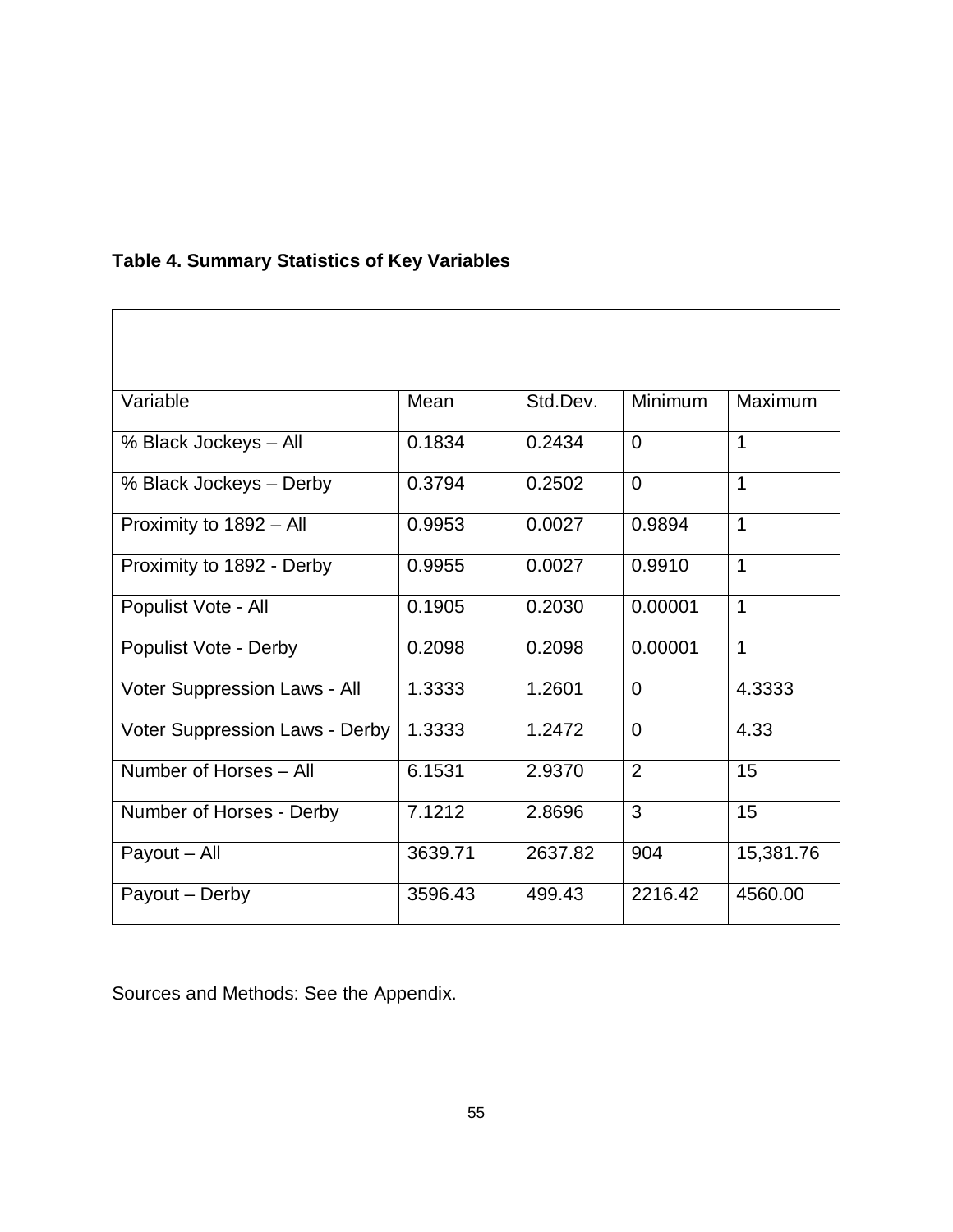**Table 5. Determinants of the Representation of African American Jockeys**

| Variable               | All Races-1 | All Races-2 | Derby Only-1 | Derby Only-2 |
|------------------------|-------------|-------------|--------------|--------------|
| Number of Horses       | 0.0131      | 0.0164      | 0.0108       | $0.0417*$    |
|                        | (1.07)      | (1.47)      | (0.66)       | (3.13)       |
| Proximity to 1892      | 43.6160*    |             | 42.1710*     |              |
|                        | (3.67)      |             | (2.28)       |              |
| Post-1900              | $-0.2130*$  | $-0.3114*$  | $-0.2176*$   | $-0.2571*$   |
|                        | $(-2.61)$   | $(-3.63)$   | $(-2.05)$    | $(-3.26)$    |
| <b>Kentucky Derby</b>  | $0.4001*$   | $0.4672*$   |              |              |
|                        | (5.28)      | (5.95)      |              |              |
| Preakness              | $-0.1698$   | $-0.0275$   |              |              |
|                        | $(-1.93)$   | $(-0.26)$   |              |              |
| Payout (\$000s)        |             | $-0.0166$   |              | $-0.1195*$   |
|                        |             | $(-0.99)$   |              | $(-2.05)$    |
| Populist vote          |             | $0.5774*$   |              | $0.7081*$    |
|                        |             | (3.68)      |              | (4.16)       |
| Voter suppression      |             | $0.1027*$   |              | $0.0678*$    |
| Laws                   |             | (3.69)      |              | (2.79)       |
| Constant               | $-43.4862*$ | $-0.4526*$  | $-41.6256$   | 0.3344       |
|                        | $(-3.66)$   | $(-3.19)$   | $(-2.25)$    | (1.26)       |
| Number<br>Observations | 116         | 116         | 37           | 33           |
| Likelihood Ratio $x^2$ | 80.34*      | 91.69*      | 23.87*       | 41.66*       |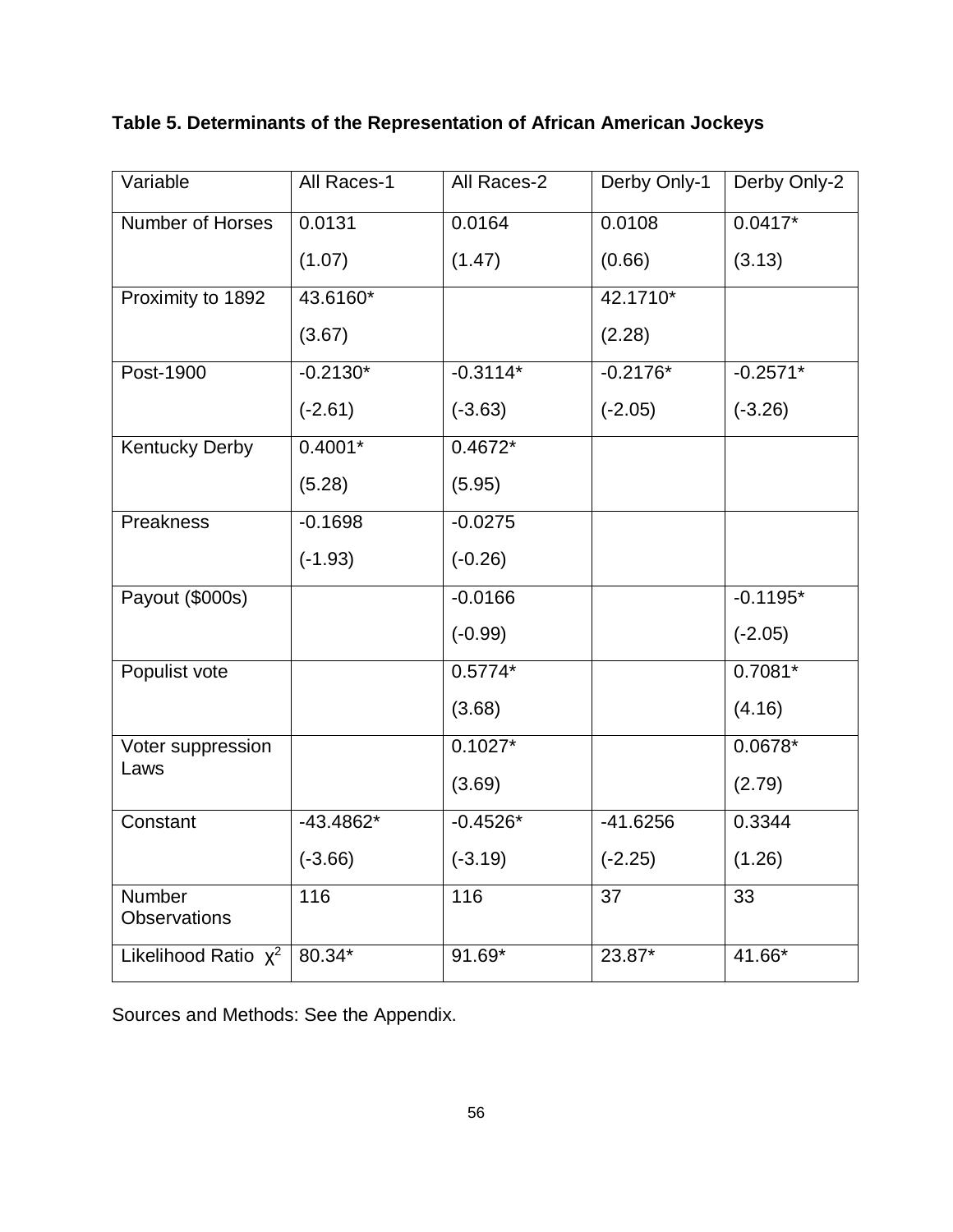## **Table 6a. The Likelihood that African American Jockeys finish "In the Money": All Races**

| Variable                 |              |              |              |
|--------------------------|--------------|--------------|--------------|
| Number of Horses         | $-0.1048***$ | $-0.1044***$ | $-0.1036***$ |
|                          | (-5.66)      | $(-5.63)$    | $(-5.57)$    |
| Probability of Winning   | $0.0478***$  | $0.0456***$  | $0.0446***$  |
|                          | (9.73)       | (9.19)       | (8.72)       |
| <b>Black Jockey</b>      | 0.2027       |              | $-0.1667$    |
|                          | (1.42)       |              | $(-0.68)$    |
| Black Jockey x           |              | $0.0242**$   | $0.0340*$    |
| Probability of Winning   |              | (2.20)       | (1.85)       |
| Constant                 | $-0.0113$    | 0.0064       | 0.0227       |
|                          | (-0.06)      | (0.04)       | (0.13)       |
| <b>Observations</b>      | 720          | 261          | 720          |
| Likelihood Ratio $(x^2)$ | 236.66***    | 240.12***    | 240.60***    |